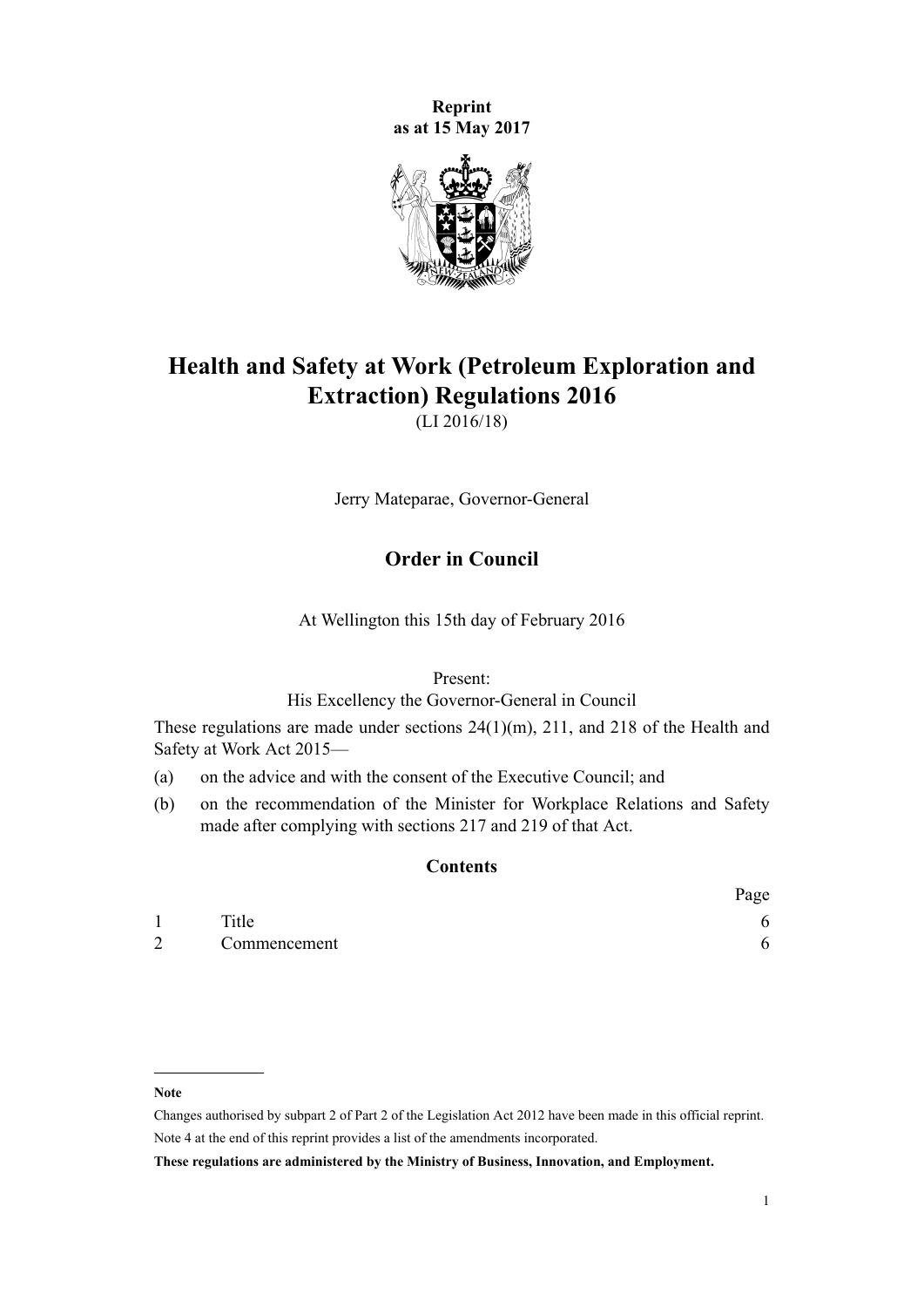# **[Part 1](#page-5-0)**

# **[Preliminary provisions](#page-5-0)**

*[Interpretation](#page-5-0)*

| 3              | Interpretation                                                             | 6        |
|----------------|----------------------------------------------------------------------------|----------|
| $\overline{4}$ | Meaning of independent                                                     | 11       |
|                | Transitional, savings, and related provisions                              |          |
| 5              | Transitional, savings, and related provisions                              | 12       |
|                | Previous compliance with regulations                                       |          |
| 6              | Previous compliance with regulations counted as compliance by<br>successor | 12       |
|                | Part 2                                                                     |          |
|                | <b>General duties in relation to installations</b>                         |          |
| 7              | Application of Part 2                                                      | 12       |
|                | General duties of permit operators and drilling contractors                |          |
| 8              | Duty to ensure safety of installation                                      | 12       |
| 9              | Duty to appoint installation manager                                       | 13       |
|                | Duties of petroleum workers                                                |          |
| 10             | Duty of petroleum workers to comply with reasonable instructions           | 13       |
|                | Other duties                                                               |          |
| 11             | Duty to take steps to manage hazardous liquids, vapours, or gases          | 14       |
| 12             | Duty to ensure safe disposal of waste petroleum                            | 14       |
| 13             | Duty to take precautions with sources of ignition                          | 14       |
|                | Part 3                                                                     |          |
|                | <b>Lower-tier production installations</b>                                 |          |
| 14<br>15       | Application of Part 3<br>Duty to prepare major accident prevention policy  | 15<br>15 |
| 16             | Duty to review major accident prevention policy                            | 15       |
| 17             | Duty to keep record relating to major accident prevention policy           | 16       |
|                | Part 4                                                                     |          |
|                | Notice and safety case requirements                                        |          |
| 18             | Application of Part 4                                                      | 16       |
|                | Notice requirements                                                        |          |
| 19             | Duty to submit design notice to WorkSafe                                   | 17       |
| 20             | Duty to submit relocation notice to WorkSafe                               | 17       |
| 21             | Duty to give notice of combined operation to WorkSafe                      | 18       |
|                | Requirements for safety cases                                              |          |
| 22             | Prohibition on operating installation without accepted safety case         | 18       |
| 23             | Requirements for safety case                                               | 19       |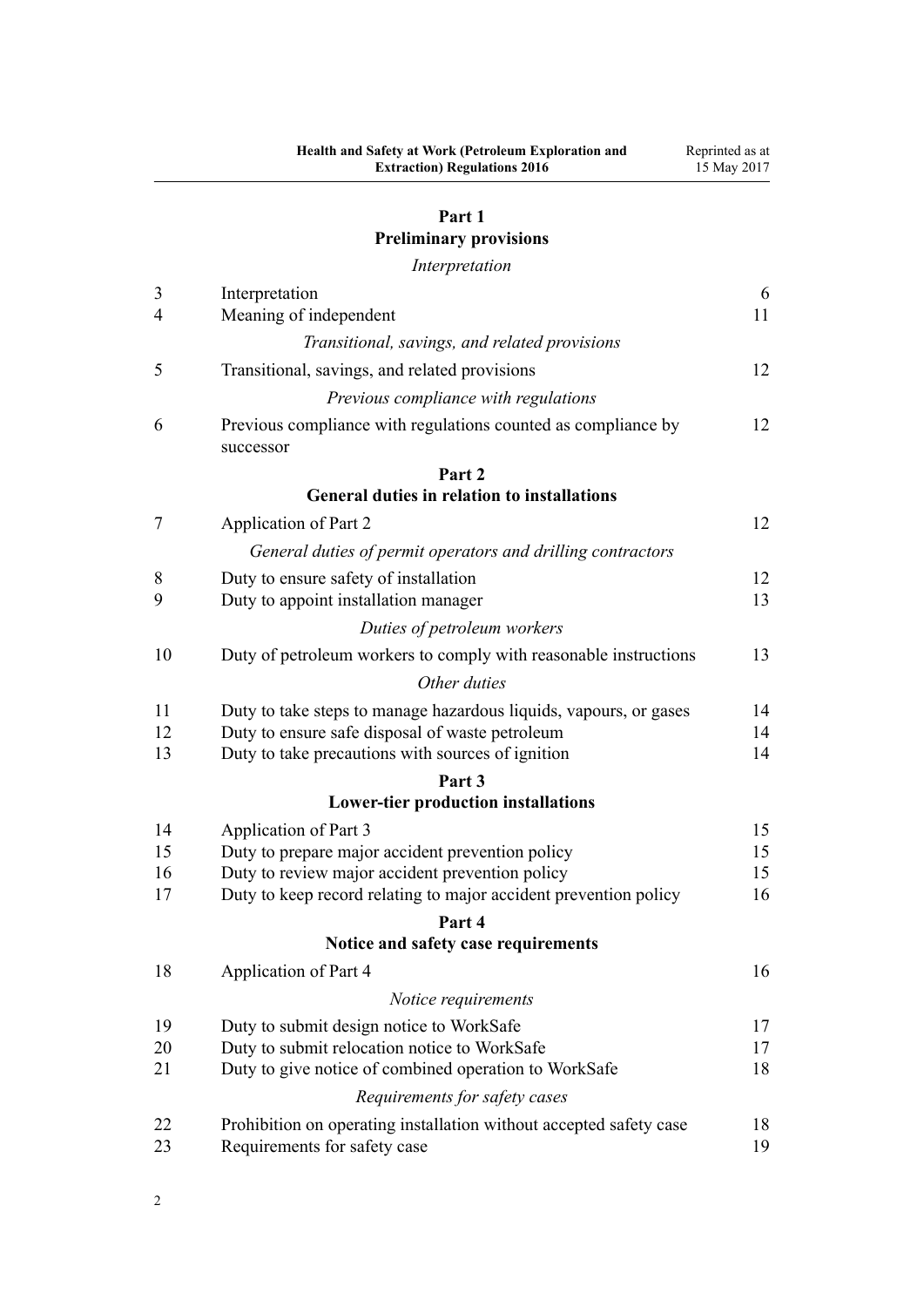| 15 May 2017          | Reprinted as at<br>Health and Safety at Work (Petroleum Exploration and<br><b>Extraction) Regulations 2016</b>                                                                                                   |                      |
|----------------------|------------------------------------------------------------------------------------------------------------------------------------------------------------------------------------------------------------------|----------------------|
| 24<br>25             | Duty to engage with petroleum workers<br>Duty to prepare safety case where production exceeds threshold<br>quantities for lower-tier production installation                                                     | 19<br>19             |
|                      | Consideration of and decisions on safety cases                                                                                                                                                                   |                      |
| 26<br>27<br>28<br>29 | WorkSafe may request further information<br>WorkSafe must notify decision on safety case<br>Criteria for accepting safety case<br>WorkSafe may impose limitations or conditions on safety case                   | 20<br>20<br>21<br>21 |
| 30                   | WorkSafe may reject safety case                                                                                                                                                                                  | 21                   |
| 31<br>32<br>33<br>34 | Revision of safety cases<br>Duty to revise safety case in certain situations<br>WorkSafe may request revised safety case<br>Duty to submit revised safety case within 5 years<br>Decision on revised safety case | 22<br>23<br>24<br>24 |
|                      | Withdrawal of acceptance of safety case                                                                                                                                                                          |                      |
| 35                   | WorkSafe may withdraw acceptance of safety case                                                                                                                                                                  | 25                   |
|                      | Compliance with safety case requirements                                                                                                                                                                         |                      |
| 36<br>37             | Duty to ensure compliance with safety case requirements<br>WorkSafe may consent to conduct of activity otherwise than in<br>accordance with safety case                                                          | 26<br>26             |
|                      | Record keeping requirements                                                                                                                                                                                      |                      |
| 38                   | Duty to keep record of safety case                                                                                                                                                                               | 26                   |
|                      | Part 5<br>Certificates of fitness and verification schemes for offshore<br>installations                                                                                                                         |                      |
| 39                   | Application of Part 5                                                                                                                                                                                            | 27                   |
|                      | Certificates of fitness                                                                                                                                                                                          |                      |
| 40                   | Duty to ensure installation has compliant certificate of fitness                                                                                                                                                 | 27                   |
| 41                   | When installation treated as no longer complying with certificate<br>of fitness                                                                                                                                  | 28                   |
| 42                   | WorkSafe may recognise inspection body                                                                                                                                                                           | 29                   |
| 43                   | Conditions of recognition                                                                                                                                                                                        | 29                   |
| 44<br>45             | Withdrawal of recognition of inspection body<br>WorkSafe must publish recognition or withdrawal of recognition in<br>Gazette                                                                                     | 29<br>30             |
|                      | Duties of inspection bodies                                                                                                                                                                                      |                      |
| 46                   | Inspection body must carry out inspections and issue certificates of<br>fitness                                                                                                                                  | 30                   |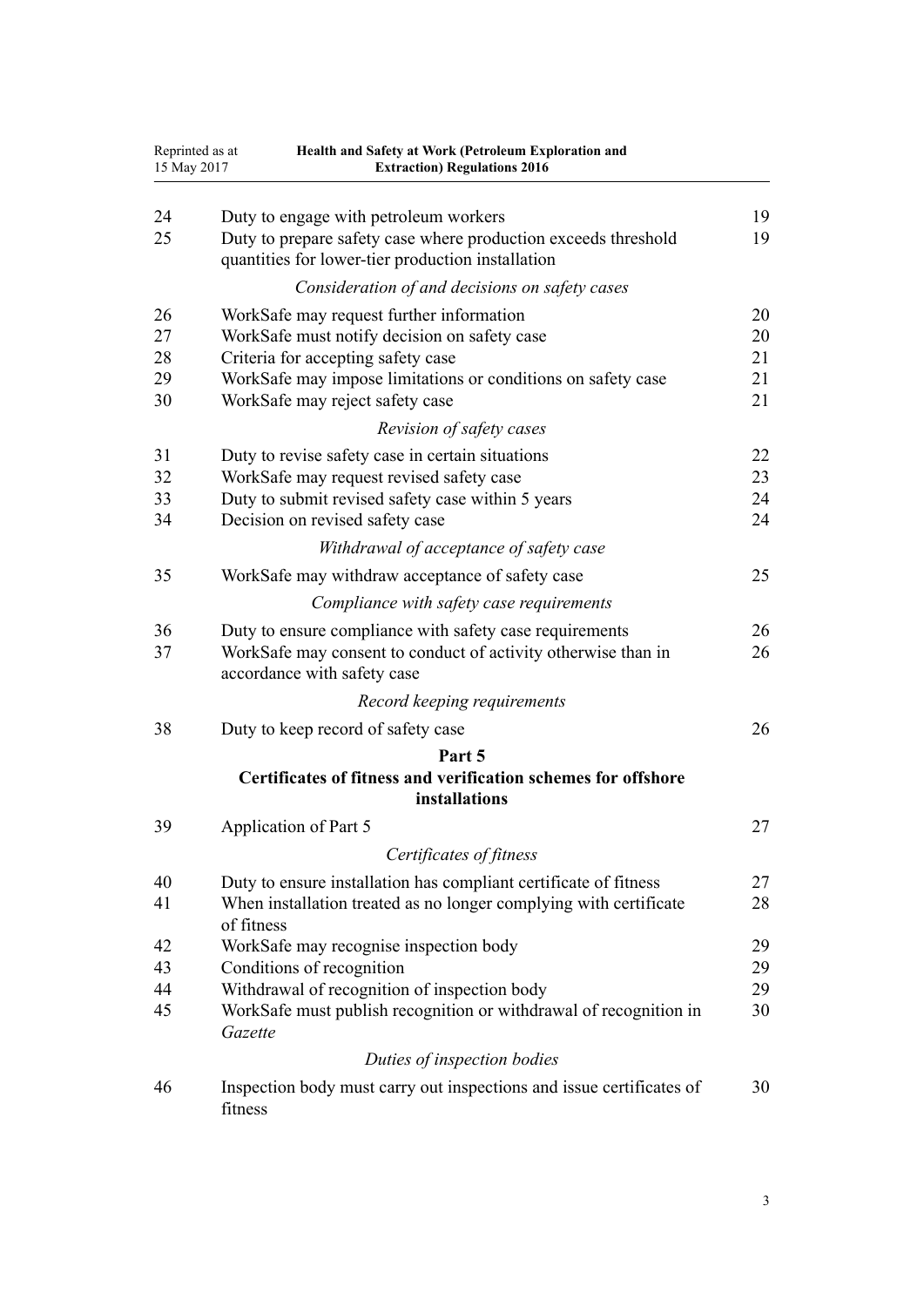|          | Health and Safety at Work (Petroleum Exploration and<br><b>Extraction) Regulations 2016</b>                          | Reprinted as at<br>15 May 2017 |
|----------|----------------------------------------------------------------------------------------------------------------------|--------------------------------|
|          | Verification schemes                                                                                                 |                                |
| 47       | Meaning of verification scheme                                                                                       | 30                             |
| 48       | Duty to develop verification scheme                                                                                  | 31                             |
| 49       | WorkSafe may recognise verification schemes                                                                          | 32                             |
| 50       | Implementation of verification scheme                                                                                | 32                             |
| 51       | Withdrawal of recognition of verification scheme                                                                     | 33                             |
| 52       | Duty to keep verification scheme under review                                                                        | 33                             |
| 53       | Duty to ensure verification scheme given continuous effect                                                           | 33                             |
| 54       | Duty to keep record of verification scheme                                                                           | 34                             |
|          | Part 6<br><b>Well operations</b>                                                                                     |                                |
|          |                                                                                                                      | 34                             |
| 55       | Application of Part 6                                                                                                |                                |
|          | General duties                                                                                                       |                                |
| 56       | Primary duty of permit operator of well operation                                                                    | 35                             |
| 57       | Duty to ensure persons have adequate knowledge, skills, support,<br>etc                                              | 35                             |
| 58       | Petroleum workers must comply with instructions of permit<br>operator of well operation                              | 36                             |
|          | Assessment of conditions below ground                                                                                |                                |
| 59<br>60 | Duty to assess conditions below ground before well is designed<br>Duty to continue to assess conditions below ground | 36<br>36                       |
|          | Duties in relation to design and construction                                                                        |                                |
| 61       | Duty to ensure well designed to allow safe suspension or<br>abandonment                                              | 37                             |
| 62       | Duty to ensure use of appropriate materials                                                                          | 37                             |
|          | Well control equipment                                                                                               |                                |
| 63       | Duty to ensure use of suitable well control equipment                                                                | 37                             |
|          | <b>Well examination schemes</b>                                                                                      |                                |
| 64       | Duty to prepare and implement well examination scheme                                                                | 38                             |
| 65       | Duty to keep records of well examination scheme                                                                      | 38                             |
|          | Notice of well operations                                                                                            |                                |
| 66       | Duty to notify WorkSafe before well-drilling operations commence                                                     | 39                             |
| 67       | Duty to notify WorkSafe of certain workover and well intervention<br>operations                                      | 39                             |
| 68       | Criteria for granting exemption under Act from notice<br>requirements                                                | 40                             |
| 69       | Duty to keep daily well operation reports                                                                            | 40                             |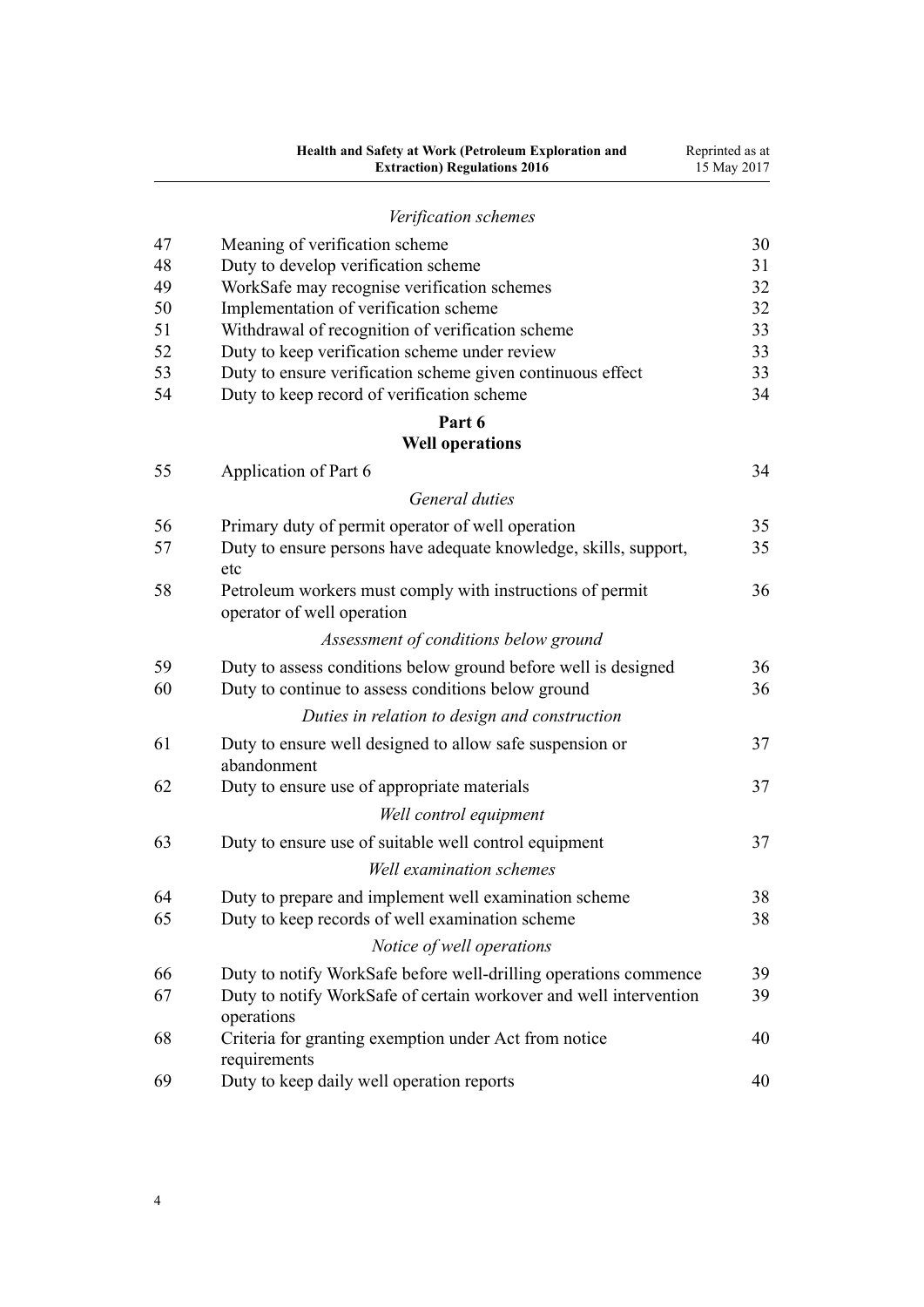| Reprinted as at | Health and Safety at Work (Petroleum Exploration and |
|-----------------|------------------------------------------------------|
| 15 May 2017     | <b>Extraction) Regulations 2016</b>                  |

# **[Part 7](#page-40-0)**

# **[Notifiable incidents and emergencies](#page-40-0)**

|          | Declaration of notifiable incidents                                                                                       |          |
|----------|---------------------------------------------------------------------------------------------------------------------------|----------|
| 70       | Declaration of notifiable incidents                                                                                       | 41       |
|          | Duty to notify notifiable incident                                                                                        |          |
| 71       | Duty to notify notifiable incidents                                                                                       | 42       |
|          | <i>Emergency response plans</i>                                                                                           |          |
| 72<br>73 | Duty to prepare emergency response plan<br>Duty to regularly review emergency response plan                               | 43<br>44 |
|          | Protection of accommodation                                                                                               |          |
| 74       | Duty to ensure safe accommodation                                                                                         | 44       |
|          | Arrangements for managing emergencies, evacuation, and escape                                                             |          |
| 75<br>76 | Duty to ensure temporary refuge provided<br>Duty to establish escape routes and provide offshore life-saving<br>equipment | 45<br>45 |
|          | Management of particular hazards                                                                                          |          |
| 77       | Management of particular hazards in all installations                                                                     | 47       |
|          | Part 8                                                                                                                    |          |
|          | <b>Miscellaneous provisions</b>                                                                                           |          |
|          | Fees                                                                                                                      |          |
| 78       | Fees                                                                                                                      | 48       |
|          | Revocation                                                                                                                |          |
| 79       | Revocation                                                                                                                | 48       |
|          | <b>Schedule 1</b><br>Transitional, savings, and related provisions                                                        | 49       |
|          | <b>Schedule 2</b><br>Matters to be addressed by safety management systems for<br>installation                             | 52       |
|          | <b>Schedule 3</b><br>Information required in notice for design or relocation of<br>production installation                | 54       |
|          | <b>Schedule 4</b><br>Information required in notice of combined operation                                                 | 56       |
|          | <b>Schedule 5</b><br>Information required in safety case for installation                                                 | 57       |
|          | <b>Schedule 6</b><br>Form of certificate of fitness                                                                       | 61       |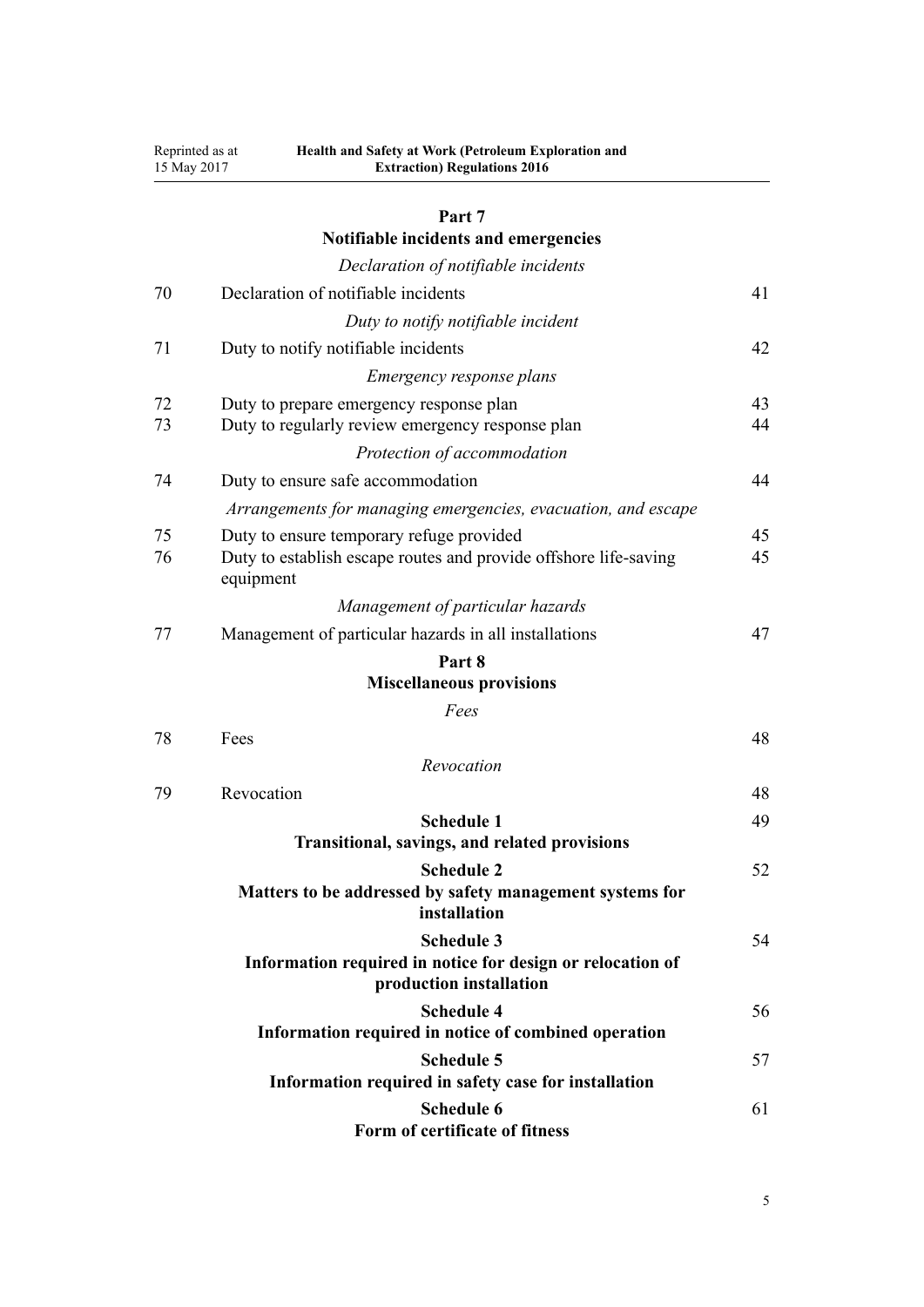<span id="page-5-0"></span>

| <b>Health and Safety at Work (Petroleum Exploration and</b><br><b>Extraction) Regulations 2016</b> | Reprinted as at<br>15 May 2017 |
|----------------------------------------------------------------------------------------------------|--------------------------------|
| <b>Schedule 7</b>                                                                                  | 62                             |
| Information required for verification scheme                                                       |                                |
| <b>Schedule 8</b><br>Information required in notice of well operations                             | 63                             |
| Schedule 9<br>Information required in notice or report of notifiable incident                      | 66                             |
| <b>Schedule 10</b><br>Fees                                                                         | 68                             |

## **Regulations**

#### **1 Title**

These regulations are the Health and Safety at Work (Petroleum Exploration and Extraction) Regulations 2016.

#### **2 Commencement**

These regulations come into force on 4 April 2016.

## **Part 1**

# **Preliminary provisions**

#### *Interpretation*

## **3 Interpretation**

(1) In these regulations, unless the context otherwise requires,—

**abandon**, in relation to a well, means to seal the well in order to render it permanently inoperative, and **abandonment** has a corresponding meaning

**Act** means the [Health and Safety at Work Act 2015](http://prd-lgnz-nlb.prd.pco.net.nz/pdflink.aspx?id=DLM5976602)

**certificate of fitness** means a certificate of fitness of the kind referred to in [regulation 46](#page-29-0) and issued under these regulations by an inspection body

**coal**—

- (a) means anthracite, bituminous coal, lignite, peat, and sub-bituminous coal; and
- (b) includes every other substance worked or normally worked with coal

**combined operation** means an operation where 2 or more installations carry out a temporary operation concurrently at the same location or, in the case of an offshore installation, within 500 metres of each other

**competent person** means a person who has the knowledge, experience, skill, and qualifications to carry out a task required by these regulations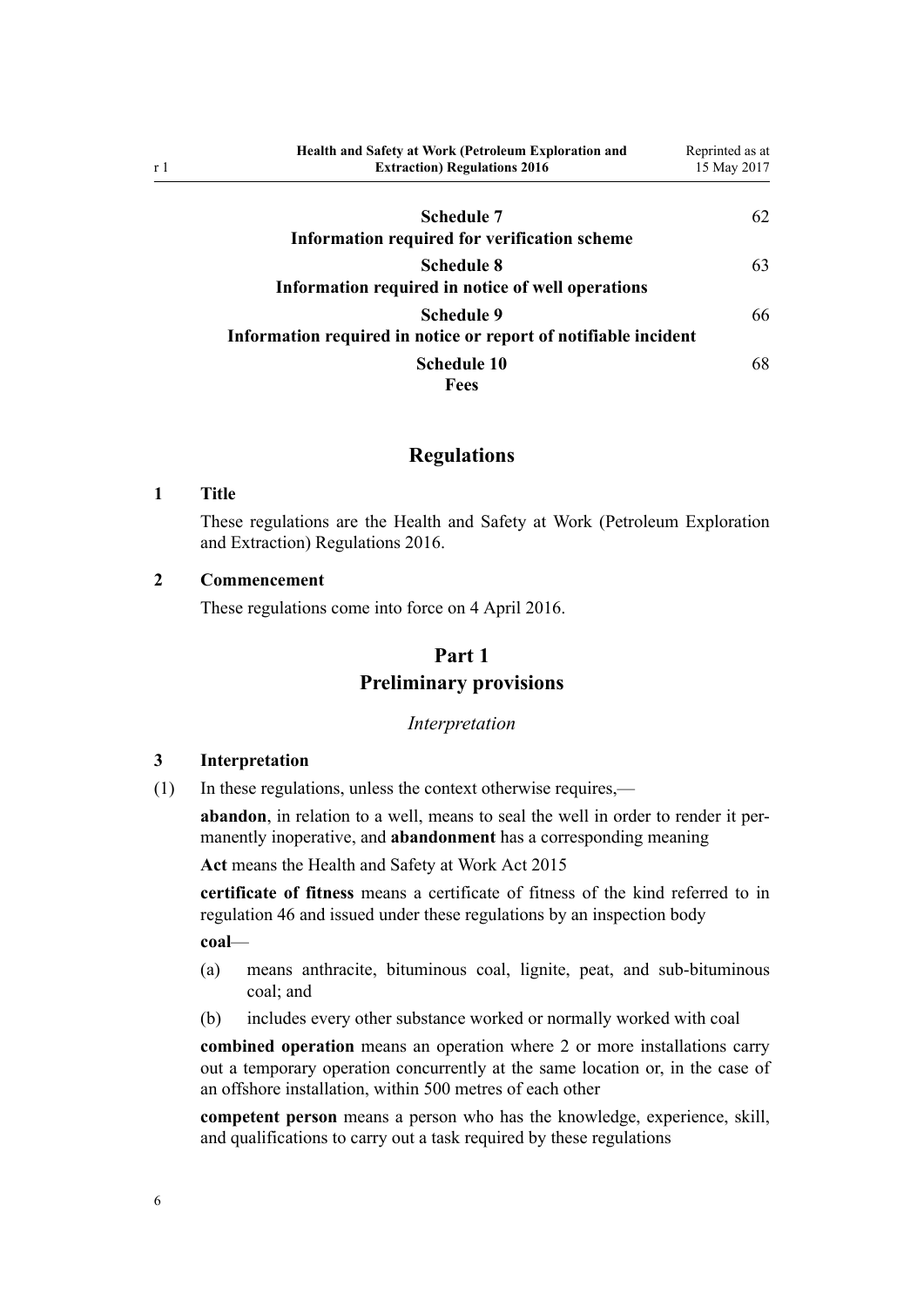**drilling contractor** means a PCBU who manages or controls a non-production installation

**emergency response plan**—

- (a) means a plan for responding to emergencies that occur while petroleum workers are working on or near an installation; and
- (b) includes—
	- (i) a description of the positions held by people authorised to set emergency procedures in motion, and a description of the position held by the person in charge of co-ordinating the emergency response; and
	- (ii) in relation to foreseeable conditions or events that could be significant in bringing about a major accident, a description of the actions that should be taken to control the conditions or events and to limit their consequences, including a description of the safety equipment and resources available; and
	- (iii) arrangements for limiting the risks to persons on or near the installation, including a description of how warnings are to be given and the actions that persons are expected to take on receipt of a warning; and
	- (iv) arrangements for training petroleum workers in the duties they will be expected to perform and, where necessary, co-ordinating that training with emergency services; and
	- (v) arrangements for auditing the emergency response plan

**independent** has the meaning given in [regulation 4](#page-10-0)

**inspection body** means a person or an organisation recognised by WorkSafe under [regulation 42](#page-28-0)

**inspector** means an inspector appointed under [section 163](http://prd-lgnz-nlb.prd.pco.net.nz/pdflink.aspx?id=DLM5977147) of the Act

**installation** means a production installation or a non-production installation

**integrity**, in relation to an installation,—

- (a) means structural soundness and strength and stability; and
- (b) in the case of a floating installation, includes buoyancy

**lifeboat** means a totally enclosed motor-propelled survival craft

**lower-tier production installation** means an onshore production installation where petroleum is or is intended to be produced and in respect of which—

- (a) the actual or expected average oil production over any continuous 12 month period is less than 820 barrels per day; and
- (b) the actual or expected average net gas production over any continuous 12-month period is less than 15 million standard cubic feet of gas per day; and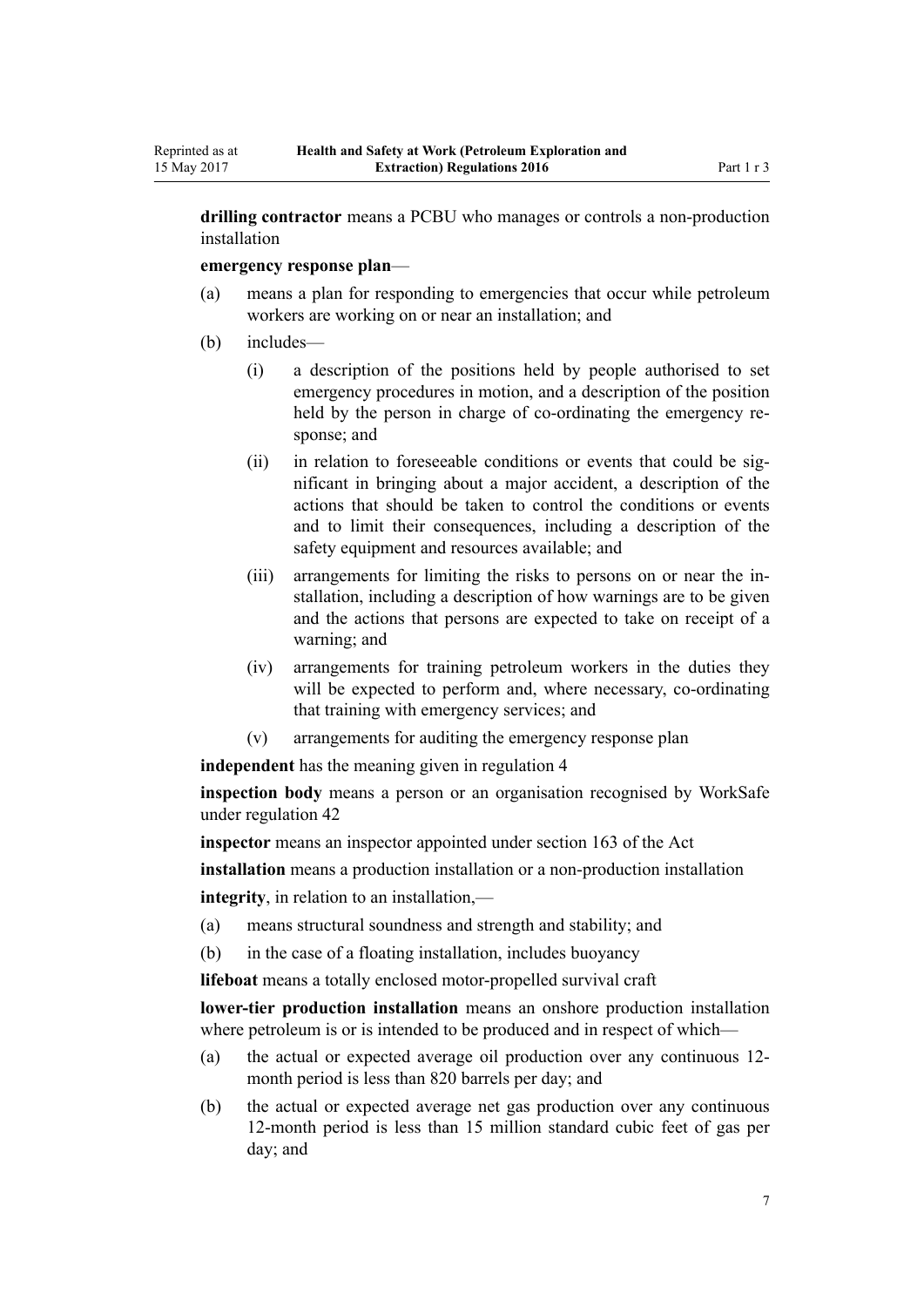(c) the amount of liquefied flammable gases (including liquefied petroleum gas and natural gas) that is or is likely to be at the installation does not, at any time, exceed 50 tonnes

**major accident** means an event connected with an installation, including a natural event, that has the potential to cause the death of 2 or more persons on or near the installation

**major accident hazard** means a hazard that has the potential to cause a major accident

**major accident prevention policy** means a policy required by [regulation 15](#page-14-0)

#### **non-production installation**—

- (a) means any vessel or structure that functions independently of a production installation and that is used or is intended to be used for drilling a well; but
- (b) does not include—
	- (i) any vessel or structure during mobilisation or demobilisation; or
	- (ii) equipment solely used to drill a hole for conductor casing at an onshore well site

**occupied**, in relation to an installation, means an installation—

- (a) that is normally occupied by the lesser of—
	- (i) 12 people; and
	- (ii) the single flight capacity of any helicopter servicing the installation; and
- (b) where—
	- (i) more than 24 hours' occupancy in any 7-day period is normally planned; and
	- (ii) overnight occupancy is normally planned

**offshore** means anywhere that is on the seaward side of the mean high-water mark

**on an installation** includes at or in an installation

**participating interest** means an undivided share of a permit that is expressed as a percentage recorded on the permit

**permit operator** means a PCBU who manages or controls a production installation or a well operation and to whom [section 27](http://prd-lgnz-nlb.prd.pco.net.nz/pdflink.aspx?id=DLM246334) of the Crown Minerals Act 1991 applies

#### **petroleum**—

- (a) means—
	- (i) any naturally occurring hydrocarbon (other than coal), whether in a gaseous, liquid, or solid state; or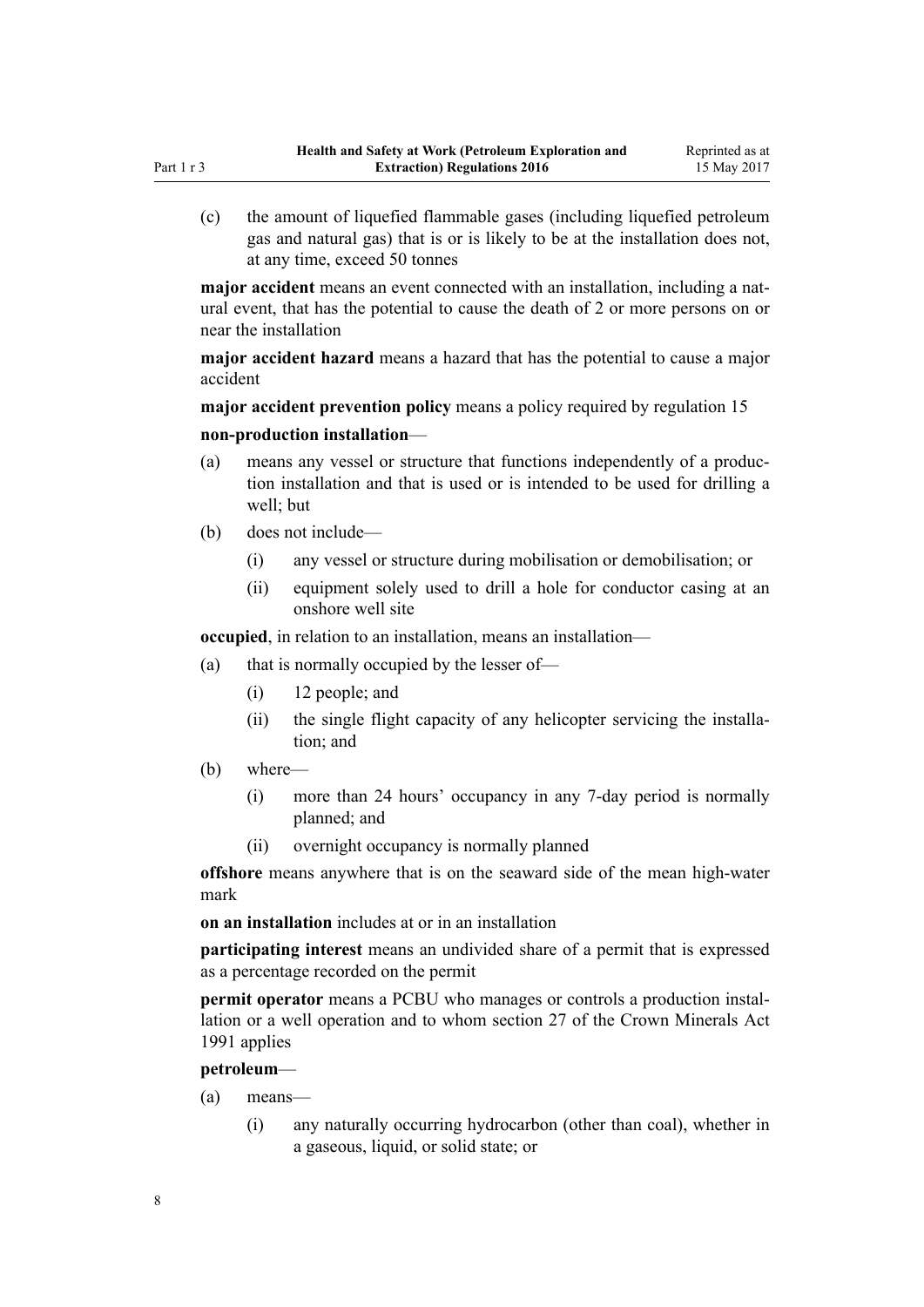- (ii) any naturally occurring mixture of hydrocarbons (other than coal), whether in a gaseous, liquid, or solid state; or
- (iii) any naturally occurring mixture of 1 or more hydrocarbons (other than coal), whether in a gaseous, liquid, or solid state, and 1 or more of the following, namely, carbon dioxide, helium, hydrogen sulphide, and nitrogen; and

#### (b) includes—

Reprinted as at 15 May 2017

- (i) any petroleum that has been mined or otherwise recovered from its natural condition; and
- (ii) any petroleum that has been mined or otherwise recovered but has been returned to a natural reservoir for storage purposes

**petroleum worker** means a worker who works in any capacity on an installation

## **production installation**—

- (a) means any vessel or structure used, or intended to be used, for any 1 or more of the following activities:
	- (i) the extraction of petroleum:
	- (ii) the separation, treatment, and initial processing of petroleum:
	- (iii) the injection of gas into underground geological formations:
	- (iv) the recovery of gas stored in underground geological formations; and
- (b) includes—
	- (i) any well by which petroleum is extracted; and
	- (ii) any pipe or system of pipes used to transport petroleum from a well to a vessel or structure referred to in paragraph (a) or to transport gas or liquids from that vessel or structure to a well; and
- (c) includes any plant and equipment that is associated with—
	- (i) any vessel or structure referred to in paragraph (a); or
	- (ii) any well referred to in paragraph  $(b)(i)$ ; or
	- (iii) any pipe or system of pipes referred to in paragraph  $(b)(ii)$ ; but
- (d) does not include equipment that extracts petroleum for the purpose of well-testing for a period of not more than 90 days

**safety case**, in relation to an installation, means the document containing the information specified in [Schedule 5](#page-56-0)

#### **safety-critical element**—

(a) means any part of an installation or its plant (including a computer program)—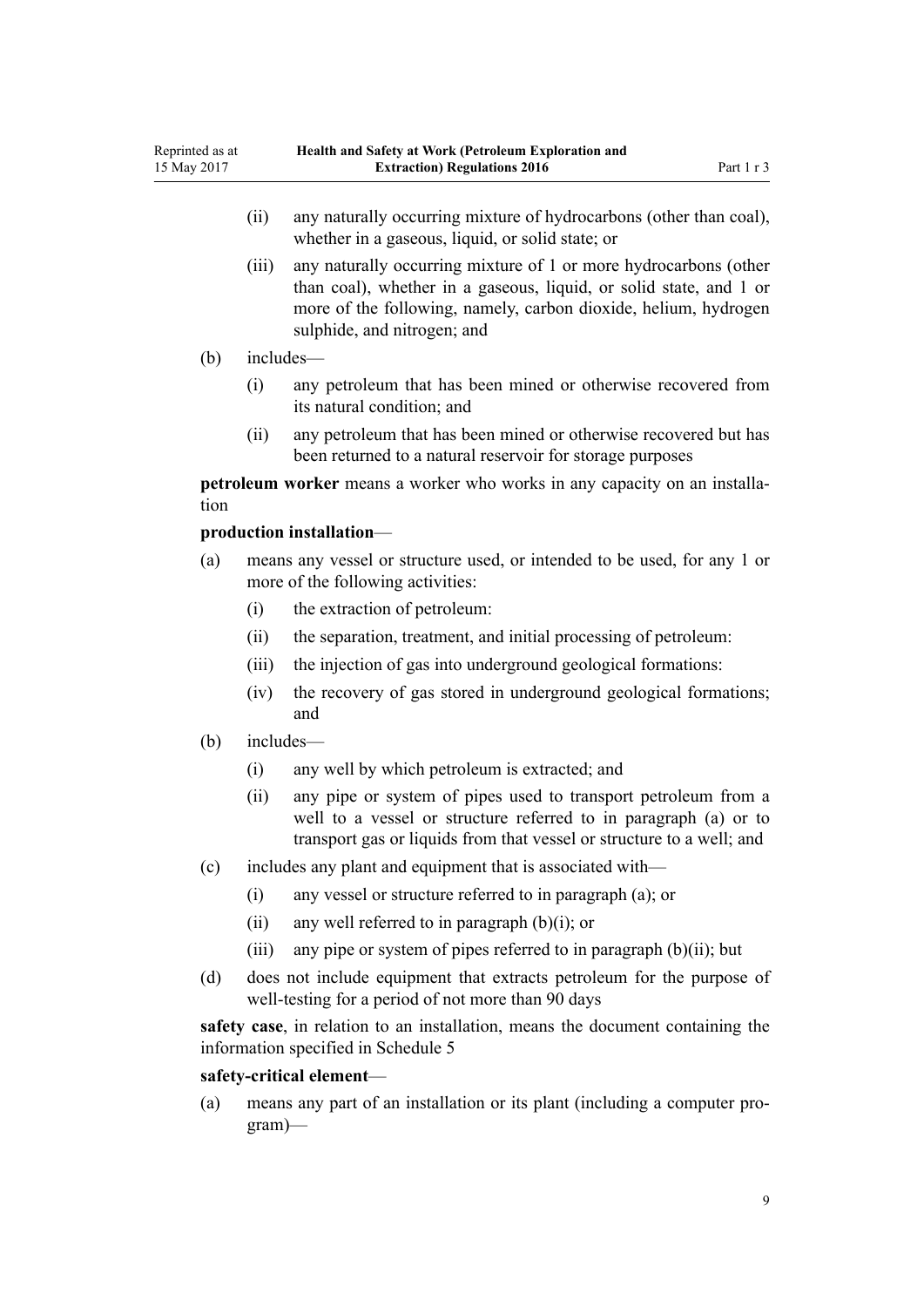- (i) that has the purpose of preventing, or limiting the effect of, a major accident; or (ii) the failure of which could cause or contribute substantially to a major accident; and (b) without limiting paragraph (a), includes plant installed at the installation for the purpose of— (i) detecting smoke, fire, accumulations of flammable (and other hazardous) gases, leakages of flammable liquids, and other events that may require an emergency response; or (ii) giving warning of an emergency by audible and, where necessary, visual alarm systems; or (iii) limiting the extent of an emergency, including— (A) measures to combat fire and explosions: (B) emergency shut-down systems: (C) facilities for the monitoring and control of the emergency and for organising evacuation; or (iv) protecting petroleum workers from explosion, fire, heat, smoke, hazardous gas, or fumes during any period while petroleum workers may need to remain on an installation during an emergency; or (v) safely evacuating all petroleum workers to a place of safety; or (vi) providing safe means of escape in the event that arrangements for evacuation fail safety management system means a system-(a) to assure the safe operation of an installation through the effective management of hazards, including major accident hazards; and (b) that addresses the matters set out in [Schedule 2](#page-51-0) **suspend**, in relation to a well, means to render the well temporarily inoperative, and **suspension** has a corresponding meaning **verification scheme** has the meaning given in [regulation 47](#page-29-0) **well**—
	- (a) means a borehole drilled for the purpose of exploring for, appraising, or extracting petroleum; and
	- (b) includes—
		- (i) any borehole for injection or reinjection purposes; and
		- (ii) any down-hole pressure-containing equipment; and
		- (iii) any pressure-containing equipment on top of the well

**well intervention operation** means an operation in which a well is re-entered for a purpose other than to continue drilling or to maintain or repair it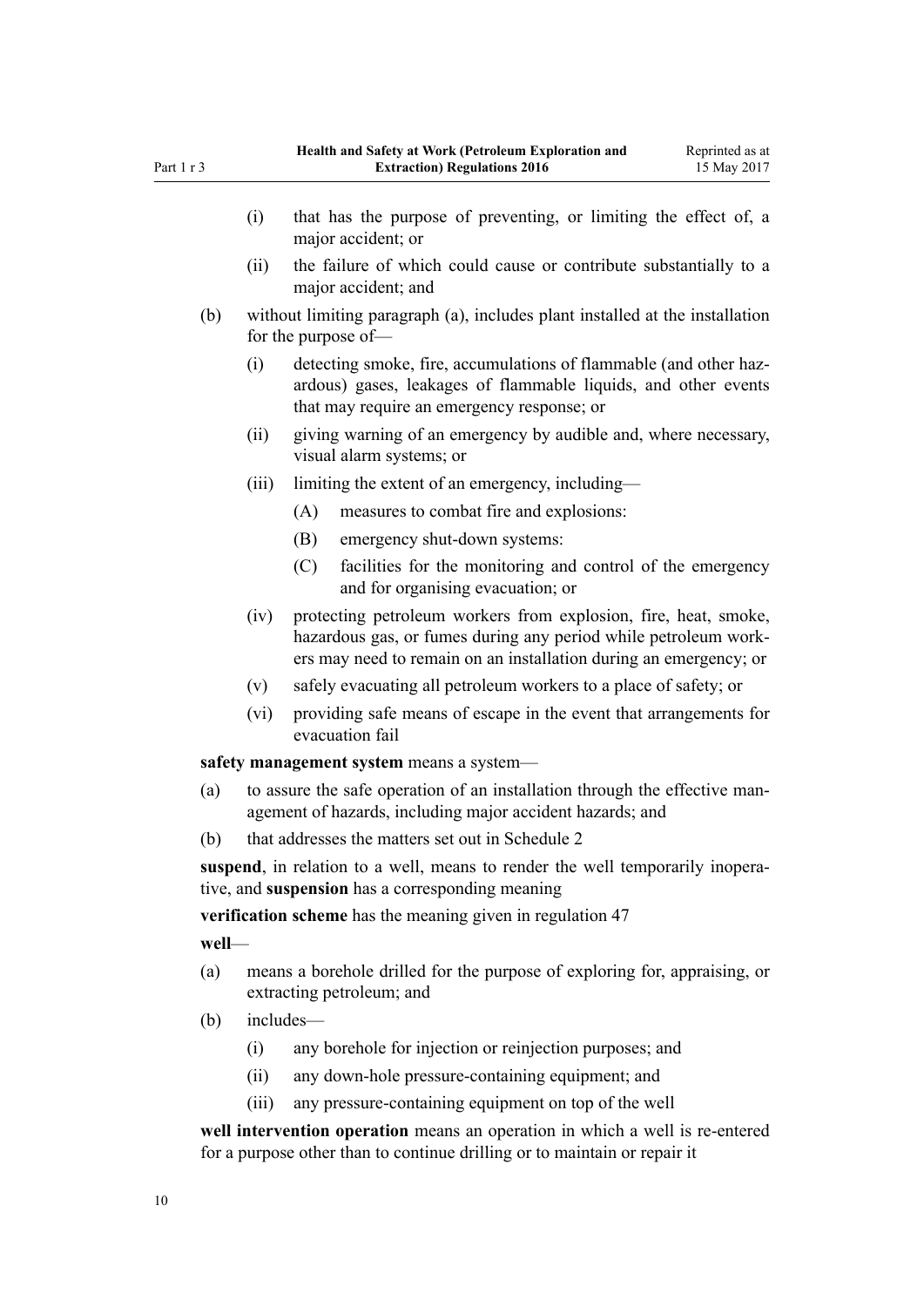### <span id="page-10-0"></span>**well operation**—

- (a) means the drilling, completion, suspension, or abandonment of a well; and
- (b) includes—
	- (i) the recommencement of drilling after a well has been completed, suspended, or abandoned; and
	- (ii) any other operation in relation to a well during which an accidental release of fluids from the well that could give rise to the risk of a major accident

**workover operation** means an operation in which a well is re-entered for the purpose of maintaining or repairing it.

- (2) For the purposes of applying the definition of drilling contractor in respect of any particular duty or requirement of a drilling contractor under these regulations in relation to a non-production installation, the permit operator of the installation is to be treated as the drilling contractor if the permit operator has given written notice that the permit operator has elected to be treated as the drilling contractor to the person (or persons) who would otherwise be treated as the drilling contractor.
- (3) For the purposes of the definition of permit operator, the person to whom [sec](http://prd-lgnz-nlb.prd.pco.net.nz/pdflink.aspx?id=DLM246334)[tion 27](http://prd-lgnz-nlb.prd.pco.net.nz/pdflink.aspx?id=DLM246334) of the Crown Minerals Act 1991 applies is to be treated as the person who manages or controls the production installation or the well operation, even if that person engages a contractor to perform some or all of that person's duties.
- (4) Terms or expressions used and not defined in these regulations but defined in the Act have, in these regulations, the same meaning as in the Act. Compare: SR 2013/208 [r 3](http://prd-lgnz-nlb.prd.pco.net.nz/pdflink.aspx?id=DLM5202538)

# **4 Meaning of independent**

In these regulations, a person is **independent** in the exercise of a function if—

- (a) the function does not involve the examination of any thing for which the person has or has had a level of responsibility that could compromise the person's objectivity; or
- (b) the function involves the examination of a thing and the person—
	- (i) is sufficiently independent of and separate from the line management of the thing to ensure that the person will be objective in the exercise of his or her function; and
	- (ii) is sufficiently free from any influence that could compromise the person's independence, including influence of an operational or a financial nature.

Compare: SR 2013/208 [r 6](http://prd-lgnz-nlb.prd.pco.net.nz/pdflink.aspx?id=DLM5202513)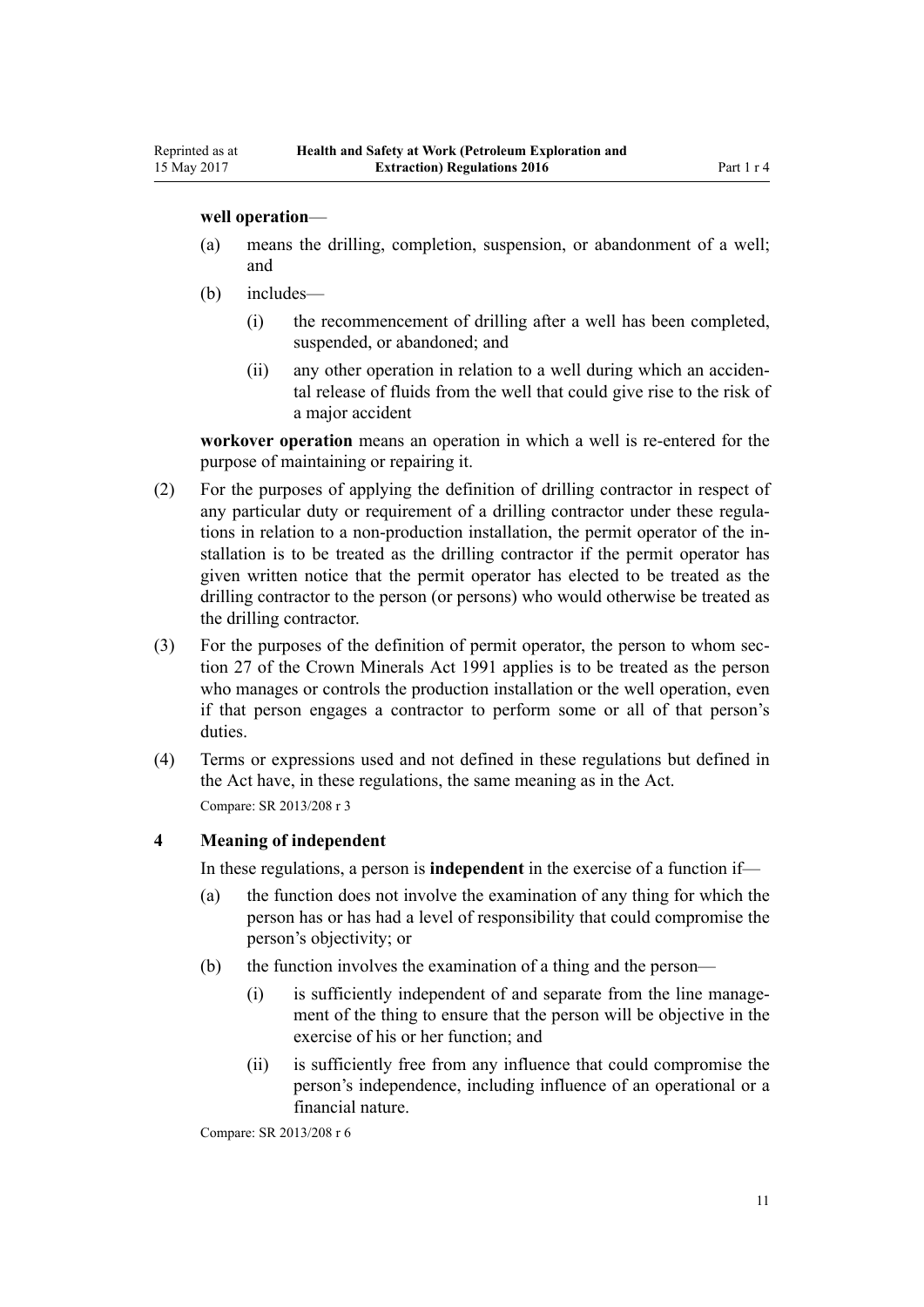## *Transitional, savings, and related provisions*

#### <span id="page-11-0"></span>**5 Transitional, savings, and related provisions**

The transitional, savings, and related provisions (if any) set out in [Schedule 1](#page-48-0) have effect according to their terms.

#### *Previous compliance with regulations*

## **6 Previous compliance with regulations counted as compliance by successor**

- (1) This regulation applies to—
	- (a) a permit operator, in relation to a production installation or a well operation:
	- (b) a drilling contractor, in relation to a non-production installation.
- (2) If the permit operator or the drilling contractor (as the case may be) is succeeded by another permit operator or a drilling contractor, anything done in compliance with these regulations by that permit operator or drilling contractor must be treated as having been done by their successor.

Compare: SR 2013/208 [r 8](http://prd-lgnz-nlb.prd.pco.net.nz/pdflink.aspx?id=DLM5203546)

# **Part 2**

# **General duties in relation to installations**

# **7 Application of Part 2**

This Part applies to—

- (a) a permit operator, in relation to a production installation:
- (b) a drilling contractor, in relation to a non-production installation.

Compare: SR 2013/208 [r 9](http://prd-lgnz-nlb.prd.pco.net.nz/pdflink.aspx?id=DLM5203750)

*General duties of permit operators and drilling contractors*

#### **8 Duty to ensure safety of installation**

- (1) A permit operator or a drilling contractor (as the case may be) must ensure, so far as is reasonably practicable, that a production installation or non–production installation—
	- (a) is safe for any person on or near the installation; and
	- (b) all work and other activities carried out on the installation are carried out in a manner that is safe for any person on or near the installation.
- (2) The permit operator or the drilling contractor must ensure that the production installation or the non-production installation at all times possesses such integrity as is reasonably practicable.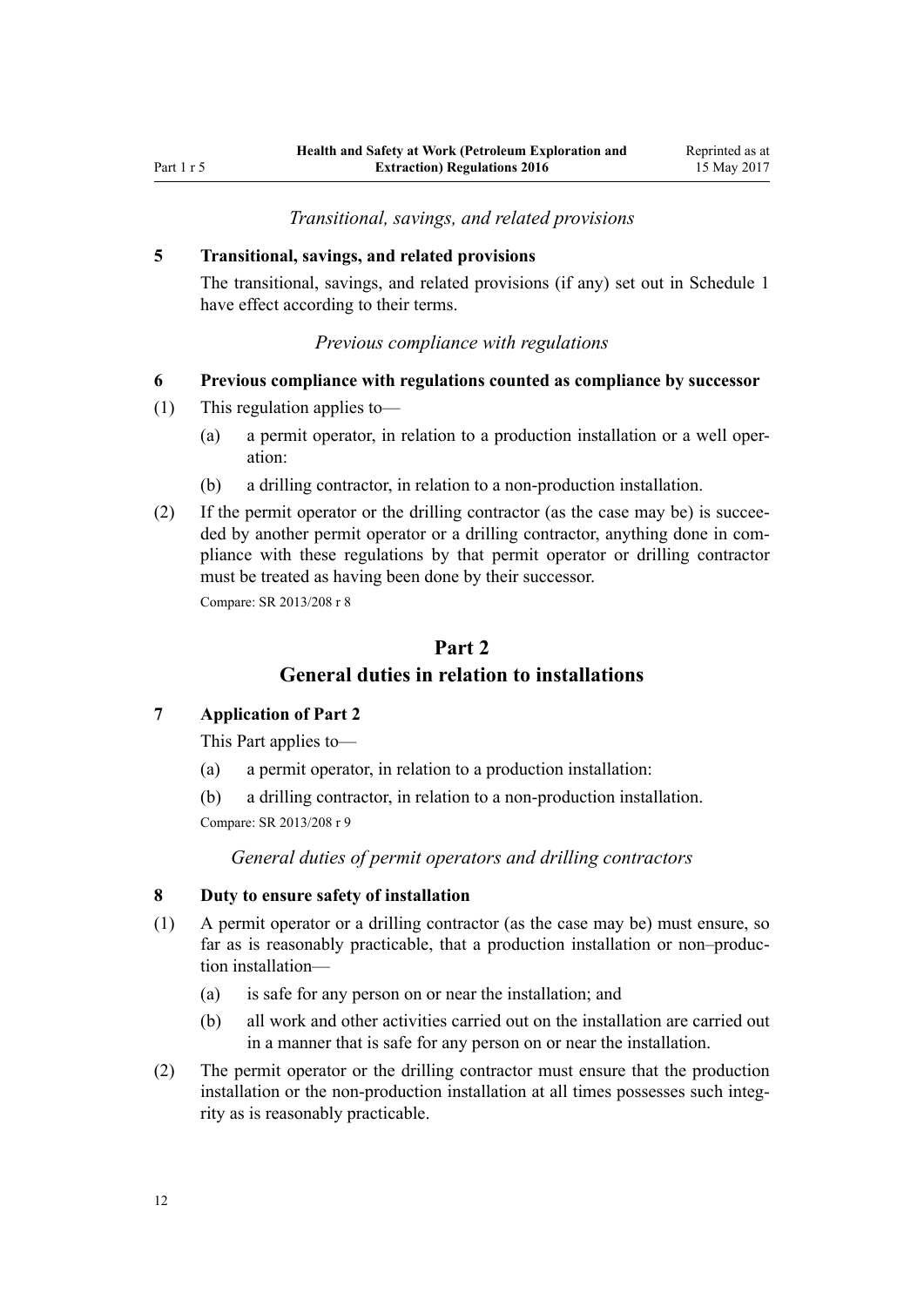- (3) A permit operator or a drilling contractor who contravenes this regulation commits an offence and is liable on conviction,—
	- (a) for an individual, to a fine not exceeding  $$10,000$ :
	- (b) for any other person, to a fine not exceeding \$50,000.

<span id="page-12-0"></span>Reprinted as at 15 May 2017

## **9 Duty to appoint installation manager**

- (1) A permit operator or a drilling contractor (as the case may be) must appoint a competent person (an **installation manager**) to manage, on the permit operator's or the drilling contractor's behalf,—
	- (a) the production installation or non-production installation; and
	- (b) the petroleum workers on the installation.
- (2) The permit operator or the drilling contractor (as the case may be) must—
	- (a) ensure that the production installation or the non-production installation is at all times under the charge of the installation manager; and
	- (b) provide the installation manager with appropriate resources to carry out his or her function; and
	- (c) ensure that the identity of the installation manager is known to or readily ascertainable by every petroleum worker on the installation.
- (3) A permit operator or a drilling contractor who contravenes this regulation commits an offence and is liable on conviction,—
	- (a) for an individual, to a fine not exceeding  $$10,000$ :
	- (b) for any other person, to a fine not exceeding \$50,000.

Compare: SR 2013/208 [r 11](http://prd-lgnz-nlb.prd.pco.net.nz/pdflink.aspx?id=DLM5202528)

# *Duties of petroleum workers*

# **10 Duty of petroleum workers to comply with reasonable instructions**

- (1) A petroleum worker on a production installation or a non-production installation must comply, as far as the worker is reasonably able, with the reasonable instructions—
	- (a) of the installation manager so far as is necessary to enable the installation manager to carry out his or her function described in regulation 9(1); and
	- (b) of the permit operator of the production installation or the drilling contractor of the non-production installation (as the case may be) for the purpose of enabling the permit operator or the drilling contractor to comply with the Act and these regulations.
- (2) A petroleum worker who contravenes this regulation commits an offence and is liable on conviction,—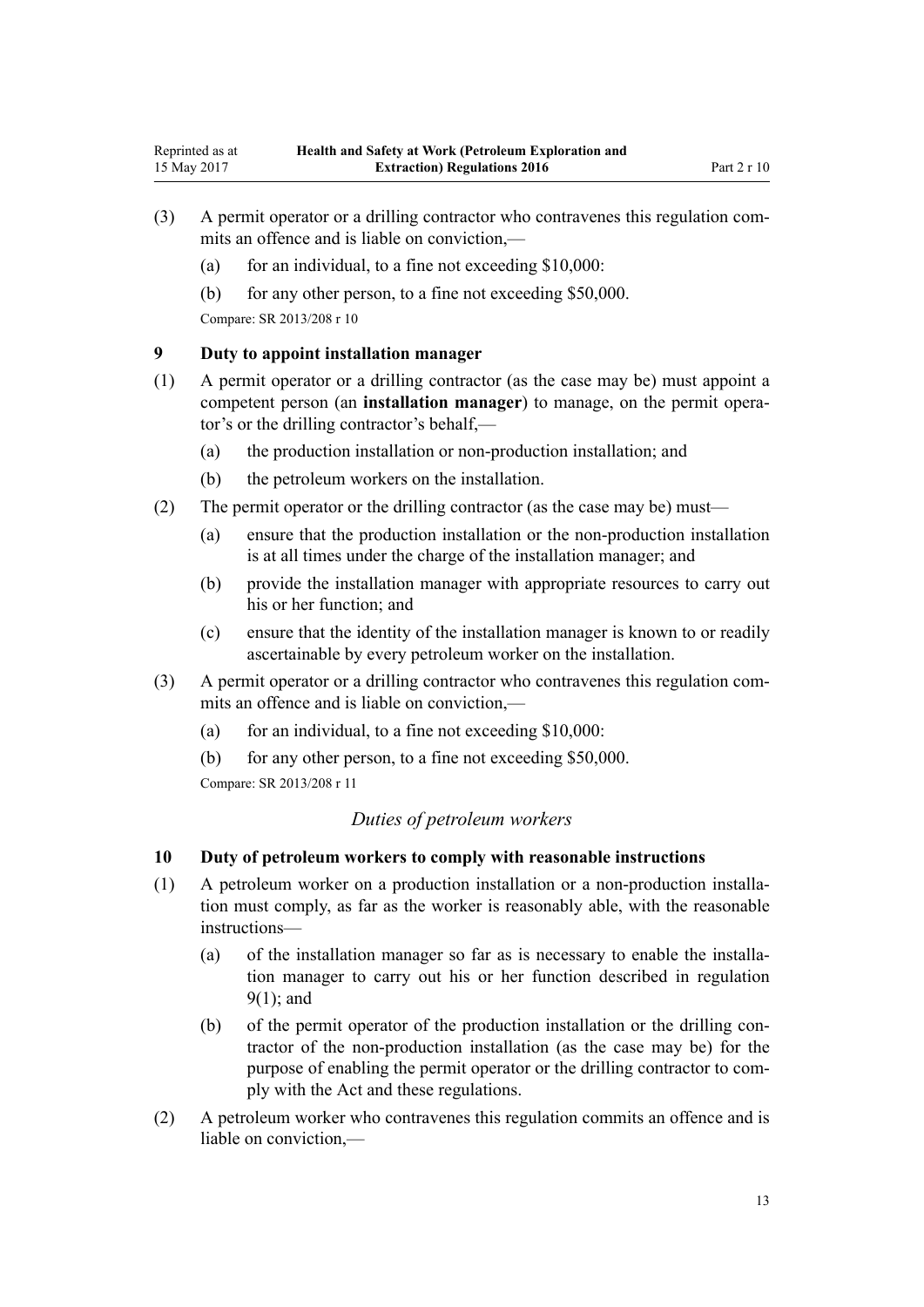- <span id="page-13-0"></span>(a) for an individual, to a fine not exceeding  $$10,000$ :
- (b) for any other person, to a fine not exceeding \$50,000.

# *Other duties*

#### **11 Duty to take steps to manage hazardous liquids, vapours, or gases**

- (1) A permit operator of a production installation or a drilling contractor of a nonproduction installation (as the case may be) must, so far as is reasonably practicable, take steps to—
	- (a) prevent the uncontrolled release of hazardous liquids, vapours, or gases; and
	- (b) prevent the uncontrolled accumulation of hazardous vapours or gases; and
	- (c) detect hazardous accumulation of vapours or gases; and
	- (d) protect petroleum workers who work in areas where hazardous liquids, vapours, or gases may exist, in particular, confined spaces.
- (2) A permit operator or a drilling contractor who contravenes subclause (1) commits an offence and is liable on conviction,—
	- (a) for an individual, to a fine not exceeding  $$10,000$ :
	- (b) for any other person, to a fine not exceeding \$50,000.

Compare: SR 2013/208 [r 13](http://prd-lgnz-nlb.prd.pco.net.nz/pdflink.aspx?id=DLM5203348)

#### **12 Duty to ensure safe disposal of waste petroleum**

- (1) A permit operator of a production installation or a drilling contractor of a nonproduction installation (as the case may be) must ensure, so far as is reasonably practicable, the safe disposal of any waste petroleum, vapours, or gases.
- (2) A permit operator or a drilling contractor who contravenes subclause (1) commits an offence and is liable on conviction,—
	- (a) for an individual, to a fine not exceeding  $$10,000$ :
	- (b) for any other person, to a fine not exceeding \$50,000.

Compare: SR 2013/208 [r 14](http://prd-lgnz-nlb.prd.pco.net.nz/pdflink.aspx?id=DLM5203350)

#### **13 Duty to take precautions with sources of ignition**

- (1) A permit operator of a production installation or a drilling contractor of a nonproduction installation (as the case may be) must, so far as is reasonably practicable, prevent sources of ignition being carried into or used in areas where such sources of ignition may create a hazard.
- (2) A permit operator or a drilling contractor who contravenes subclause (1) commits an offence and is liable on conviction,—
	- (a) for an individual, to a fine not exceeding  $$10,000$ :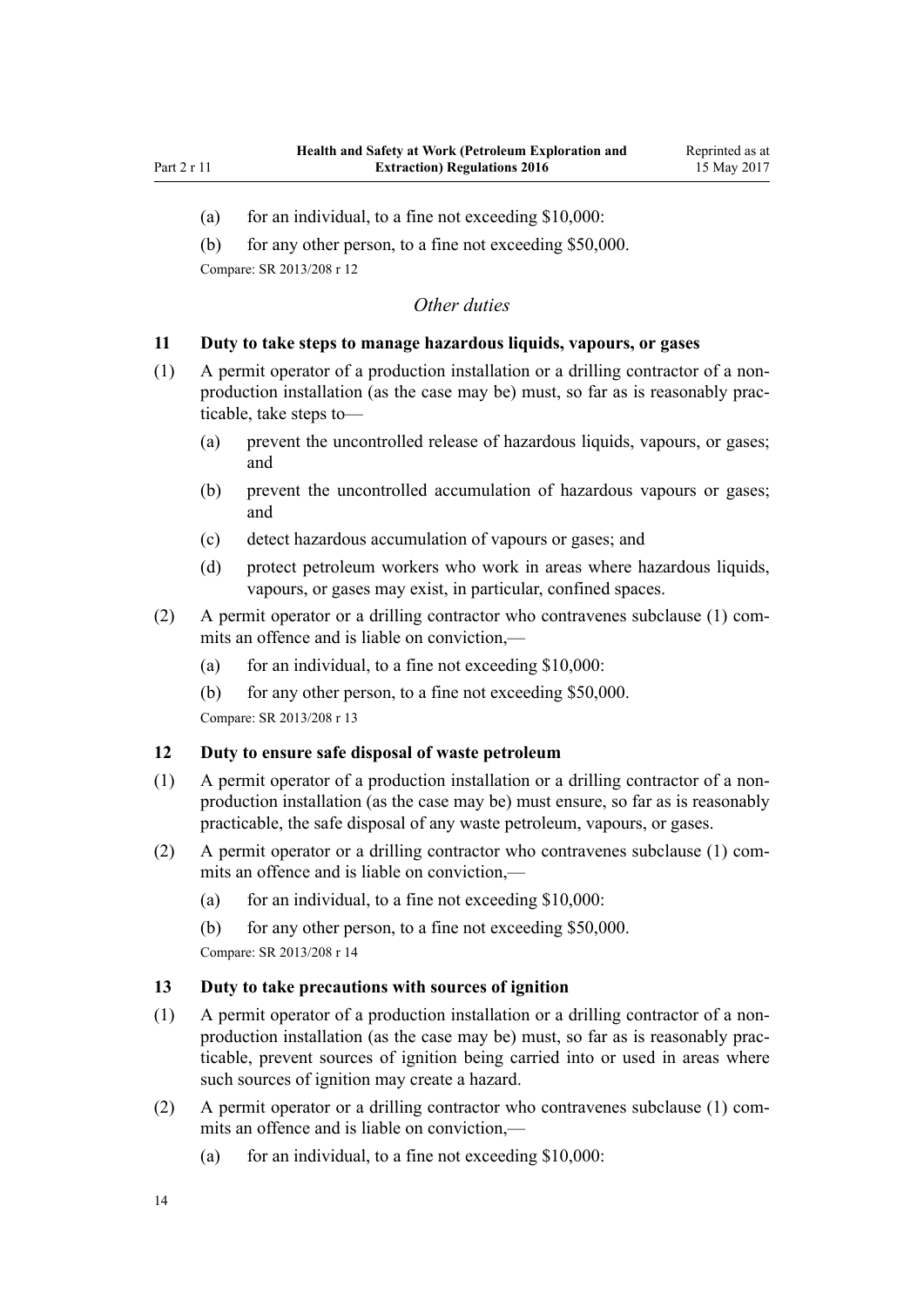<span id="page-14-0"></span>(b) for any other person, to a fine not exceeding \$50,000. Compare: SR 2013/208 [r 15](http://prd-lgnz-nlb.prd.pco.net.nz/pdflink.aspx?id=DLM5203352)

# **Part 3**

# **Lower-tier production installations**

## **14 Application of Part 3**

This Part applies to a permit operator of a lower-tier production installation. Compare: SR 2013/208 [r 16](http://prd-lgnz-nlb.prd.pco.net.nz/pdflink.aspx?id=DLM5203752)

## **15 Duty to prepare major accident prevention policy**

- (1) A permit operator of a lower-tier production installation must—
	- (a) prepare a written major accident prevention policy for the installation; and
	- (b) implement the policy before the installation commences operations.
- (2) The purpose of the policy is to prevent the occurrence of major accidents and limit their consequences to persons on or near the lower-tier production installation by appropriate means, structures, and management systems.
- (3) The policy must—
	- (a) include measures that are proportionate to any major accident hazards presented by the installation; and
	- (b) describe the permit operator's overall goals and principles of action in relation to the control of major accident hazards; and
	- (c) demonstrate in sufficient detail that the permit operator has established a safety management system that addresses the matters set out in [Schedule](#page-51-0)  $\mathcal{L}$
- (4) A permit operator who contravenes subclause (1) commits an offence and is liable on conviction,—
	- (a) for an individual, to a fine not exceeding  $$10,000$ :
	- (b) for any other person, to a fine not exceeding \$50,000.

Compare: SR 2013/208 [r 17](http://prd-lgnz-nlb.prd.pco.net.nz/pdflink.aspx?id=DLM5202517)

# **16 Duty to review major accident prevention policy**

- (1) A permit operator of a lower-tier production installation must review the installation's major accident prevention policy each time there is any significant modification to—
	- (a) the lower-tier production installation; or
	- (b) any process carried out at the installation.
- (2) The permit operator must, as a result of a review, make any adjustments to the policy that are necessary to give effect to regulation 15(2) and (3).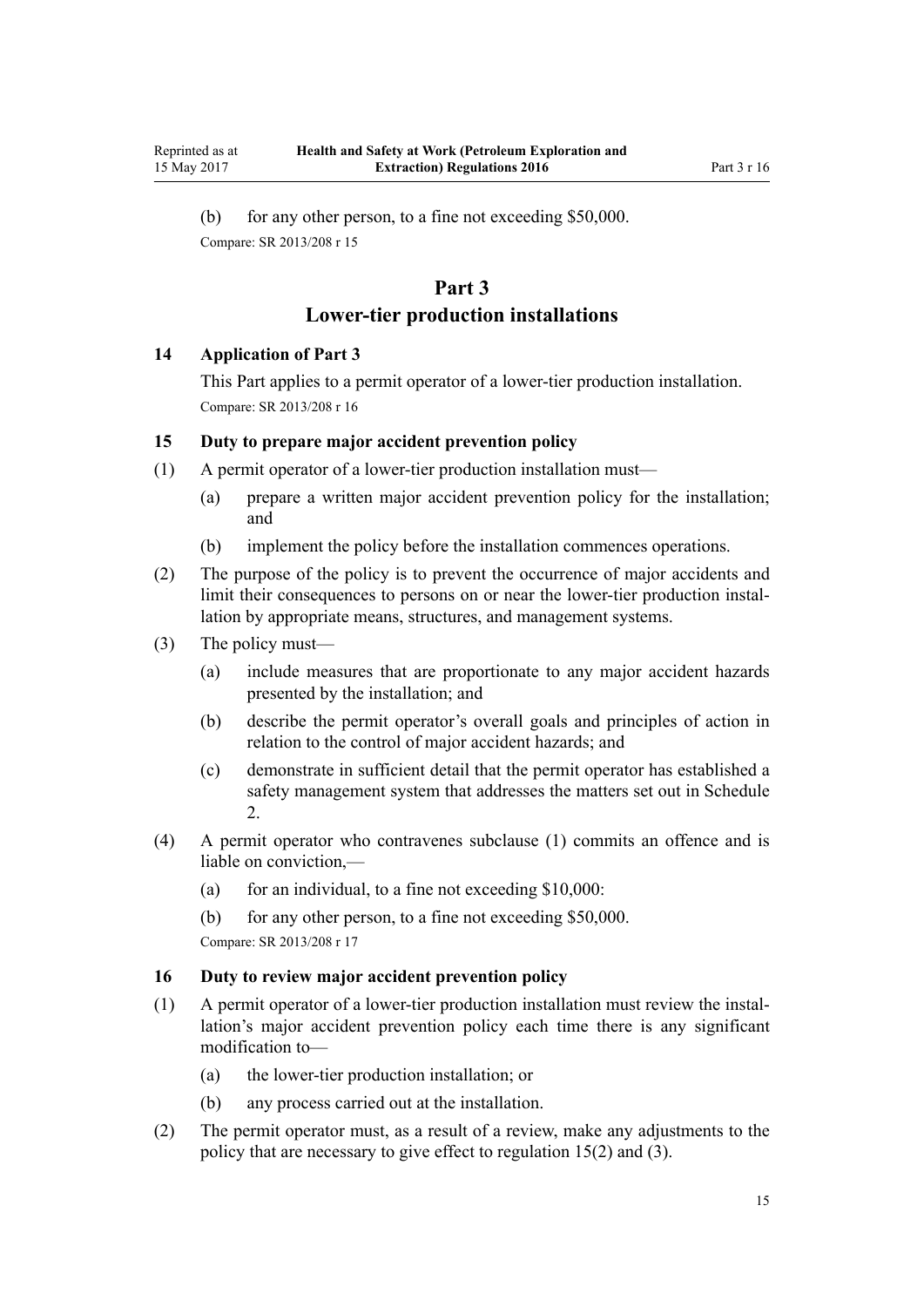- <span id="page-15-0"></span>(a) increase the likelihood of a major accident occurring; or
- (b) increase the severity or extent of the harm arising from a major accident.
- (4) A permit operator who contravenes this regulation commits an offence and is liable on conviction,—
	- (a) for an individual, to a fine not exceeding  $$10,000$ :
	- (b) for any other person, to a fine not exceeding \$50,000.

## **17 Duty to keep record relating to major accident prevention policy**

- (1) A permit operator of a lower-tier production installation must keep a record of—
	- (a) the major accident prevention policy for the installation:
	- (b) any revision of the policy:
	- (c) the findings and recommendations of any audit of the policy and the safety management system:
	- (d) any actions taken or intended to be taken to implement those recommendations.
- (2) The permit operator must retain each record for at least 5 years after it is made and store it—
	- (a) in a secure place on the lower-tier production installation; and
	- (b) at a separate address.
- (3) A permit operator who contravenes this regulation commits an offence and is liable on conviction,—
	- (a) for an individual, to a fine not exceeding  $$2,000$ :
	- (b) for any other person, to a fine not exceeding \$10,000.

Compare: SR 2013/208 [r 19](http://prd-lgnz-nlb.prd.pco.net.nz/pdflink.aspx?id=DLM5203357)

# **Part 4**

# **Notice and safety case requirements**

# **18 Application of Part 4**

This Part applies to—

- (a) a permit operator, in relation to a production installation that is not a lower-tier production installation (a **relevant production installation**):
- (b) a drilling contractor, in relation to a non-production installation.

Compare: SR 2013/208 [r 21](http://prd-lgnz-nlb.prd.pco.net.nz/pdflink.aspx?id=DLM5203756)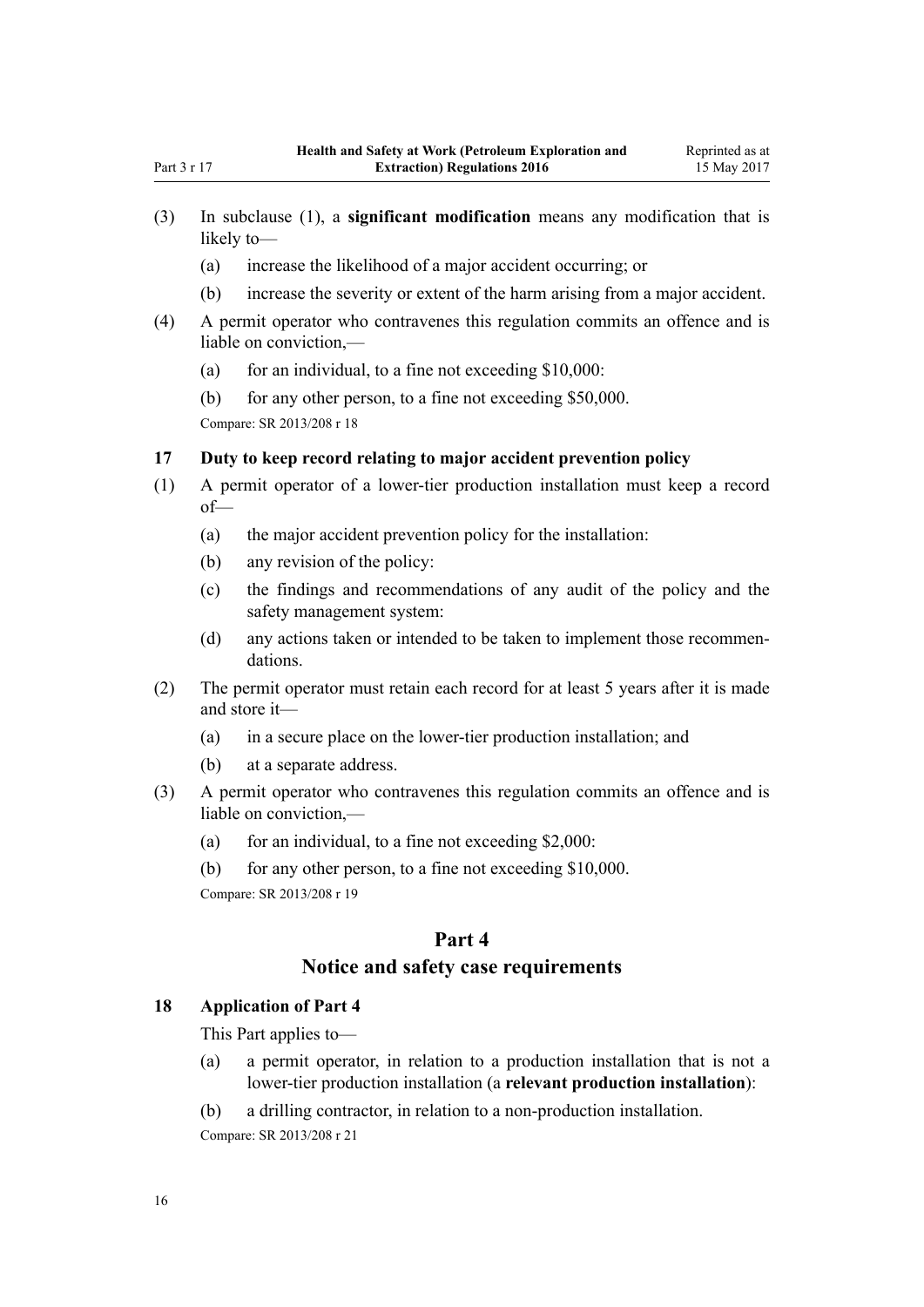#### *Notice requirements*

#### <span id="page-16-0"></span>**19 Duty to submit design notice to WorkSafe**

- (1) Before the design of a relevant production installation is completed, the permit operator must—
	- (a) prepare a design notice in accordance with subclause (2); and
	- (b) submit the design notice to WorkSafe as soon as practicable after the design concept has been selected and before making a final investment decision or commencing detailed design.
- (2) The design notice must be in writing and contain the information specified in [Schedule 3](#page-53-0), but only to the extent that the permit operator can be reasonably expected to provide the information at the time the design notice is given to WorkSafe.
- (3) If, before a safety case for the relevant production installation is submitted to WorkSafe in accordance with [regulation 23\(2\),](#page-18-0) there is a material change to any matter described in the design notice, the permit operator must notify WorkSafe of that change as soon as practicable.
- (4) A permit operator who contravenes this regulation commits an offence and is liable on conviction,—
	- (a) for an individual, to a fine not exceeding  $$10,000$ :
	- (b) for any other person, to a fine not exceeding \$50,000.

Compare: SR 2013/208 [r 22](http://prd-lgnz-nlb.prd.pco.net.nz/pdflink.aspx?id=DLM5202577)

#### **20 Duty to submit relocation notice to WorkSafe**

- (1) Before a relevant production installation is moved to, and operated in, a new location, the permit operator must—
	- (a) prepare a relocation notice in accordance with subclause (2); and
	- (b) submit a copy of the relocation notice to WorkSafe within sufficient time to enable the permit operator to take into account any matter raised by WorkSafe within 90 days of being given the notice.
- (2) The relocation notice must be in writing and contain the information specified in [Schedule 3](#page-53-0), but only to the extent that the information is not already contained in an accepted safety case for the relevant production installation.
- (3) A permit operator who contravenes this regulation commits an offence and is liable on conviction,—
	- (a) for an individual, to a fine not exceeding  $$10,000$ :
	- (b) for any other person, to a fine not exceeding \$50,000.

Compare: SR 2013/208 [r 23](http://prd-lgnz-nlb.prd.pco.net.nz/pdflink.aspx?id=DLM5203360)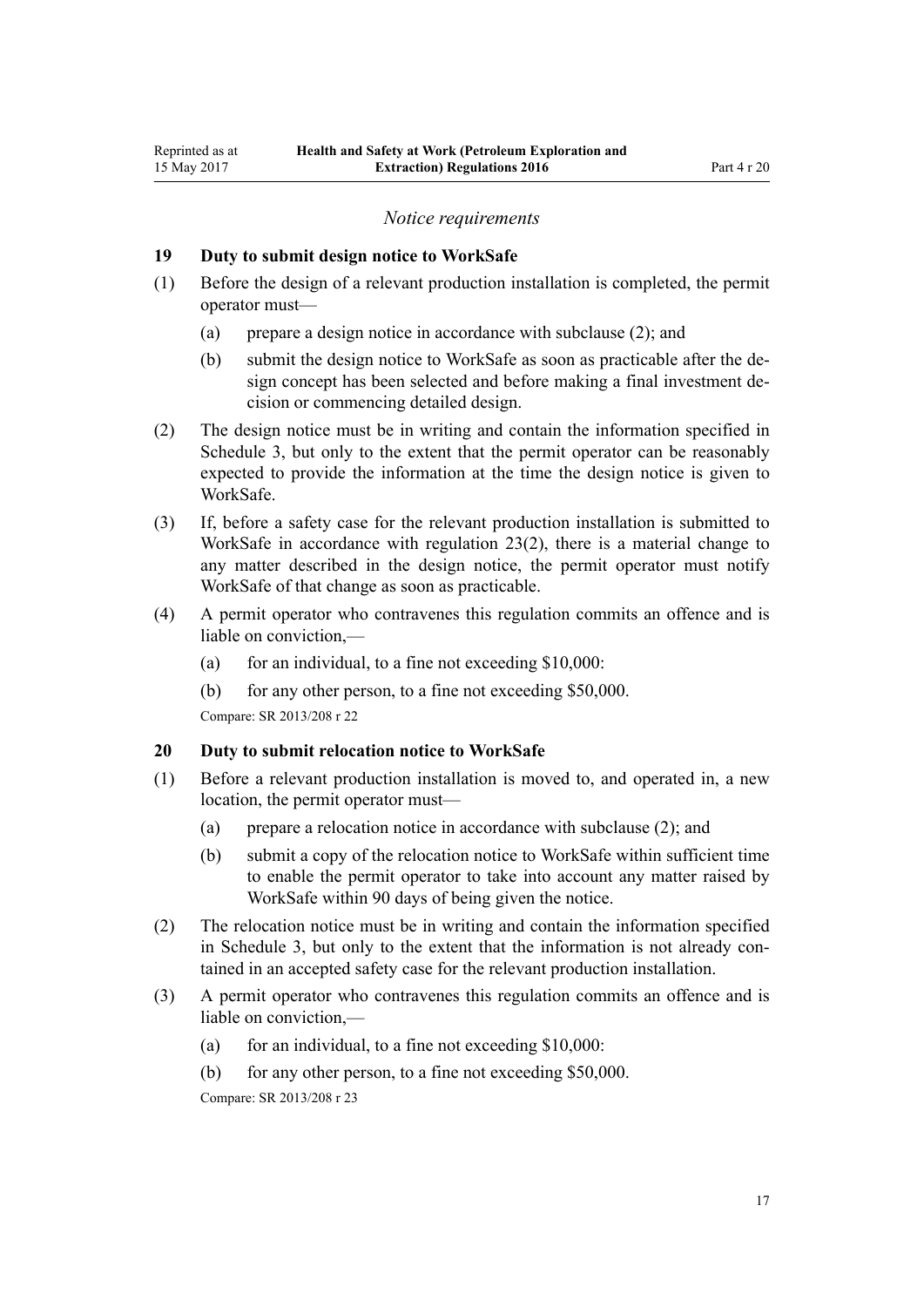# <span id="page-17-0"></span>**21 Duty to give notice of combined operation to WorkSafe**

- (1) A permit operator of a relevant production installation or a drilling contractor of a non-production installation must not engage the relevant production installation or the non-production installation (as the case may be) in a combined operation with another installation or installations, unless the permit operator or the drilling contractor has given WorkSafe notice of the combined operation in accordance with this regulation.
- (2) A notice of combined operation must be in writing and contain the information specified in [Schedule 4](#page-55-0).
- (3) The requirement in subclause (1) is satisfied if—
	- (a) the permit operator or the drilling contractor (as the case may be) for each installation involved in the combined operation jointly prepare and agree to the notice; and
	- (b) one of them gives the notice to WorkSafe.
- (4) The notice must be given to WorkSafe by—
	- (a) the date that is 21 days before the permit operators or the drilling contractors intend to commence the combined operation; or
	- (b) any later date specified by WorkSafe in writing.
- (5) If, before the completion of the combined operation, there is a material change in relation to any information contained in the notice of combined operation, the permit operators or the drilling contractors must notify WorkSafe in writing of that change as soon as practicable.
- (6) The requirement in subclause (5) is satisfied if done in accordance with subclause (3).
- (7) If there is a change in the permit operator or the drilling contractor involved in a combined operation, the permit operator or the drilling contractor must give WorkSafe a notice of combined operation in accordance with this regulation.
- (8) A permit operator or a drilling contractor who contravenes subclause (1), (2),  $(4)$ ,  $(5)$ , or  $(7)$  commits an offence and is liable on conviction,—
	- (a) for an individual, to a fine not exceeding  $$10,000$ :
	- (b) for any other person, to a fine not exceeding \$50,000.

Compare: SR 2013/208 [r 24](http://prd-lgnz-nlb.prd.pco.net.nz/pdflink.aspx?id=DLM5202591)

#### *Requirements for safety cases*

# **22 Prohibition on operating installation without accepted safety case**

A permit operator of a relevant production installation or a drilling contractor of a non-production installation must ensure that the relevant production instal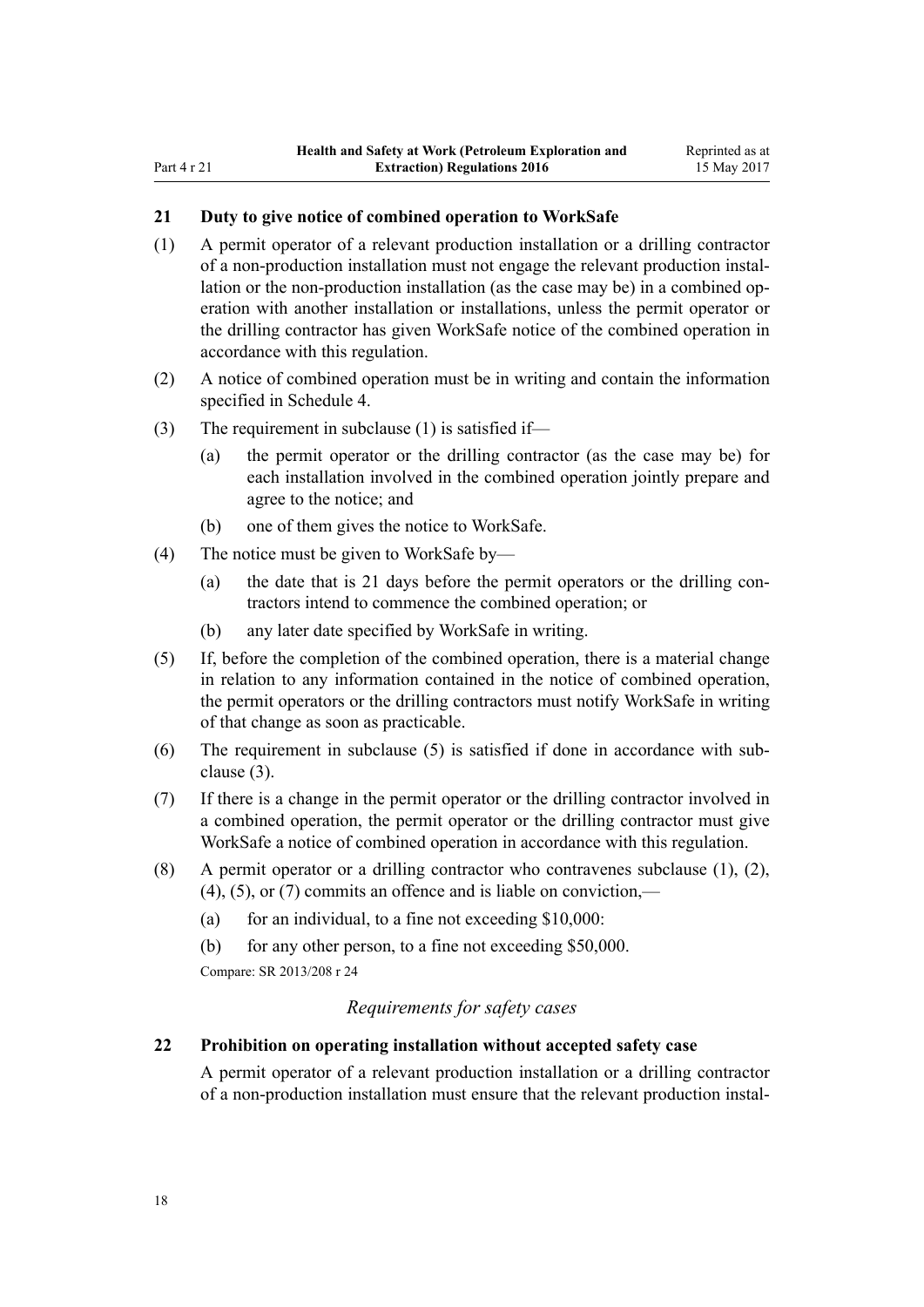<span id="page-18-0"></span>lation or the non-production installation (as the case may be) is not operated without an accepted safety case for the installation. Compare: SR 2013/208 [r 25](http://prd-lgnz-nlb.prd.pco.net.nz/pdflink.aspx?id=DLM5202580)

## **23 Requirements for safety case**

- (1) A permit operator of a relevant production installation or a drilling contractor for a non-production installation (as the case may be) must prepare a written safety case for the installation that contains the information specified in [Sched](#page-56-0)[ule 5.](#page-56-0)
- (2) The safety case must be given to WorkSafe, together with the fee prescribed in Schedule  $10$  —
	- (a) at least 90 days before the date on which the permit operator or the drilling contractor (as the case may be) intends to commence operating the installation; or
	- (b) by any later date specified by WorkSafe in writing.
- (3) In the case of a production installation, WorkSafe may agree in writing that the safety case may relate to more than 1 installation. Compare: SR 2013/208 [r 26](http://prd-lgnz-nlb.prd.pco.net.nz/pdflink.aspx?id=DLM5202531)

## **24 Duty to engage with petroleum workers**

- (1) A permit operator or a drilling contractor (as the case may be) must, when preparing or revising a safety case, ensure that there is effective engagement with, and participation of, petroleum workers who are—
	- (a) identifiable at the time the safety case is being prepared or revised; and
	- (b) working, or likely to be working, on the relevant installation.
- (2) A permit operator or a drilling contractor who contravenes subclause (1) commits an offence and is liable on conviction,—
	- (a) for an individual, to a fine not exceeding  $$6,000$ :
	- (b) for any other person, to a fine not exceeding \$30,000.

Compare: SR 2013/208 [r 27](http://prd-lgnz-nlb.prd.pco.net.nz/pdflink.aspx?id=DLM5202540)

## **25 Duty to prepare safety case where production exceeds threshold quantities for lower-tier production installation**

- (1) This regulation applies if, in relation to a production installation that is represented or treated as being a lower-tier production installation, the average petroleum production over any continuous 12-month period, or the amount of liquefied flammable gas present, exceeds the applicable threshold quantities specified in paragraphs (a), (b), and (c) of the definition of lower-tier production installation in [regulation 3](#page-5-0).
- (2) A permit operator of an installation to which subclause (1) applies must, within 90 days (unless otherwise agreed by WorkSafe),—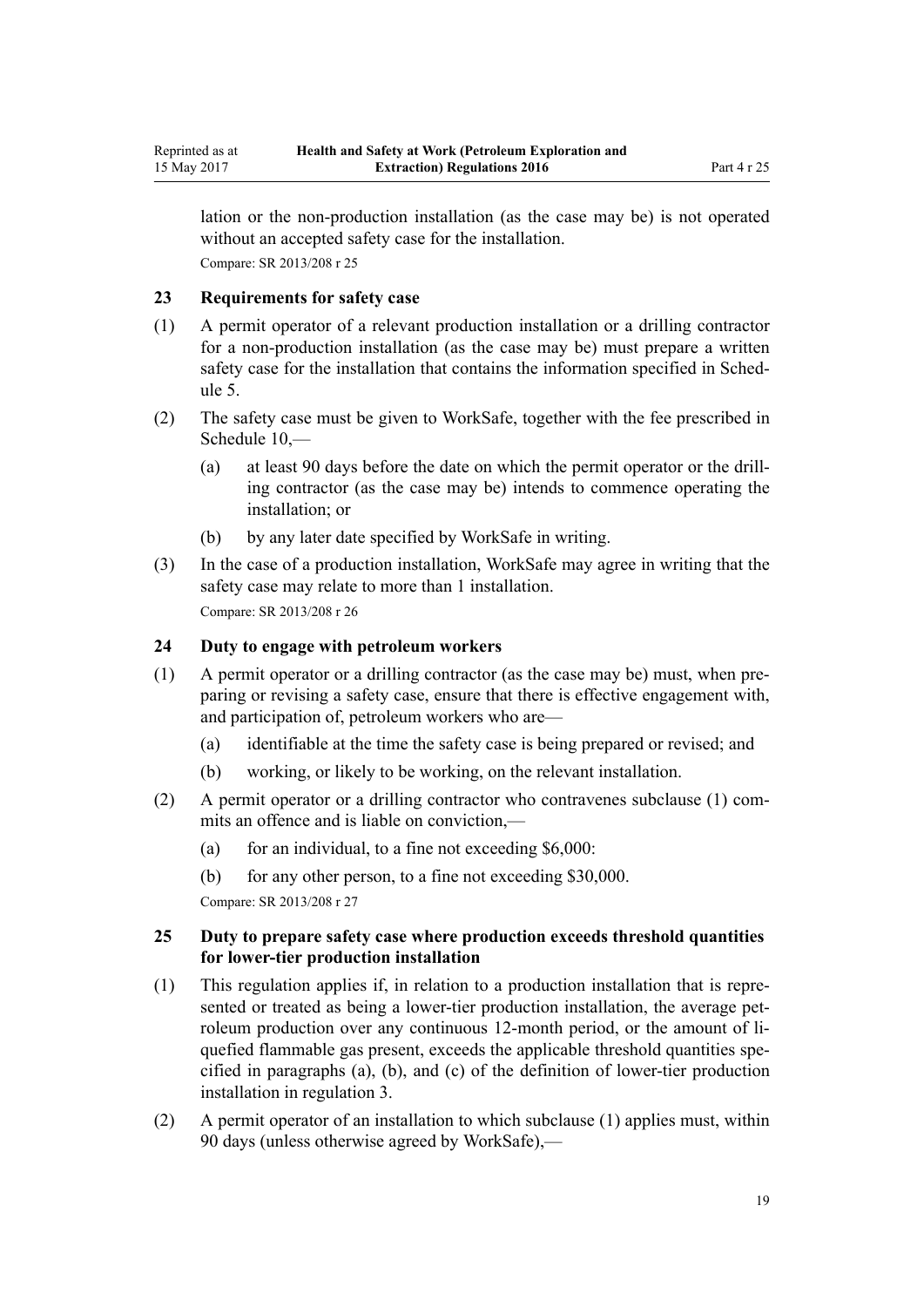- <span id="page-19-0"></span>(a) prepare a safety case for the installation in accordance with [regulations](#page-18-0) [23](#page-18-0) and [24;](#page-18-0) and
- (b) submit the safety case to WorkSafe.
- (3) A permit operator who contravenes subclause (2) commits an offence and is liable on conviction,—
	- (a) for an individual, to a fine not exceeding  $$10,000$ :
	- (b) for any other person, to a fine not exceeding \$50,000.

*Consideration of and decisions on safety cases*

#### **26 WorkSafe may request further information**

- (1) After receiving a safety case or a revised safety case, WorkSafe may request a permit operator or a drilling contractor (as the case requires) to provide any further information about a matter set out in [Schedule 5.](#page-56-0)
- (2) A request under subclause (1) must—
	- (a) be in writing; and
	- (b) describe by reference to [Schedule 5](#page-56-0) what further information is requested; and
	- (c) specify the date by which the further information must be given, which must not be less than 30 days after the date on which the request is sent.
- (3) Any information provided in response to a request must be treated as if it were part of the original safety case.

Compare: SR 2013/208 [r 29](http://prd-lgnz-nlb.prd.pco.net.nz/pdflink.aspx?id=DLM5202545)

#### **27 WorkSafe must notify decision on safety case**

- (1) Within 90 days of receiving a safety case, or an amended safety case, WorkSafe must—
	- (a) accept the safety case; or
	- (b) accept the safety case subject to conditions or limitations; or
	- (c) initially reject the safety case; or
	- (d) in the case of an amended safety case, finally reject the safety case.
- (2) If WorkSafe requests further information under regulation 26, the 90-day period starts on the date on which WorkSafe receives the further information.
- (3) WorkSafe must as soon as practicable after making a decision about a safety case notify the permit operator or the drilling contractor (as the case may be) in writing of that decision.
- (4) If WorkSafe is unable to make a decision about a safety case or an amended safety case within 90 days of receiving it, WorkSafe must—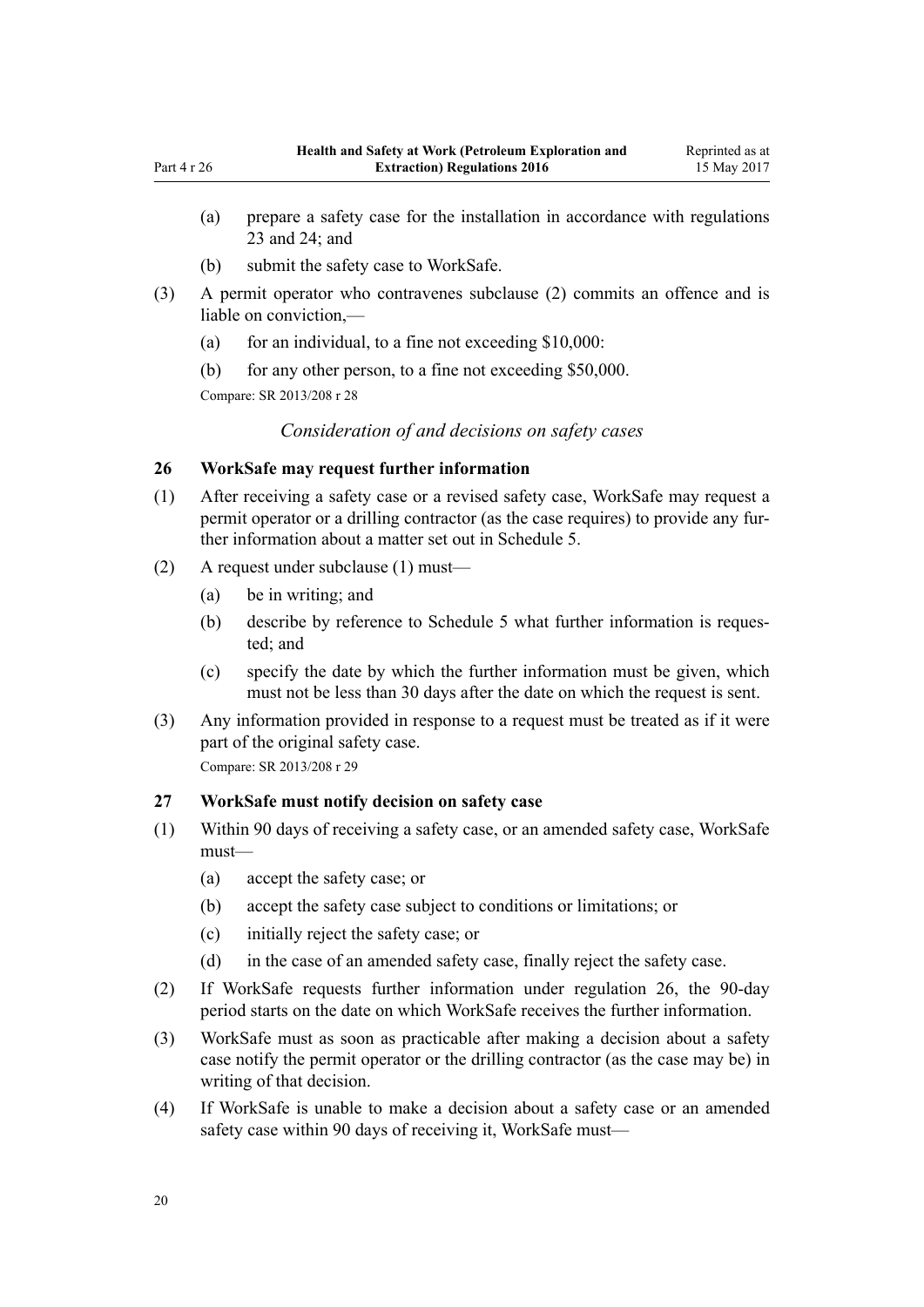- <span id="page-20-0"></span>(a) notify the permit operator or the drilling contractor in writing of that fact as soon as practicable; and
- (b) give the permit operator or the drilling contractor a proposed timetable for WorkSafe's consideration of, and decision on, the safety case or the amended safety case.

#### **28 Criteria for accepting safety case**

WorkSafe must accept a safety case for the operation of a relevant production installation or non-production installation if it is satisfied that—

- (a) the safety case contains all of the information specified in [Schedule 5;](#page-56-0) and
- (b) when preparing the safety case, the permit operator or the drilling contractor (as the case may be) has engaged with petroleum workers in accordance with [regulation 24;](#page-18-0) and
- (c) based on the information included in the safety case, it appears that compliance with the safety case is likely to constitute compliance with the requirements of these regulations; and
- (d) there is no reason to believe that the permit operator or the drilling contractor will not comply with the safety case; and
- (e) the safety case is appropriate for the relevant production installation or non-production installation and for the activities to be conducted at the installation.

Compare: SR 2013/208 [r 31](http://prd-lgnz-nlb.prd.pco.net.nz/pdflink.aspx?id=DLM5202549)

## **29 WorkSafe may impose limitations or conditions on safety case**

WorkSafe may, when accepting a safety case for the operation of a relevant production installation or non-production installation, impose limitations or conditions on the safety case that relate to the installation or the activities carried out at the installation.

Compare: SR 2013/208 [r 32](http://prd-lgnz-nlb.prd.pco.net.nz/pdflink.aspx?id=DLM5202552)

#### **30 WorkSafe may reject safety case**

- (1) WorkSafe must initially reject a safety case for the operation of a relevant production installation or non-production installation if the safety case does not meet the criteria set out in regulation 28.
- (2) If WorkSafe initially rejects a safety case, WorkSafe must—
	- (a) notify the permit operator or the drilling contractor (as the case may be) in writing of the reasons for the decision; and
	- (b) give the permit operator or the drilling contractor a reasonable opportunity to amend the safety case and resubmit it for acceptance.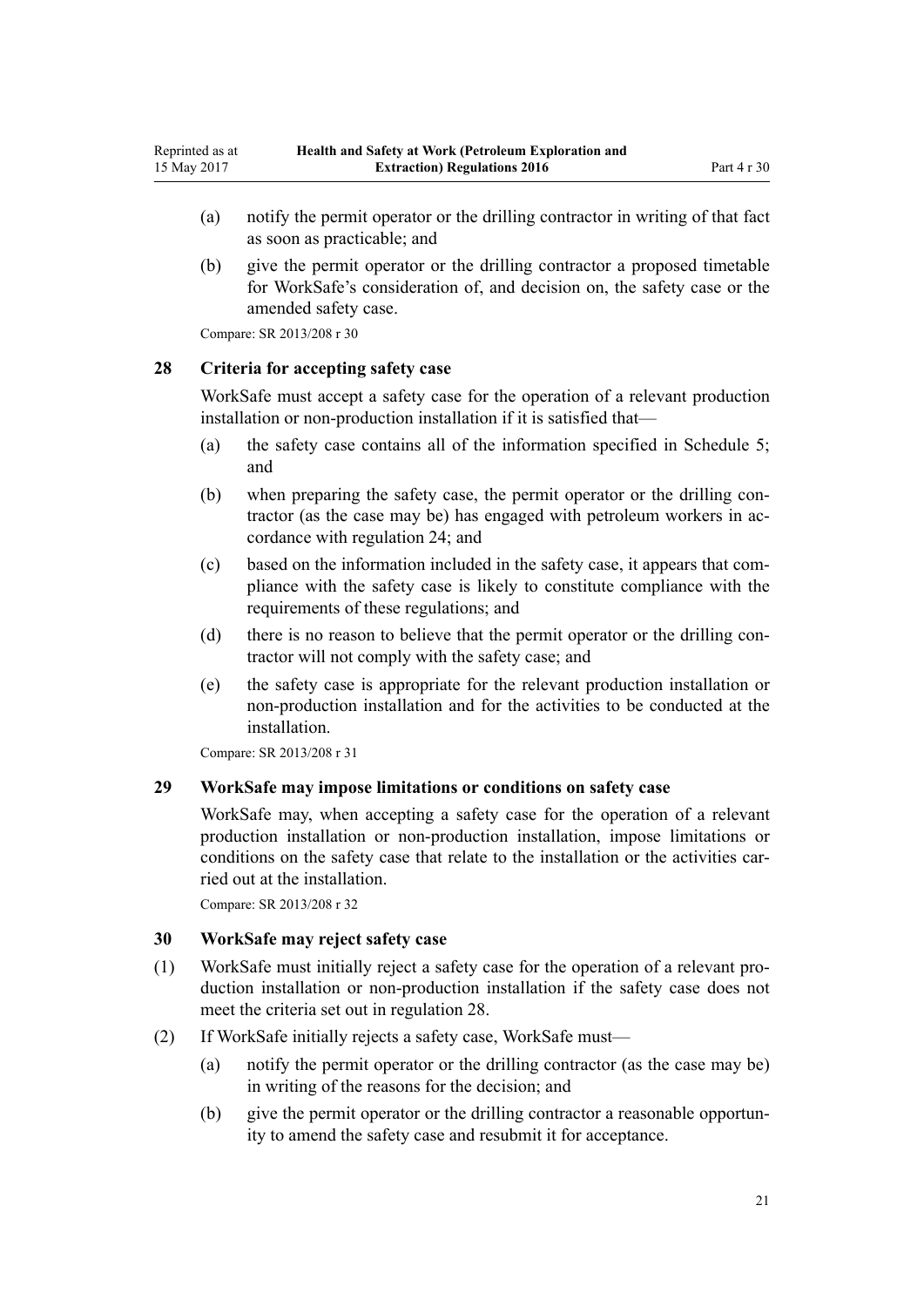- <span id="page-21-0"></span>(3) If the permit operator or the drilling contractor gives WorkSafe an amended safety case, WorkSafe must—
	- (a) accept the safety case if WorkSafe is satisfied that it meets all of the criteria set out in [regulation 28;](#page-20-0) or
	- (b) finally reject the safety case.
- (4) If WorkSafe accepts the amended safety case, WorkSafe may impose limitations or conditions on it in accordance with [regulation 29](#page-20-0).
- (5) To avoid doubt, the fact that WorkSafe has finally rejected a safety case for the operation of an installation does not prevent the permit operator or the drilling contractor from giving WorkSafe a new safety case for that installation in accordance with [regulation 23.](#page-18-0)

## *Revision of safety cases*

## **31 Duty to revise safety case in certain situations**

- (1) A permit operator of a relevant production installation or a drilling contractor of a non-production installation for which there is an accepted safety case must prepare a revised safety case and give it to WorkSafe if any of the following apply:
	- (a) the technical knowledge relied upon to formulate the safety case, including the knowledge of systems for identifying hazards and evaluating risks of major accidents, is outdated so that the safety case no longer adequately provides the information specified in [Schedule 5:](#page-56-0)
	- (b) the permit operator or the drilling contractor (as the case may be) proposes to modify the installation or decommission the installation, and the proposed modification or decommissioning is not adequately addressed in the safety case:
	- (c) a series of proposed modifications to the installation could result in a significant cumulative change in the overall level of risk of major accidents:
	- (d) the permit operator or the drilling contractor proposes to change the safety management system significantly:
	- (e) the activities to be carried out at the installation are different from the activities contemplated in the safety case:
	- (f) there has been a significant increase in the level of risk associated with any major accident hazard.
- (2) If any of subclause (1)(a) to (f) apply, a revised safety case must be given to WorkSafe as soon as practicable, together with the fee prescribed in [Schedule](#page-67-0) [10.](#page-67-0)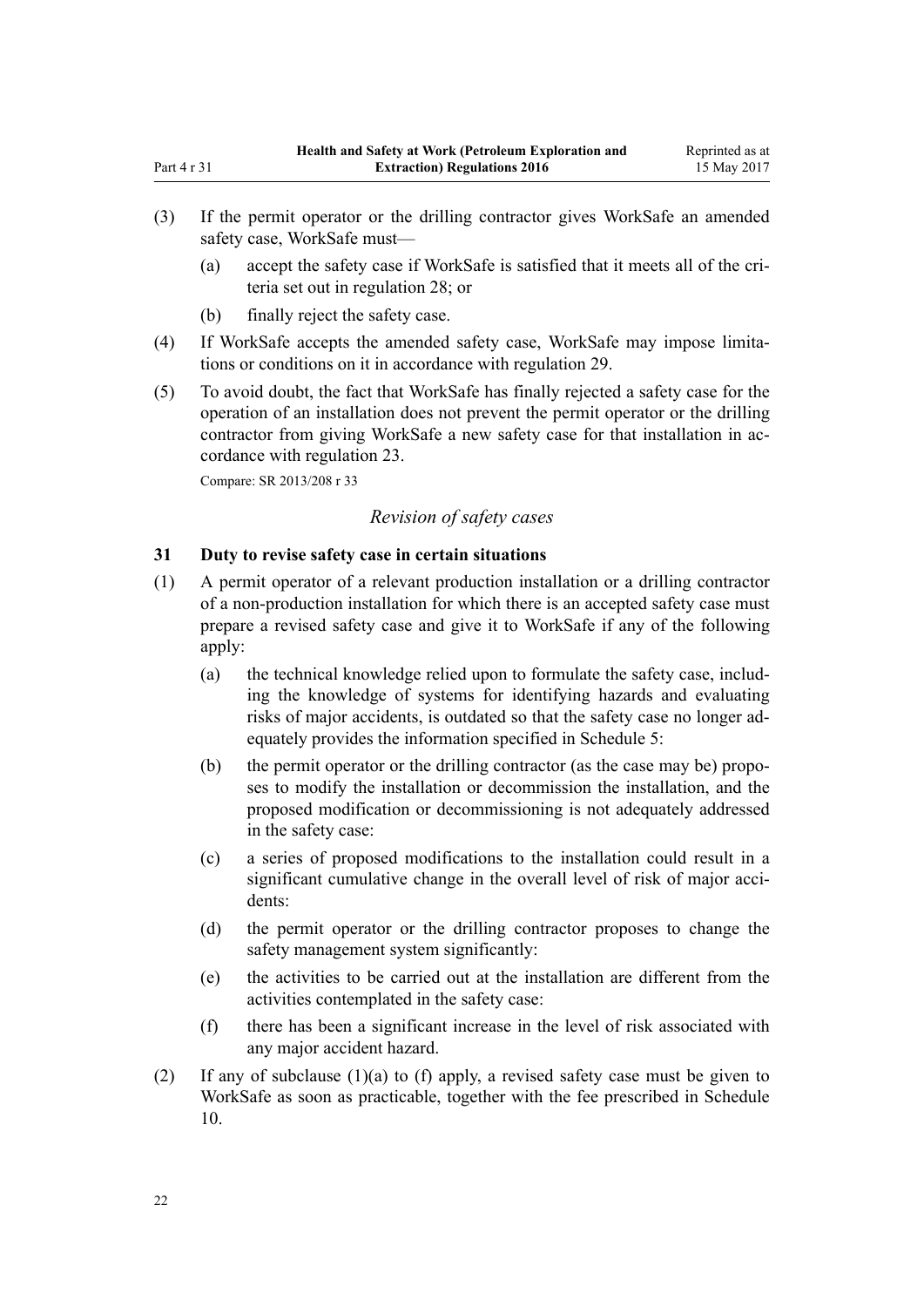- <span id="page-22-0"></span>(3) WorkSafe may agree, in writing, that the revised safety case may take the form of revisions to a part or specified parts of the accepted safety case.
- (4) A permit operator or a drilling contractor who contravenes this regulation commits an offence and is liable on conviction.—
	- (a) for an individual, to a fine not exceeding  $$6,000$ :
	- (b) for any other person, to a fine not exceeding \$30,000.

#### **32 WorkSafe may request revised safety case**

- (1) A permit operator of a relevant production installation or a drilling contractor of a non-production installation for which there is an accepted safety case must, if requested by WorkSafe in writing,—
	- (a) prepare a revised safety case; and
	- (b) give the revised safety case to WorkSafe together with the fee prescribed in [Schedule 10.](#page-67-0)
- (2) WorkSafe may agree in writing that the revised safety case may take the form of revisions to a part or specified parts of the accepted safety case.
- (3) A request under subclause (1) must include—
	- (a) the matters to be addressed in the revised safety case; and
	- (b) the date by which the revised safety case must be given to WorkSafe, which must not be earlier than 30 days after the date on which the request is sent; and
	- (c) the grounds for the request.
- (4) The permit operator or the drilling contractor may make a submission to Work-Safe, requesting WorkSafe to—
	- (a) withdraw the request for a revised safety case; or
	- (b) vary the matters to be addressed in the revised safety case; or
	- (c) allow the revised safety case to be given to WorkSafe after the date proposed.
- (5) A submission under subclause (4) must be in writing, set out the reasons for the request, and be made—
	- (a) not later than 21 days after the permit operator or the drilling contractor receives the request from WorkSafe; or
	- (b) by a later date specified by WorkSafe in writing.
- (6) If WorkSafe receives a submission under subclause (4), WorkSafe must—
	- (a) withdraw the request for a revised safety case; or
	- (b) vary the request, whether in accordance with the submission made by the PCBU or otherwise; or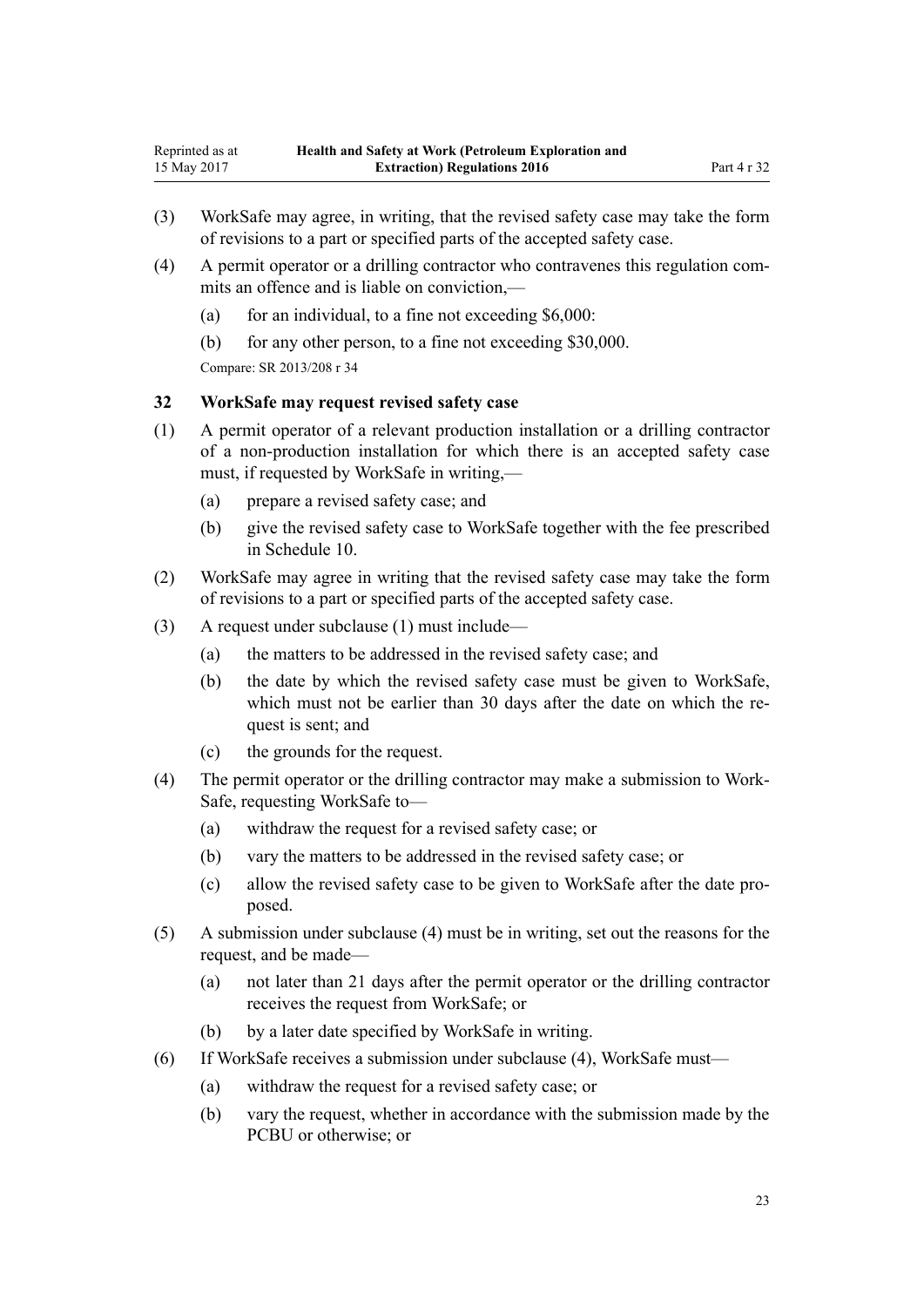- <span id="page-23-0"></span>(c) require the revised safety case to be given to WorkSafe by a later date specified by WorkSafe in writing; or
- (d) reject the submission and confirm the request.
- (7) WorkSafe must give the permit operator or the drilling contractor written notice of its decision, including the grounds for the decision if the permit operator's or the drilling contractor's submission is rejected in whole or in part.
- (8) A permit operator or a drilling contractor who contravenes this regulation commits an offence and is liable on conviction,—
	- (a) for an individual, to a fine not exceeding  $$6,000$ :
	- (b) for any other person, to a fine not exceeding \$30,000.

## **33 Duty to submit revised safety case within 5 years**

- (1) A permit operator of a relevant production installation or a drilling contractor of a non-production installation for which there is an accepted safety case must prepare a revised safety case and submit it to WorkSafe, together with the fee prescribed in [Schedule 10,](#page-67-0) not later than the date that is 5 years after the date on which a safety case for the installation is accepted.
- (2) Subclause (1) applies regardless of whether a revised safety case required under [regulation 31](#page-21-0) or [32](#page-22-0) has been accepted within the 5-year period.
- (3) The permit operator or the drilling contractor must comply with [regulations 23](#page-18-0) and [24](#page-18-0) when preparing the revised safety case.
- (4) A permit operator or a drilling contractor who contravenes this regulation commits an offence and is liable on conviction,—
	- (a) for an individual, to a fine not exceeding  $$6,000$ :
	- (b) for any other person, to a fine not exceeding \$30,000.

Compare: SR 2013/208 [r 36](http://prd-lgnz-nlb.prd.pco.net.nz/pdflink.aspx?id=DLM5202560)

#### **34 Decision on revised safety case**

- (1) If a permit operator of a relevant production installation or a drilling contractor of a non-production installation provides a revised safety case to WorkSafe under any of [regulations 31 to 33](#page-21-0), [regulations 26 to 30](#page-19-0) apply, except as modified by subclauses (2) and (3).
- (2) Any request for further information under [regulation 26](#page-19-0) must specify the date by which the further information must be provided, which must not be earlier than 10 days after the date the request is sent.
- (3) WorkSafe must make a decision, and notify the permit operator or the drilling contractor (as the case may be) in writing of the decision, in accordance with [regulation 27](#page-19-0) within 30 days of receiving the revised safety case (unless Work-Safe acts in accordance with regulation 27(4)).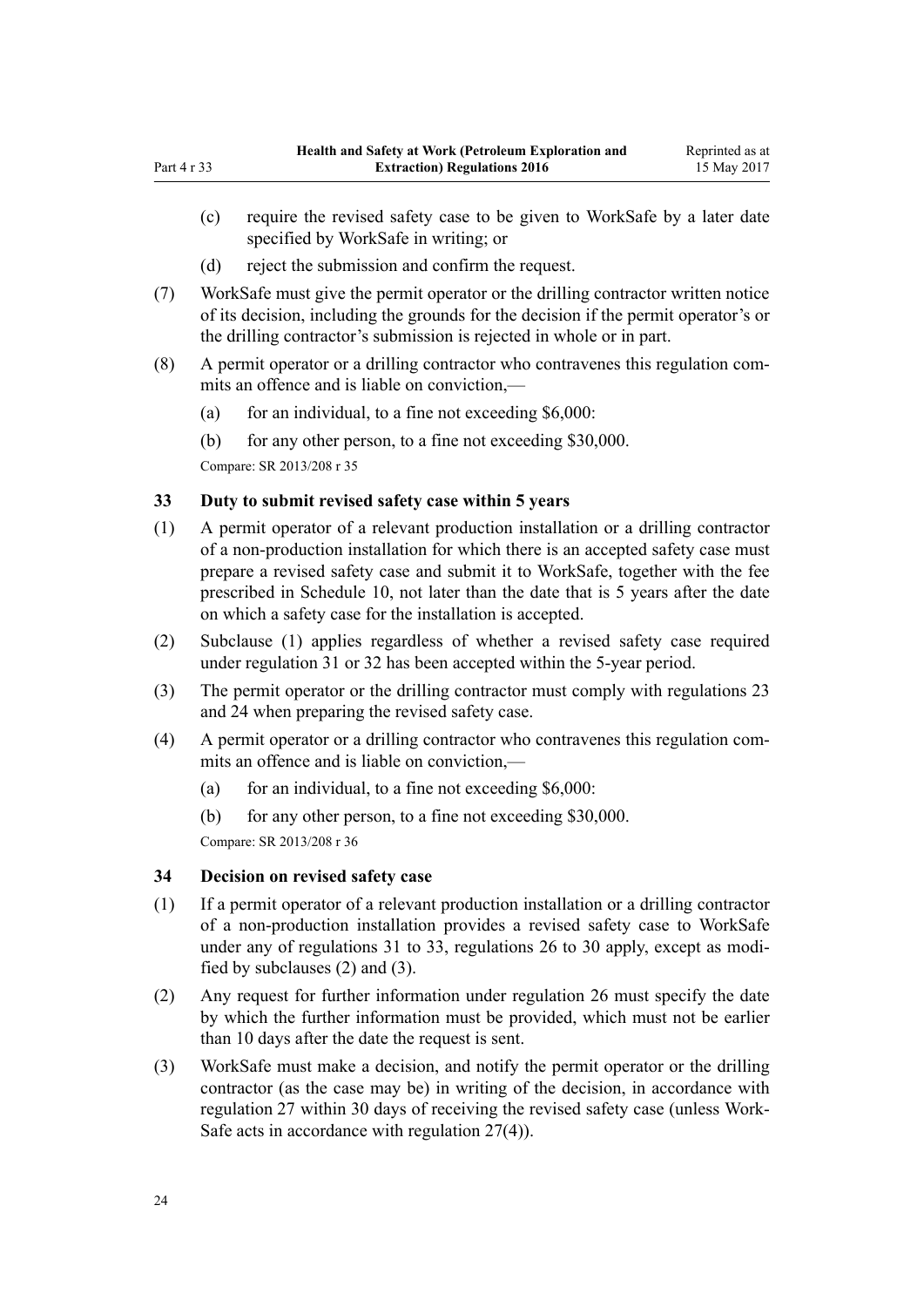(4) To avoid doubt, the accepted safety case for the relevant production installation or non-production installation continues to have effect if WorkSafe finally rejects the revised safety case.

Compare: SR 2013/208 [r 37](http://prd-lgnz-nlb.prd.pco.net.nz/pdflink.aspx?id=DLM5203762)

<span id="page-24-0"></span>Reprinted as at 15 May 2017

*Withdrawal of acceptance of safety case*

#### **35 WorkSafe may withdraw acceptance of safety case**

- (1) WorkSafe may withdraw acceptance of a safety case if—
	- (a) a permit operator of a relevant production installation or a drilling contractor of a non-production installation (as the case may be)—
		- (i) fails to comply with [regulation 36](#page-25-0); or
		- (ii) fails to comply with a notice issued by an inspector under the Act; or
		- (iii) fails to provide a revised safety case when required under [regula](#page-21-0)[tion 31](#page-21-0), [32,](#page-22-0) or [33](#page-23-0); or
	- (b) WorkSafe has finally rejected a revised safety case.
- (2) Before withdrawing acceptance of a safety case, WorkSafe must give the permit operator or the drilling contractor at least 30 days' written notice of its intention to do so, together with—
	- (a) the grounds for WorkSafe's proposal to withdraw acceptance of the safety case; and
	- (b) notice that the permit operator or the drilling contractor may make written submissions on the proposal to withdraw acceptance of the safety case; and
	- (c) a date by which the permit operator or the drilling contractor must make those submissions; and
	- (d) a date by which the withdrawal of acceptance will become effective.
- (3) WorkSafe may provide a copy of the notice to any other person.
- (4) The permit operator or the drilling contractor may, by the date specified by WorkSafe, make written submissions to WorkSafe in relation to the proposed withdrawal of acceptance.
- (5) Before making a final decision to withdraw acceptance of a safety case, Work-Safe must have regard to, as applicable,—
	- (a) any written submissions made by the permit operator or the drilling contractor by the date specified by WorkSafe:
	- (b) any action taken by the permit operator or the drilling contractor to address a matter that was a ground for WorkSafe's proposal to withdraw acceptance of the safety case: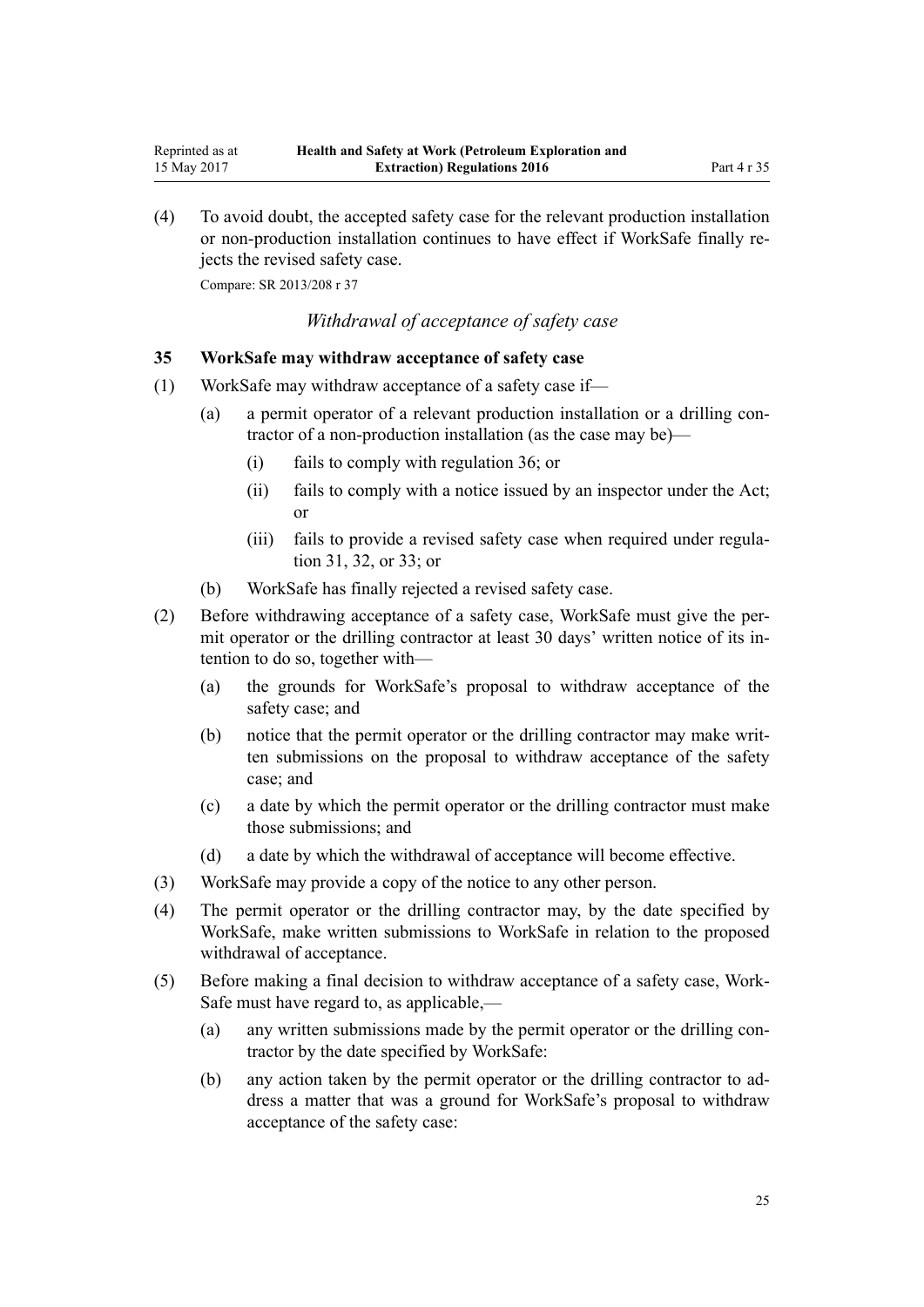<span id="page-25-0"></span>(c) any action taken by the permit operator or the drilling contractor to prevent a recurrence of a matter that was a ground for WorkSafe's proposal to withdraw acceptance of the safety case.

Compare: SR 2013/208 [r 38](http://prd-lgnz-nlb.prd.pco.net.nz/pdflink.aspx?id=DLM5203764)

*Compliance with safety case requirements*

#### **36 Duty to ensure compliance with safety case requirements**

- (1) A permit operator of a relevant production installation or a drilling contractor of a non-production installation (as the case may be) must, as applicable, operate, modify, maintain, and decommission the installation in a manner that is consistent with the accepted safety case and any conditions or limitations imposed by WorkSafe.
- (2) In subclause (1), **installation** includes any part of that installation.
- (3) A permit operator or a drilling contractor who contravenes subclause (1) commits an offence and is liable on conviction,—
	- (a) for an individual, to a fine not exceeding  $$10,000$ :
	- (b) for any other person, to a fine not exceeding \$50,000.

Compare: SR 2013/208 [r 39](http://prd-lgnz-nlb.prd.pco.net.nz/pdflink.aspx?id=DLM5202571)

# **37 WorkSafe may consent to conduct of activity otherwise than in accordance with safety case**

- (1) Despite regulation 36, WorkSafe may consent in writing to a permit operator of a relevant production installation or a drilling contractor of a non-production installation (as the case may be) conducting an activity in a manner that is different from that set out in the accepted safety case for the installation.
- (2) Without limiting subclause (1), WorkSafe may give consent where—
	- (a) there has been an accident or emergency on the installation, or other unforeseen circumstances have arisen; and
	- (b) it is in the interests of the health and safety of any persons on or near the installation to do so.
- (3) WorkSafe may not give consent under subclause (1) unless it is satisfied that the activity will not significantly increase existing risks, or create significant new risks, to the health and safety of persons on or near the installation. Compare: SR 2013/208 [r 40](http://prd-lgnz-nlb.prd.pco.net.nz/pdflink.aspx?id=DLM5203766)

#### *Record keeping requirements*

#### **38 Duty to keep record of safety case**

- (1) A permit operator of a relevant production installation or a drilling contractor of a non-production installation (as the case may be) must keep a record of—
	- (a) the safety case for the installation: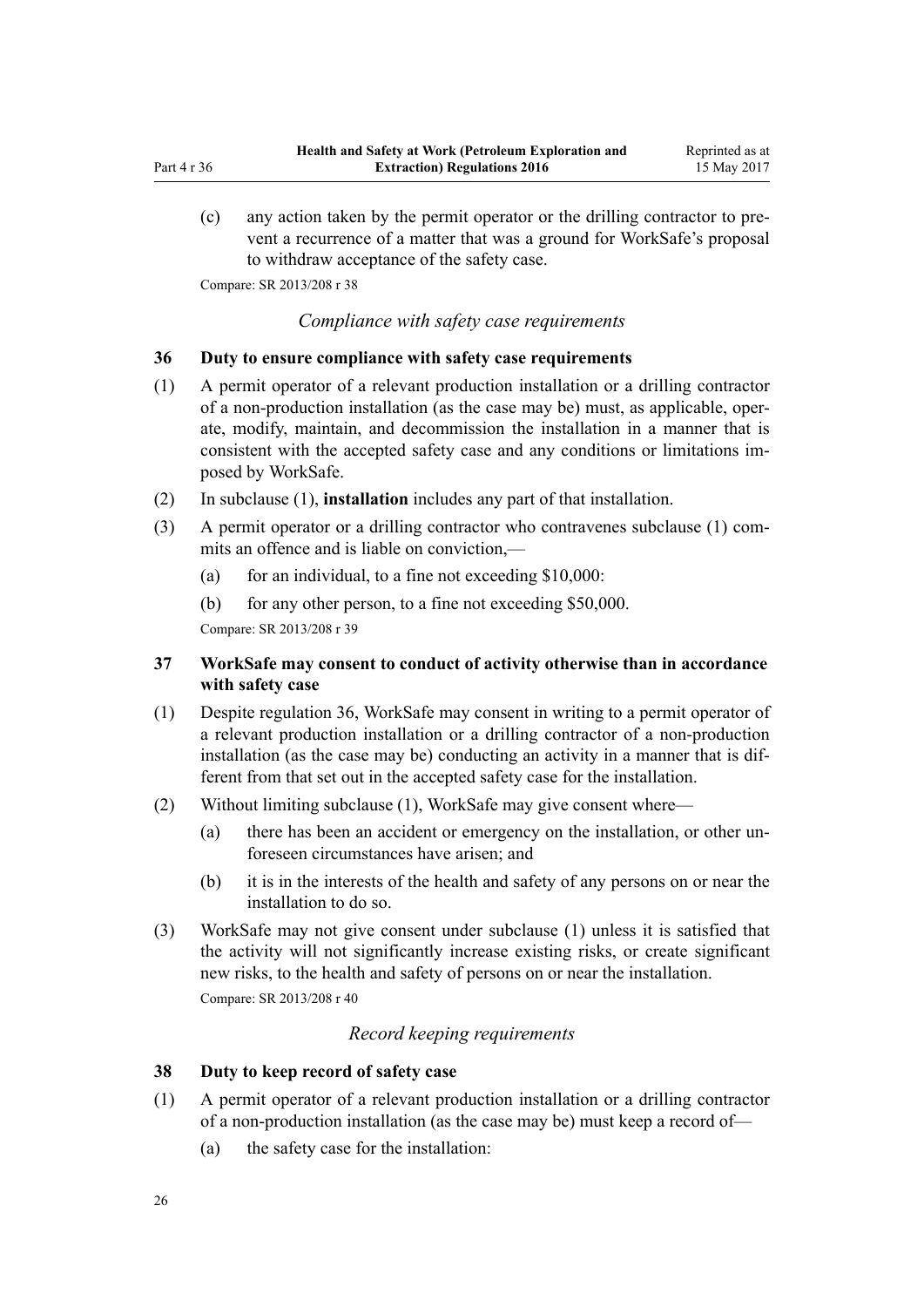- <span id="page-26-0"></span>(b) any revision to the safety case:
- (c) the findings and recommendations of any audit of the safety case and the safety management system:
- (d) any actions that will be, or have been, taken to implement those recommendations.
- (2) The permit operator or the drilling contractor must retain the record referred to in subclause (1) for at least 5 years after it is made, and store it—
	- (a) in a secure place on the installation; and
	- (b) at a separate address nominated for the installation.
- (3) A permit operator or a drilling contractor who contravenes this regulation commits an offence and is liable on conviction,—
	- (a) for an individual, to a fine not exceeding  $$2,000$ :
	- (b) for any other person, to a fine not exceeding \$10,000.

# **Part 5 Certificates of fitness and verification schemes for offshore installations**

# **39 Application of Part 5**

This Part applies to—

- (a) a permit operator, in relation to an offshore production installation:
- (b) a drilling contractor, in relation to an offshore non-production installation.

Compare: SR 2013/208 [r 44](http://prd-lgnz-nlb.prd.pco.net.nz/pdflink.aspx?id=DLM5203771)

Regulation 39(b): amended, on 15 May 2017, by [regulation 4](http://prd-lgnz-nlb.prd.pco.net.nz/pdflink.aspx?id=DLM7187408) of the Health and Safety at Work (Petroleum Exploration and Extraction) Amendment Regulations 2017 (LI 2017/61).

## *Certificates of fitness*

#### **40 Duty to ensure installation has compliant certificate of fitness**

- (1) A permit operator of an offshore production installation or a drilling contractor of an offshore non-production installation (as the case may be) must ensure that the installation is not operated unless there is a current certificate of fitness in respect of the safety of—
	- (a) the structure of the installation; and
	- (b) all equipment necessary for the safe operation of the installation.
- (2) The matters referred to in subclause (1)(a) and (b) may be covered by 1 certificate, if appropriate.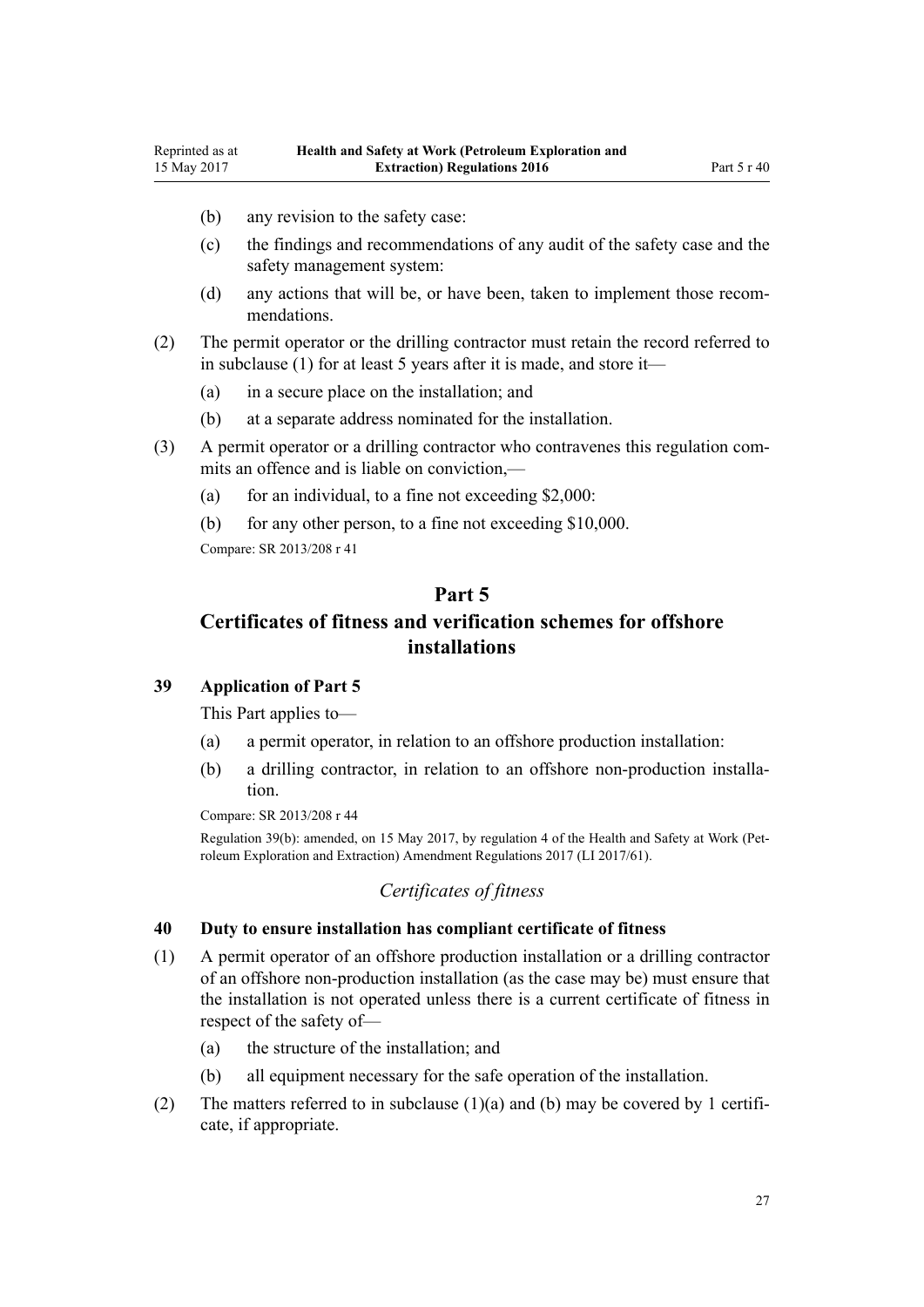- (3) Subclause (1) does not apply to a permit operator of an offshore production installation or the drilling contractor of an offshore non-production installation who operates a verification scheme.
- (4) The permit operator or the drilling contractor must ensure that a copy of any certificate of fitness is sent to WorkSafe at least 30 days before the operation of the installation commences.

<span id="page-27-0"></span>Part 5 r 41

Regulation 40(3): amended, on 15 May 2017, by [regulation 4](http://prd-lgnz-nlb.prd.pco.net.nz/pdflink.aspx?id=DLM7187408) of the Health and Safety at Work (Petroleum Exploration and Extraction) Amendment Regulations 2017 (LI 2017/61).

# **41 When installation treated as no longer complying with certificate of fitness**

- (1) An installation to which this Part relates, or any equipment necessary for the safe operation of an installation, no longer complies with the relevant certificate of fitness if it—
	- (a) sustains damage; or
	- (b) shows signs of deterioration that could affect the integrity of the installation or the equipment; or
	- (c) is structurally modified or replaced.
- (2) If the installation or the equipment no longer complies with the relevant certificate of fitness,—
	- (a) the permit operator or the drilling contractor (as the case may be) must cease to operate that installation or equipment unless the inspection body allows its operation under paragraph (b):
	- (b) the inspection body may allow the permit operator or the drilling contractor to continue to operate that installation or equipment in accordance with any reasonable limitations and conditions that it notifies to the permit operator or the drilling contractor in writing, and—
		- (i) the certificate of fitness is subject to those limitations and conditions; and
		- (ii) the permit operator or the drilling contractor may continue to operate the installation or the equipment only within those limitations or conditions (if any):
	- (c) the inspection body must in each case endorse on the certificate of fitness—
		- (i) the reason or reasons for non-compliance; and
		- (ii) any limitations or conditions imposed under this subclause.
- (3) A permit operator or a drilling contractor who contravenes subclause  $(2)(a)$ commits an offence and is liable on conviction,—
	- (a) for an individual, to a fine not exceeding  $$10,000$ :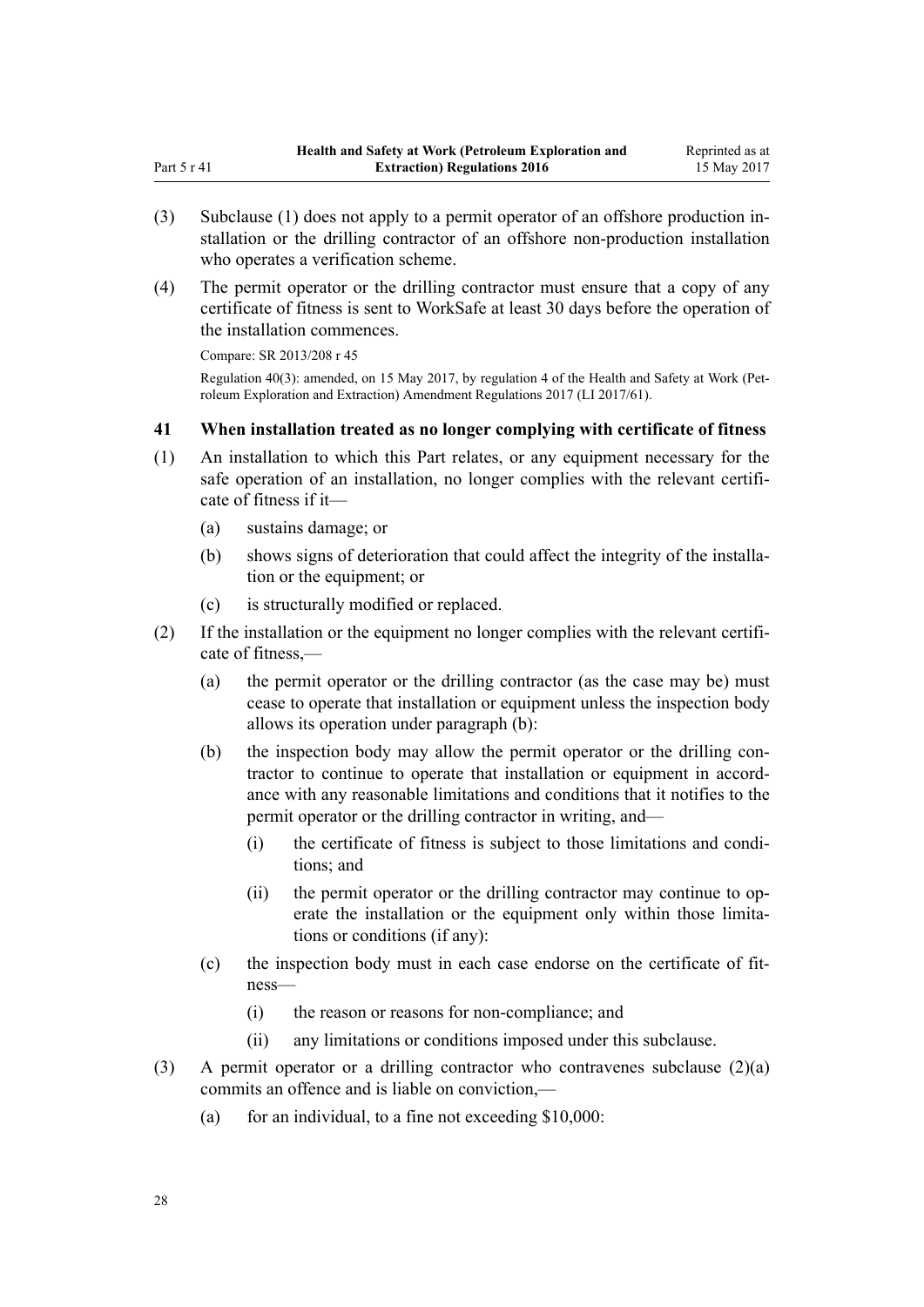<span id="page-28-0"></span>(b) for any other person, to a fine not exceeding \$50,000.

Compare: SR 2013/208 [r 46](http://prd-lgnz-nlb.prd.pco.net.nz/pdflink.aspx?id=DLM5203372)

#### **42 WorkSafe may recognise inspection body**

WorkSafe may recognise a person or an organisation as an inspection body if it is satisfied that—

- (a) the person or organisation operates an effective and relevant quality assurance programme; and
- (b) the person or organisation has appropriate experience and background relevant to the certification work; and
- (c) the person or organisation is currently accredited, to a recognised industry standard, by International Accreditation New Zealand on behalf of the Testing Laboratory Registration Council or by the National Association of Testing Authorities, Australia; and
- (d) the person or organisation is likely to carry out its inspection work in an objective fashion that promotes safety and the public interest; and
- (e) there is no reasonably foreseeable conflict of interest between the person's or organisation's verification or inspection work and any other work that the person or organisation does or is likely to do.

Compare: SR 2013/208 [r 47](http://prd-lgnz-nlb.prd.pco.net.nz/pdflink.aspx?id=DLM5202515)

#### **43 Conditions of recognition**

Recognition of any person or organisation as an inspection body is subject to the following conditions:

- (a) that any certificate of fitness issued by the inspection body is in the form specified in [Schedule 6](#page-60-0):
- (b) that any certificate of fitness issued by the inspection body contains the date on which the certificate expires, which must not be more than 5 years from the date of issue of the certificate:
- (c) any other conditions from time to time prescribed by WorkSafe in the *Gazette* on the grounds that it is in the interests of safety to do so.

Compare: SR 2013/208 [r 48](http://prd-lgnz-nlb.prd.pco.net.nz/pdflink.aspx?id=DLM5203773)

#### **44 Withdrawal of recognition of inspection body**

- (1) WorkSafe may withdraw recognition of an inspection body if it is satisfied that—
	- (a) it is appropriate to do so; or
	- (b) the inspection body no longer complies with any provision of regulation 42 or is not complying with any condition imposed by or under regulation 43.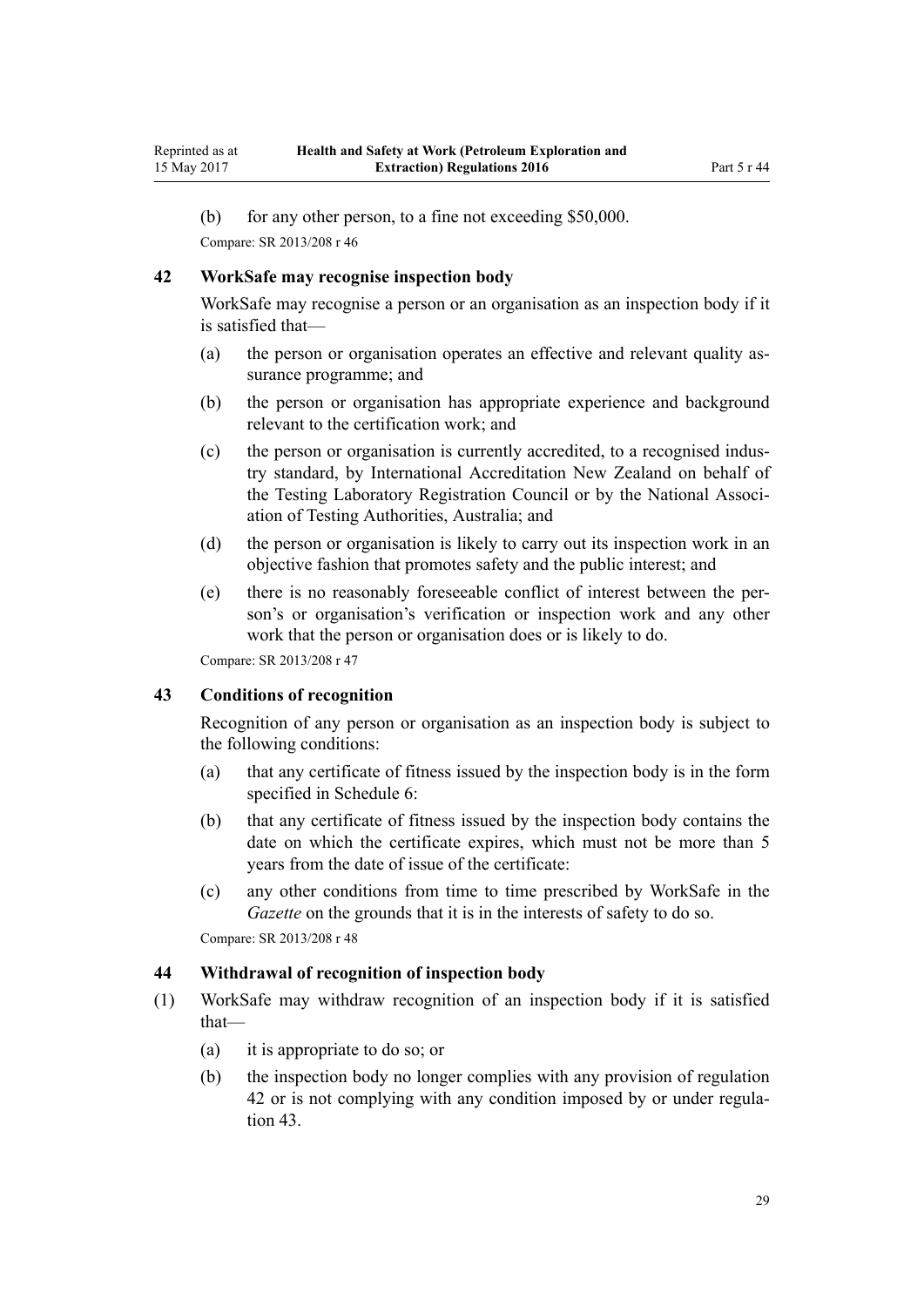(2) Before withdrawing recognition of an inspection body, WorkSafe must state its concerns to the inspection body and consider the inspection body's response. Compare: SR 2013/208 [r 49](http://prd-lgnz-nlb.prd.pco.net.nz/pdflink.aspx?id=DLM5202589)

# **45 WorkSafe must publish recognition or withdrawal of recognition in** *Gazette*

If WorkSafe has recognised any person or organisation under [regulation 42](#page-28-0), or withdrawn recognition of any person or organisation under [regulation 44](#page-28-0), WorkSafe must publish a notice to that effect in the *Gazette*.

Compare: SR 2013/208 [r 50](http://prd-lgnz-nlb.prd.pco.net.nz/pdflink.aspx?id=DLM5203774)

<span id="page-29-0"></span>Part 5 r 45

# *Duties of inspection bodies*

# **46 Inspection body must carry out inspections and issue certificates of fitness**

- (1) An inspection body must—
	- (a) carry out any inspections or examinations of installations, and equipment fixed to or associated with installations, that may be necessary to determine the safety of the installations and equipment; and
	- (b) issue, in accordance with subclause (2), certificates of fitness in respect of the safety of—
		- (i) the structure of an installation; and
		- (ii) equipment fixed to the structure; and
		- (iii) other equipment necessary for the safe operation of an installation.
- (2) Before issuing a certificate of fitness under subclause (1)(b), the inspection body must be satisfied that all parts of the installation or the equipment described in the certificate have been designed, constructed, maintained, suspended, or abandoned in accordance with generally accepted and appropriate industry practice.
- (3) A certificate of fitness must be in the form set out in [Schedule 6](#page-60-0) and contain the date of its expiry, which must not be later than 5 years from the date of issue of the certificate.

Compare: SR 2013/208 [r 52](http://prd-lgnz-nlb.prd.pco.net.nz/pdflink.aspx?id=DLM5202506)

# *Verification schemes*

# **47 Meaning of verification scheme**

- (1) In [regulations 40\(3\)](#page-26-0) and [48 to 54,](#page-30-0) **verification scheme** means a written scheme for ensuring, by the means described in subclause (2), that the safety-critical elements on an installation—
	- (a) are or, where they are yet to be provided, will be suitable; and
	- (b) where they have been provided, remain in good repair and condition.
- (2) The means referred to in subclause (1) are—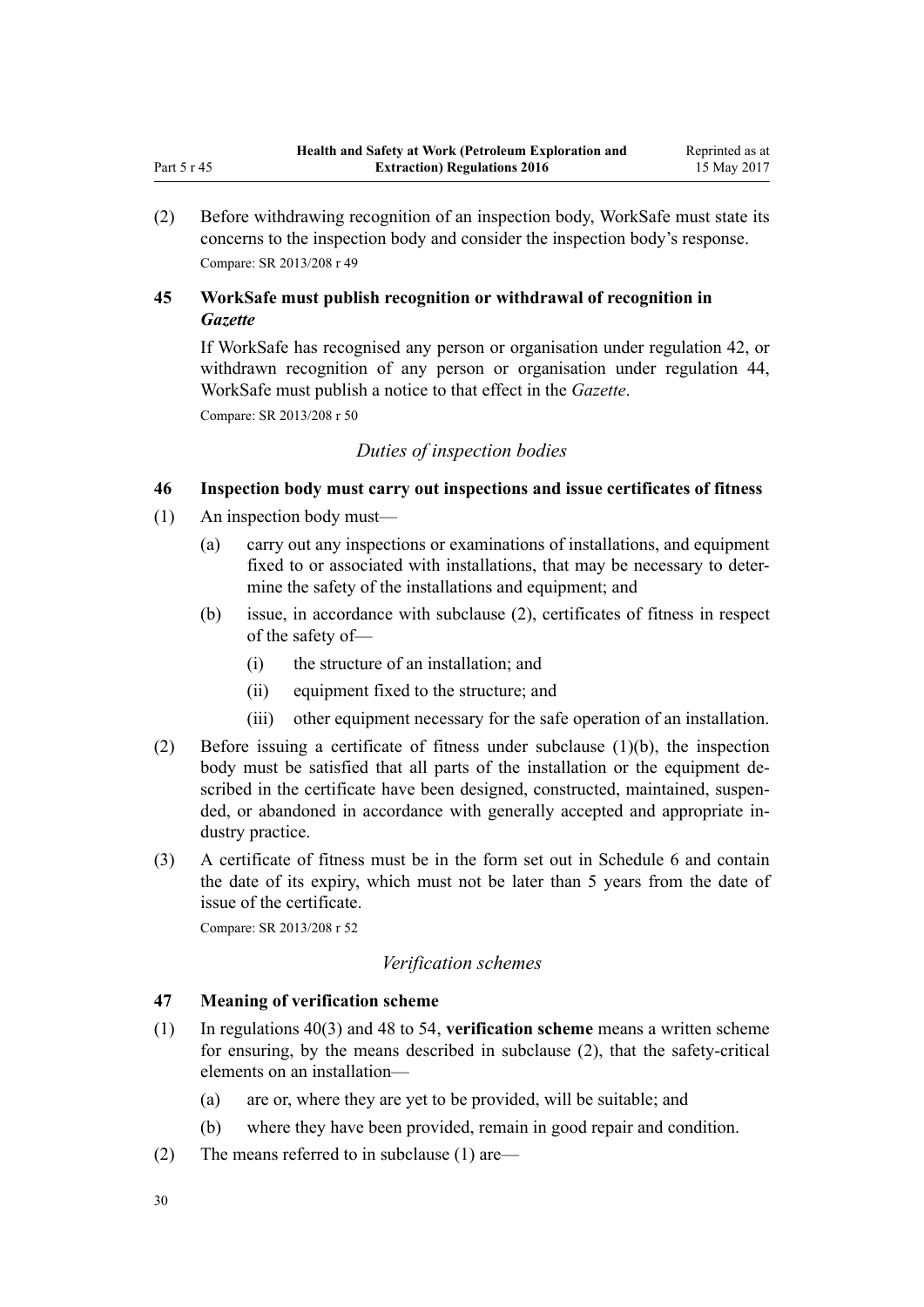- <span id="page-30-0"></span>(a) examination, including testing where appropriate, of the safety-critical elements by an independent and competent person:
- (b) examination of any design, specification, certificate, or other document, marking, or standard relating to the safety-critical elements:
- (c) examination of work in progress by independent and competent persons:
- (d) the taking of appropriate action following a report by an independent and competent person:
- (e) the taking of any steps that may be properly provided for under regulation 48 and [Schedule 7:](#page-61-0)
- (f) the taking of any steps incidental to the means described in this subclause.

#### **48 Duty to develop verification scheme**

- (1) A permit operator of an offshore production installation or a drilling contractor of an offshore non-production installation (as the case may be) who intends to operate a verification scheme in relation to the installation must ensure that—
	- (a) a record is made of the safety-critical elements on the installation; and
	- (b) a copy of the record is given to an independent and competent person for review and comment; and
	- (c) a verification scheme, providing for the matters set out in [Schedule 7](#page-61-0), is prepared by or in consultation with an independent and competent person; and
	- (d) a record is kept of any reservation expressed by the independent and competent person about—
		- (i) the contents of the record referred to in paragraph (a); or
		- (ii) the verification scheme.
- (2) In relation to a new offshore production installation or a new offshore non-production installation, a copy of the verification scheme must be submitted to WorkSafe at least 90 days (or any shorter period specified by WorkSafe) before the date on which the permit operator or the drilling contractor (as the case may be) intends to commence operating the installation.
- (3) In relation to an existing offshore production installation, a copy of the verification scheme must be submitted to WorkSafe at least 90 days (or any shorter period specified by WorkSafe) before the date on which the current certificate of fitness for the installation expires.

Compare: SR 2013/208 [r 55](http://prd-lgnz-nlb.prd.pco.net.nz/pdflink.aspx?id=DLM5203300)

Regulation 48(1): amended, on 15 May 2017, by [regulation 4](http://prd-lgnz-nlb.prd.pco.net.nz/pdflink.aspx?id=DLM7187408) of the Health and Safety at Work (Petroleum Exploration and Extraction) Amendment Regulations 2017 (LI 2017/61).

Regulation 48(2): amended, on 15 May 2017, by [regulation 4](http://prd-lgnz-nlb.prd.pco.net.nz/pdflink.aspx?id=DLM7187408) of the Health and Safety at Work (Petroleum Exploration and Extraction) Amendment Regulations 2017 (LI 2017/61).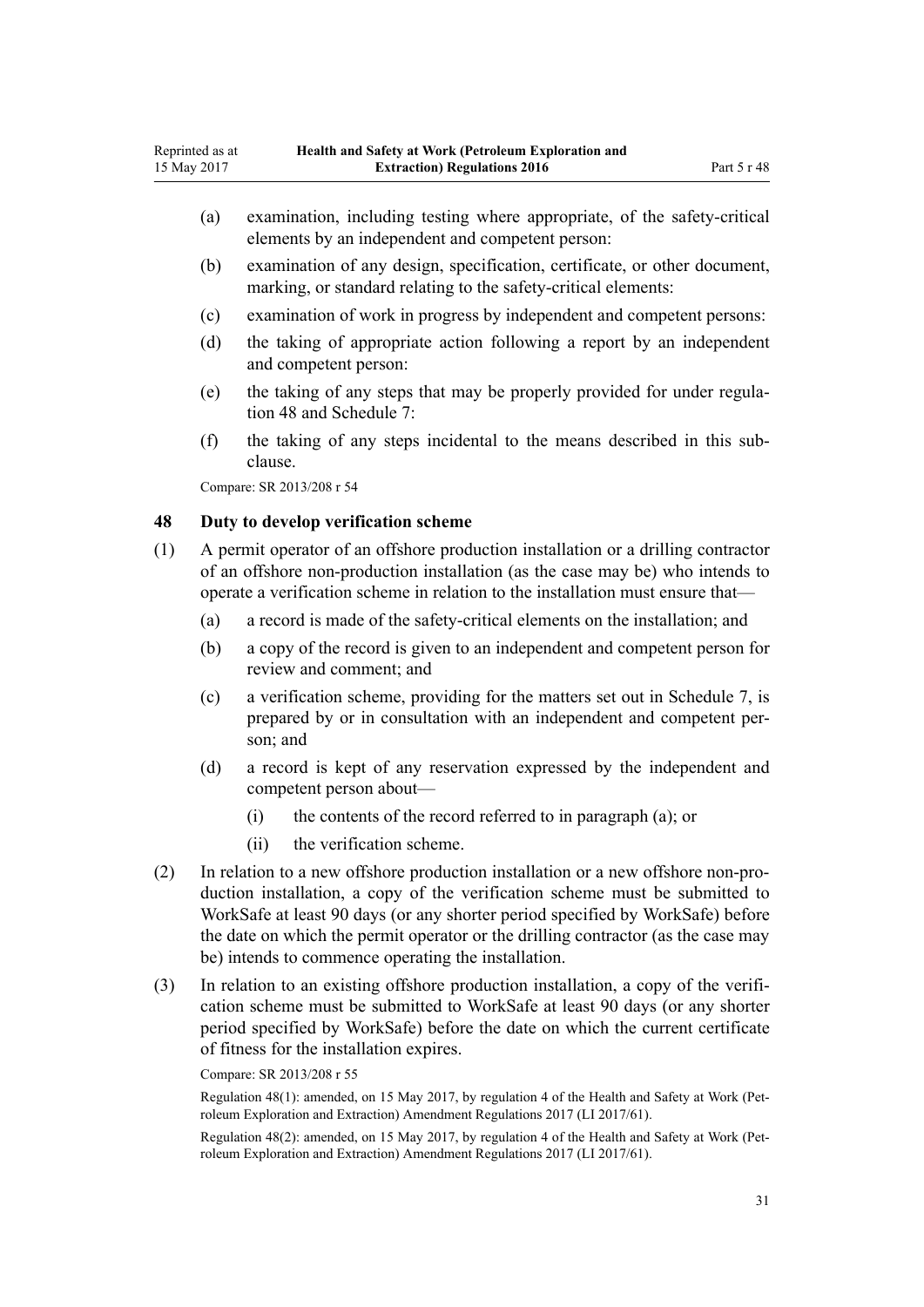# <span id="page-31-0"></span>**49 WorkSafe may recognise verification schemes**

- (1) WorkSafe may recognise a verification scheme by allowing a permit operator or a drilling contractor (as the case may be) to operate a verification scheme for a particular installation if—
	- (a) the permit operator or the drilling contractor has provided WorkSafe with a suitable verification scheme for the installation that contains the information specified in [Schedule 7](#page-61-0); and
	- (b) WorkSafe is satisfied that the examination work will be carried out by an independent and competent person; and
	- (c) WorkSafe is satisfied that the verification scheme will be implemented,—
		- (i) in relation to a new offshore production installation or offshore non-production installation, before the installation commences operations:
		- (ii) in relation to an existing offshore production installation or offshore non-production installation, before the current certificate of fitness expires.
- (2) If WorkSafe recognises a verification scheme under this regulation, the permit operator or the drilling contractor (as the case may be) does not have to comply with the certification requirements imposed by [regulation 40](#page-26-0).

Compare: SR 2013/208 [r 56](http://prd-lgnz-nlb.prd.pco.net.nz/pdflink.aspx?id=DLM5203308)

Regulation  $49(1)(c)(i)$ : amended, on 15 May 2017, by [regulation 4](http://prd-lgnz-nlb.prd.pco.net.nz/pdflink.aspx?id=DLM7187408) of the Health and Safety at Work (Petroleum Exploration and Extraction) Amendment Regulations 2017 (LI 2017/61).

Regulation 49(1)(c)(ii): amended, on 15 May 2017, by [regulation 4](http://prd-lgnz-nlb.prd.pco.net.nz/pdflink.aspx?id=DLM7187408) of the Health and Safety at Work (Petroleum Exploration and Extraction) Amendment Regulations 2017 (LI 2017/61).

#### **50 Implementation of verification scheme**

- (1) If a verification scheme has been recognised under regulation 49, the permit operator or the drilling contractor (as the case may be) must implement the verification scheme,—
	- (a) in relation to a new offshore production installation or offshore non-production installation, before the installation commences operations:
	- (b) in relation to an existing offshore production installation or offshore nonproduction installation, before the current certificate of fitness expires.
- (2) A permit operator or a drilling contractor who contravenes subclause (1) commits an offence and is liable on conviction,—
	- (a) for an individual, to a fine not exceeding  $$10,000$ :
	- (b) for any other person, to a fine not exceeding \$50,000.

Compare: SR 2013/208 [r 57](http://prd-lgnz-nlb.prd.pco.net.nz/pdflink.aspx?id=DLM5203310)

Regulation 50(1)(a): amended, on 15 May 2017, by [regulation 4](http://prd-lgnz-nlb.prd.pco.net.nz/pdflink.aspx?id=DLM7187408) of the Health and Safety at Work (Petroleum Exploration and Extraction) Amendment Regulations 2017 (LI 2017/61).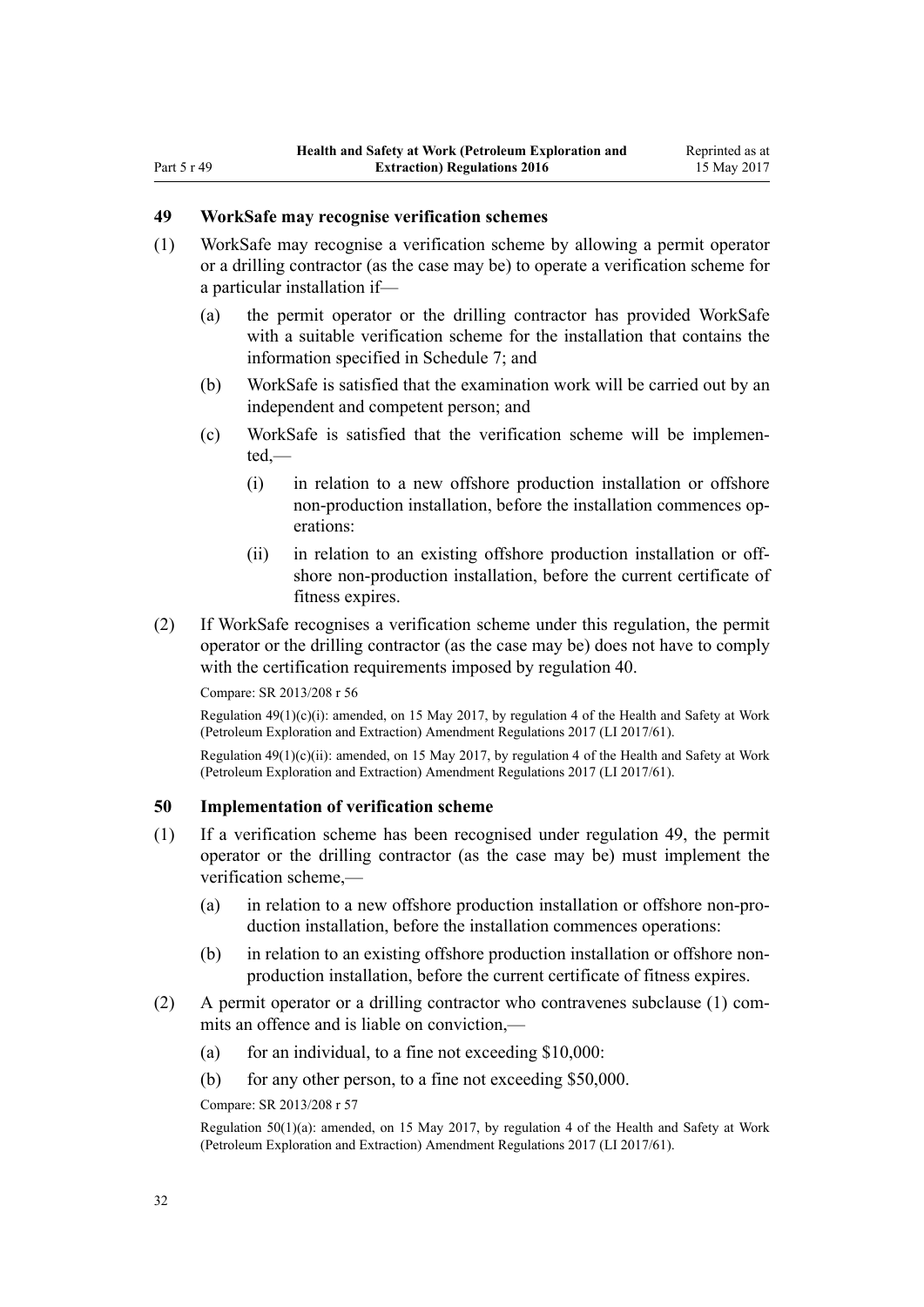<span id="page-32-0"></span>Regulation 50(1)(b): amended, on 15 May 2017, by [regulation 4](http://prd-lgnz-nlb.prd.pco.net.nz/pdflink.aspx?id=DLM7187408) of the Health and Safety at Work (Petroleum Exploration and Extraction) Amendment Regulations 2017 (LI 2017/61).

#### **51 Withdrawal of recognition of verification scheme**

- (1) WorkSafe may withdraw recognition of a verification scheme if—
	- (a) the permit operator or the drilling contractor (as the case may be) does not implement the verification scheme in accordance with [regulation 50;](#page-31-0) or
	- (b) the permit operator or the drilling contractor does not comply with regulations 52 to 54; or
	- (c) the verification scheme has been revised or replaced, and the requirements of [regulation 49\(1\)](#page-31-0) are not fulfilled for the revised scheme or the replacement scheme.
- (2) Before withdrawing recognition of a verification scheme, WorkSafe must state its concerns in writing to the permit operator or the drilling contractor and consider the permit operator's or the drilling contractor's response. Compare: SR 2013/208 [r 58](http://prd-lgnz-nlb.prd.pco.net.nz/pdflink.aspx?id=DLM5203320)

#### **52 Duty to keep verification scheme under review**

- (1) A permit operator or a drilling contractor who operates a verification scheme must ensure that, as often as is appropriate,—
	- (a) the verification scheme is reviewed and, where necessary, revised or replaced by, or in consultation with, an independent and competent person; and
	- (b) a record is kept of any reservations expressed by the independent and competent person in the course of the revision or replacement.
- (2) If a verification scheme is revised or replaced, the permit operator or the drilling contractor (as the case may be) must as soon as practicable send a copy of the revision or replacement to WorkSafe.
- (3) A permit operator or a drilling contractor who contravenes this regulation commits an offence and is liable on conviction,—
	- (a) for an individual, to a fine not exceeding  $$10,000$ :
	- (b) for any other person, to a fine not exceeding \$50,000. Compare: SR 2013/208 [r 59](http://prd-lgnz-nlb.prd.pco.net.nz/pdflink.aspx?id=DLM5203314)

#### **53 Duty to ensure verification scheme given continuous effect**

- (1) A permit operator or a drilling contractor must ensure that, while the installation exists, effect continues to be given to the verification scheme or any revision to or replacement of the verification scheme.
- (2) A permit operator or a drilling contractor who contravenes subclause (1) commits an offence and is liable on conviction,—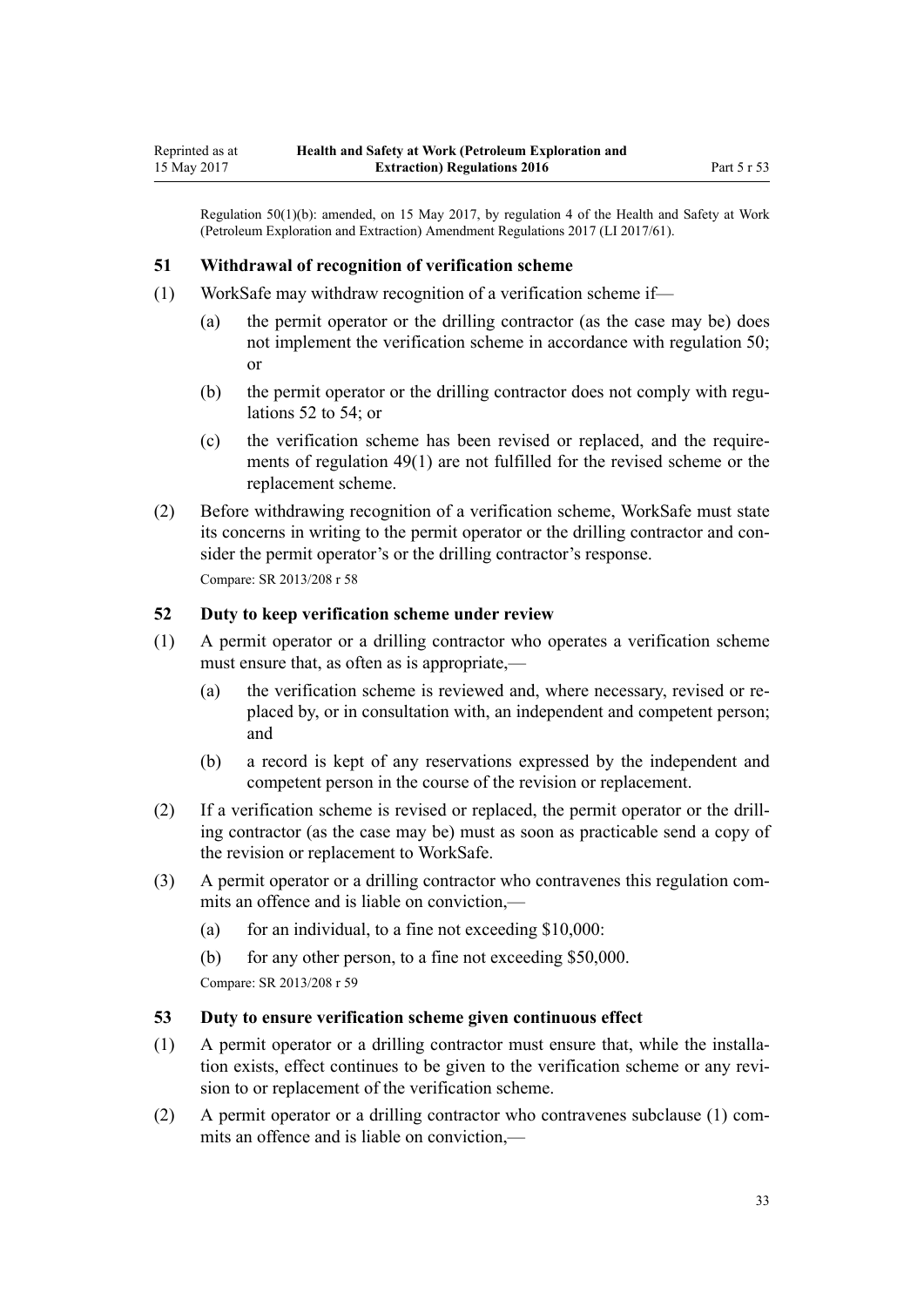- <span id="page-33-0"></span>(a) for an individual, to a fine not exceeding  $$10,000$ :
- (b) for any other person, to a fine not exceeding \$50,000.

#### **54 Duty to keep record of verification scheme**

- (1) A permit operator or a drilling contractor who operates a verification scheme must keep and retain the following records, and store them at the nominated address, until the date that is 12 months after the verification scheme has ceased to be current:
	- (a) the verification scheme, including any replacement of it:
	- (b) any revision of the verification scheme:
	- (c) any reservations expressed by a person who reviewed—
		- (i) the record referred to in regulation  $48(1)(a)$ ; or
		- (ii) the verification scheme.
- (2) In subclause (1), **nominated address** means the address nominated by the permit operator or the drilling contractor (as the case may be).
- (3) A permit operator or a drilling contractor who contravenes subclause (1) commits an offence and is liable on conviction,—
	- (a) for an individual, to a fine not exceeding  $$2,000$ :
	- (b) for any other person, to a fine not exceeding \$10,000.

Compare: SR 2013/208 [r 61](http://prd-lgnz-nlb.prd.pco.net.nz/pdflink.aspx?id=DLM5203312)

# **Part 6 Well operations**

#### **55 Application of Part 6**

This Part applies to—

- (a) a permit operator who manages or controls a well operation:
- (b) a permit operator, in relation to a production installation, and a drilling contractor, in relation to a non-production installation, but only to the extent provided for in this Part:
- (c) a petroleum worker, but only to the extent provided for in this Part.

Compare: SR 2013/208 [r 63](http://prd-lgnz-nlb.prd.pco.net.nz/pdflink.aspx?id=DLM5203781)

Regulation 55(b): amended, on 15 May 2017, by [regulation 5](http://prd-lgnz-nlb.prd.pco.net.nz/pdflink.aspx?id=DLM7187409) of the Health and Safety at Work (Petroleum Exploration and Extraction) Amendment Regulations 2017 (LI 2017/61).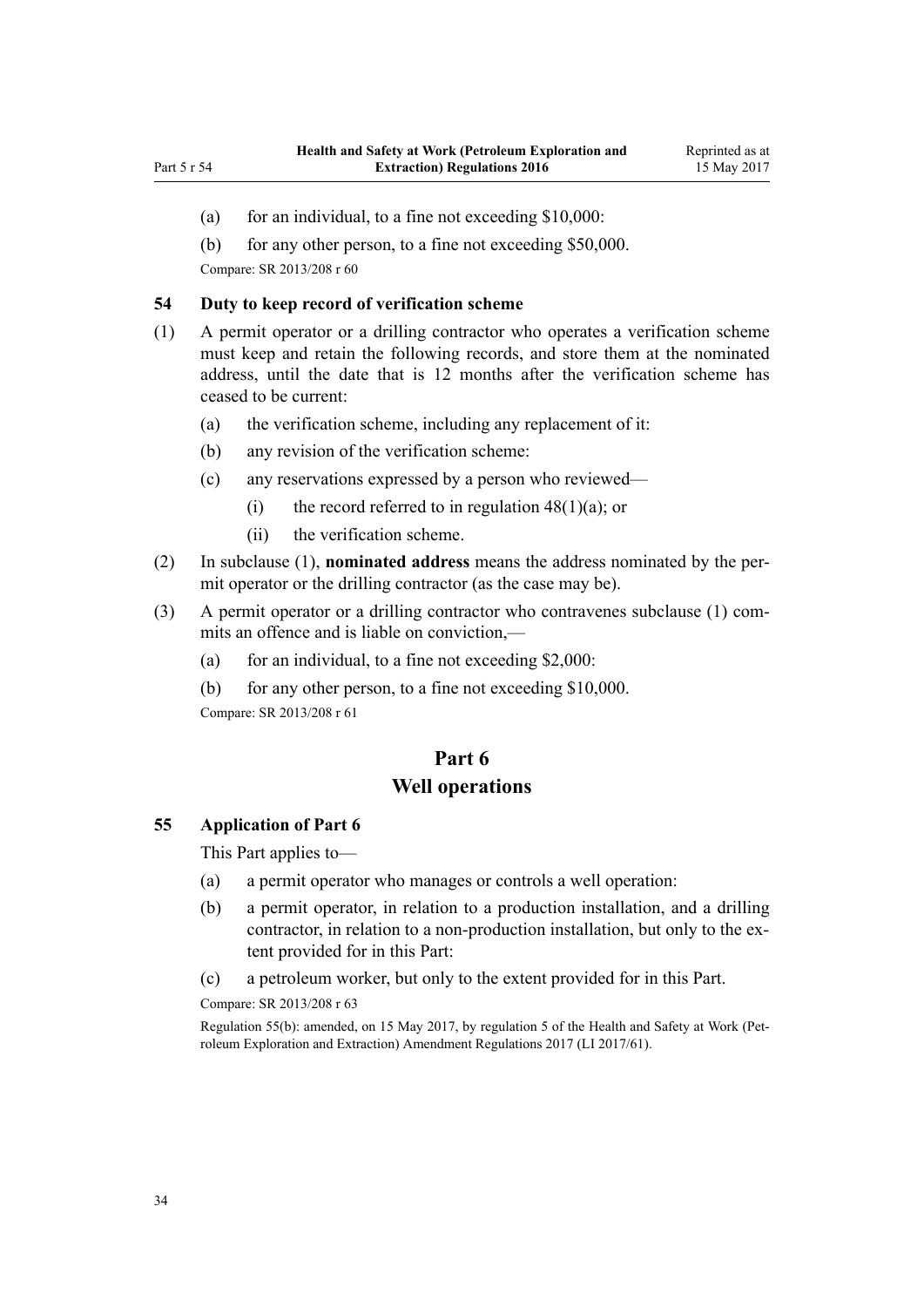## *General duties*

#### <span id="page-34-0"></span>**56 Primary duty of permit operator of well operation**

- (1) A permit operator of a well operation must ensure that the well is designed, constructed, commissioned, equipped, operated, maintained, modified, suspended, and abandoned so that—
	- (a) so far as is reasonably practicable, there can be no unplanned escape of fluids from the well; and
	- (b) risks to the health and safety of any person from the well or anything in it, or from strata to which the well is connected, are as low as is reasonably practicable.
- (2) A permit operator who contravenes subclause (1) commits an offence and is liable on conviction,—
	- (a) for an individual, to a fine not exceeding  $$10,000$ :
	- (b) for any other person, to a fine not exceeding \$50,000. Compare: SR 2013/208 [r 64](http://prd-lgnz-nlb.prd.pco.net.nz/pdflink.aspx?id=DLM5203322)

## **57 Duty to ensure persons have adequate knowledge, skills, support, etc**

- (1) This regulation applies to—
	- (a) a permit operator of a production installation with which a well operation is associated:
	- (b) a drilling contractor of a non-production installation with which a well operation is associated.
- (2) The permit operator or the drilling contractor (as the case may be) must—
	- (a) ensure that every person who is, or is to be, engaged in any capacity in the well operation has the necessary knowledge, skills, experience, and ability to carry out his or her responsibilities and perform his or her job safely and effectively; and
	- (b) ensure that the well operation is carried out only in circumstances where the petroleum workers carrying out the operation have received sufficient information, instruction, and training and are sufficiently supervised so that the risks to the health and safety of persons from that operation are as low as is reasonably practicable.
- (3) A permit operator or a drilling contractor who contravenes subclause (2) commits an offence and is liable on conviction,—
	- (a) for an individual, to a fine not exceeding  $$10,000$ :
	- (b) for any other person, to a fine not exceeding \$50,000.

Compare: SR 2013/208 [r 65](http://prd-lgnz-nlb.prd.pco.net.nz/pdflink.aspx?id=DLM5203380)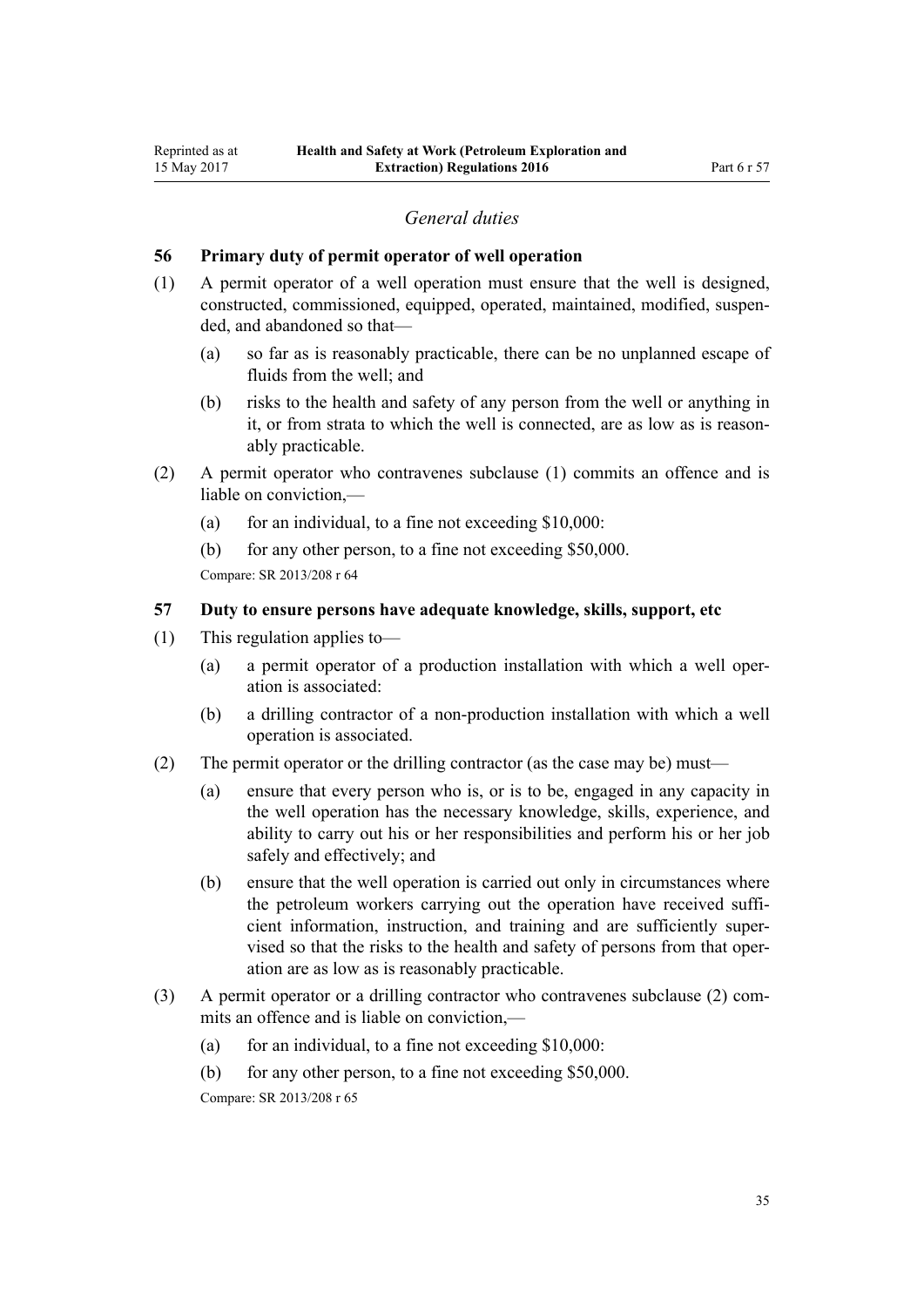# <span id="page-35-0"></span>**58 Petroleum workers must comply with instructions of permit operator of well operation**

A petroleum worker on or at a well operation must comply with the reasonable instructions of a permit operator of a well operation for the purpose of enabling the permit operator to comply with the Act and these regulations.

# *Assessment of conditions below ground*

## **59 Duty to assess conditions below ground before well is designed**

- (1) Before the design of a well is commenced, a permit operator of a well operation must assess—
	- (a) the geological strata and formations through which the well may pass; and
	- (b) fluid within those strata and formations; and
	- (c) any hazards that those strata and formations may present.
- (2) To comply with [regulation 56](#page-34-0), the permit operator of the well operation must ensure that the findings from the assessment are taken into account when the well is designed and constructed.
- (3) A permit operator who contravenes this regulation commits an offence and is liable on conviction,—
	- (a) for an individual, to a fine not exceeding  $$6,000$ :
	- (b) for any other person, to a fine not exceeding \$30,000.

Compare: SR 2013/208 [r 66](http://prd-lgnz-nlb.prd.pco.net.nz/pdflink.aspx?id=DLM5203382)

## **60 Duty to continue to assess conditions below ground**

- (1) While well operations are being carried out, a permit operator of a well operation must continue to assess—
	- (a) the geological strata and formations through which the well may pass; and
	- (b) fluid within those strata and formations; and
	- (c) any hazards that those strata and formations may present.
- (2) If any change to any matter described in subclause (1)(a) to (c) is observed, the permit operator of the well operation must, if necessary, ensure that the following are modified in order to comply with [regulation 56:](#page-34-0)
	- (a) the design and construction of the well:
	- (b) any procedures.
- (3) A permit operator who contravenes this regulation commits an offence and is liable on conviction,—
	- (a) for an individual, to a fine not exceeding  $$10,000$ :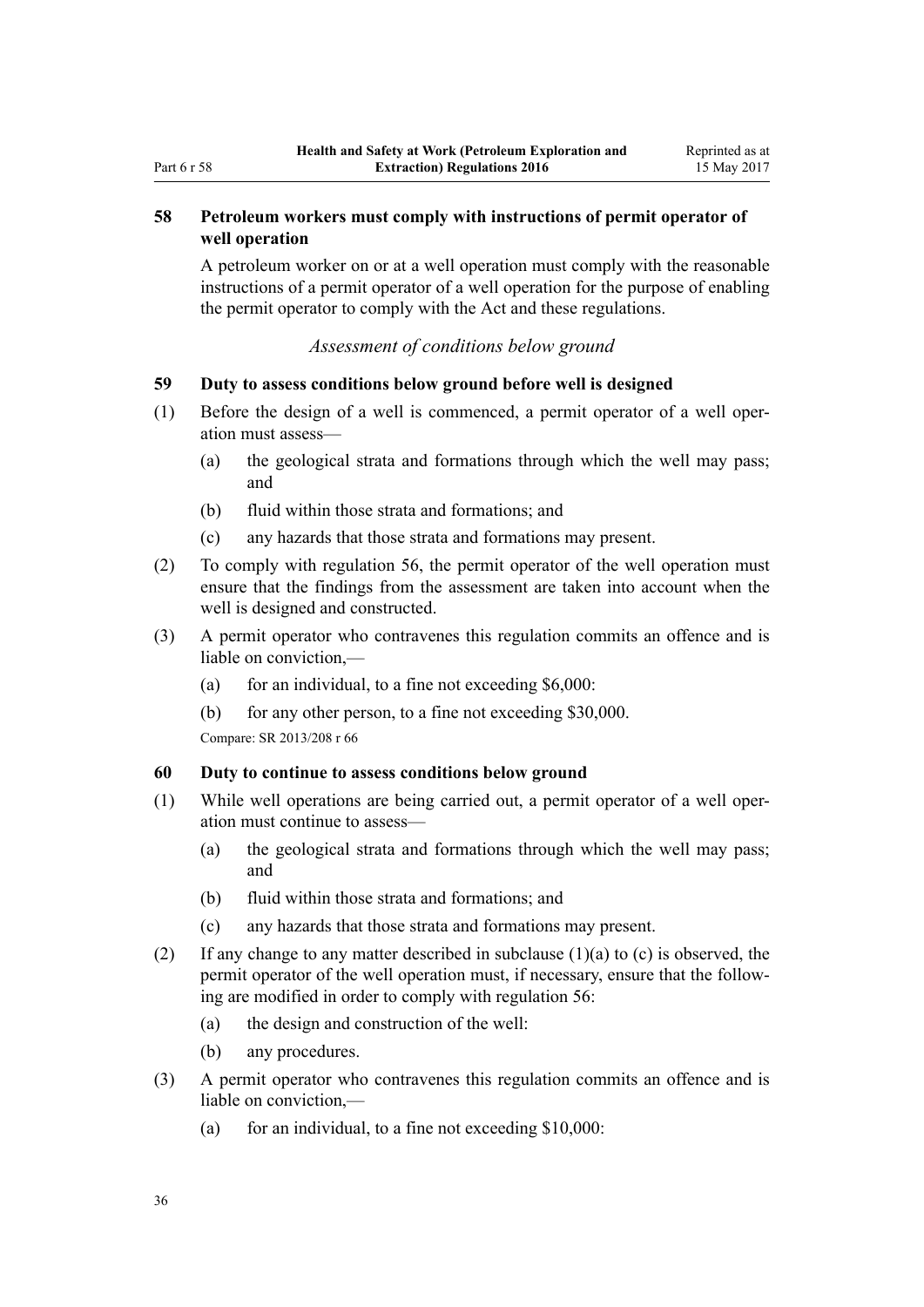<span id="page-36-0"></span>(b) for any other person, to a fine not exceeding \$50,000. Compare: SR 2013/208 [r 67](http://prd-lgnz-nlb.prd.pco.net.nz/pdflink.aspx?id=DLM5203384)

#### *Duties in relation to design and construction*

#### **61 Duty to ensure well designed to allow safe suspension or abandonment**

- (1) A permit operator of a well operation must ensure, so far as is reasonably practicable, that the well is designed and constructed so that—
	- (a) the well can be suspended or abandoned in a safe manner; and
	- (b) after its suspension or abandonment, there can be no unplanned escape of fluids from the well or from the reservoir to which it led.
- (2) A permit operator who contravenes subclause (1) commits an offence and is liable on conviction,—
	- (a) for an individual, to a fine not exceeding  $$10,000$ :
	- (b) for any other person, to a fine not exceeding \$50,000.

Compare: SR 2013/208 [r 68](http://prd-lgnz-nlb.prd.pco.net.nz/pdflink.aspx?id=DLM5203386)

## **62 Duty to ensure use of appropriate materials**

- (1) To comply with [regulation 56](#page-34-0), the permit operator of a well operation must ensure, so far as is reasonably practicable, that every part of the well is composed of suitable material.
- (2) A permit operator who contravenes subclause (1) commits an offence and is liable on conviction,—
	- (a) for an individual, to a fine not exceeding  $$10,000$ :
	- (b) for any other person, to a fine not exceeding \$50,000.

Compare: SR 2013/208 [r 69](http://prd-lgnz-nlb.prd.pco.net.nz/pdflink.aspx?id=DLM5203388)

# *Well control equipment*

#### **63 Duty to ensure use of suitable well control equipment**

- (1) Before any well operation is carried out, the permit operator of the well operation must ensure that suitable well control equipment and associated control systems are provided to protect against the uncontrolled release of petroleum.
- (2) When any well operation is carried out, the permit operator of the production installation or the drilling contractor of the non-production installation with which the well operation is associated must ensure, so far as is reasonably practicable, that suitable well control equipment and associated control systems are used when the well and operational conditions require.
- (3) A permit operator or a drilling contractor who contravenes this regulation commits an offence and is liable on conviction,—
	- (a) for an individual, to a fine not exceeding  $$10,000$ :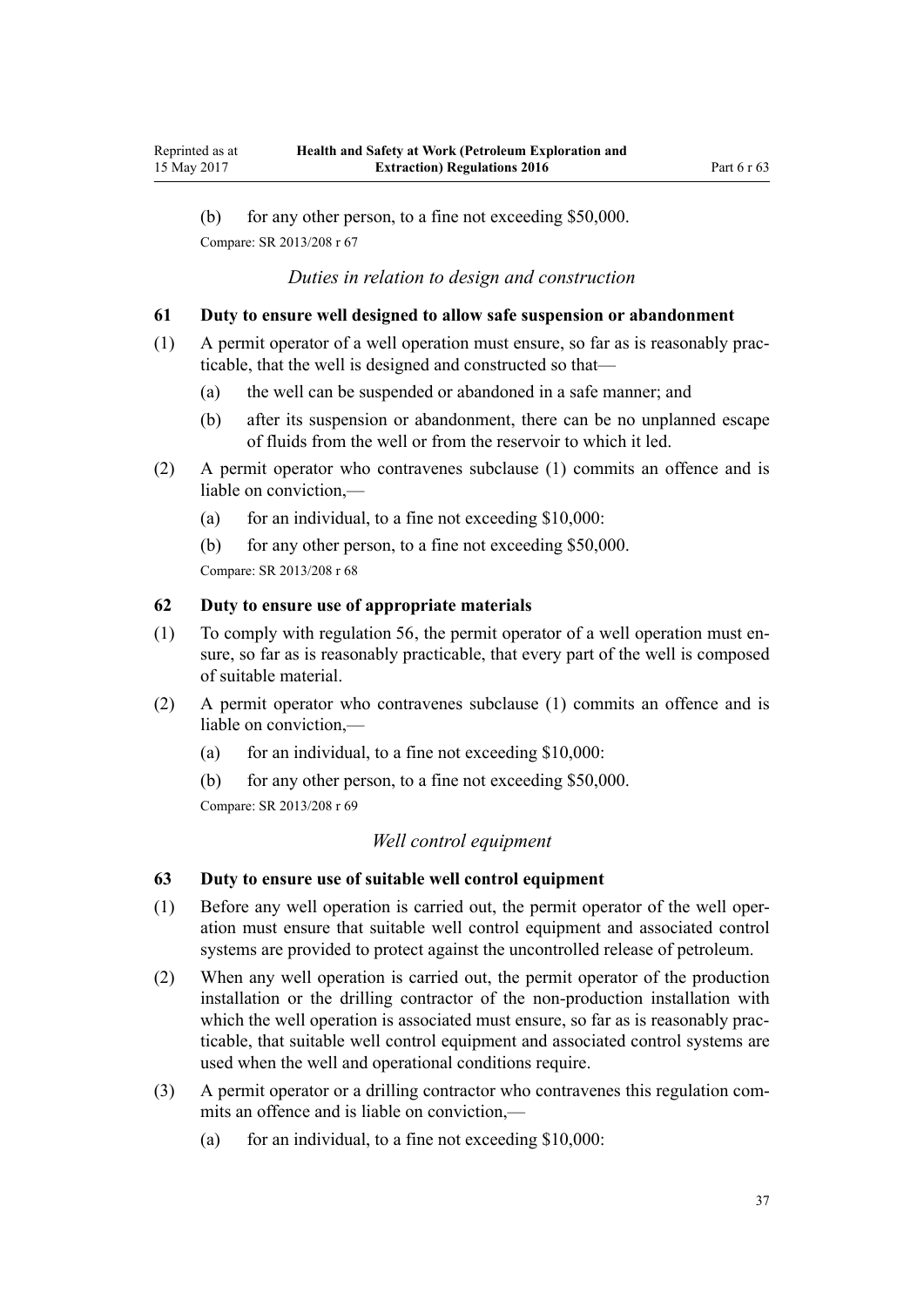<span id="page-37-0"></span>(b) for any other person, to a fine not exceeding \$50,000. Compare: SR 2013/208 [r 70](http://prd-lgnz-nlb.prd.pco.net.nz/pdflink.aspx?id=DLM5203390)

#### *Well examination schemes*

#### **64 Duty to prepare and implement well examination scheme**

- (1) Before the design of a well is commenced or adopted, a permit operator of a well operation must prepare and implement a well examination scheme for the well.
- (2) If the permit operator of the well operation has already prepared and implemented a well examination scheme for another well, the permit operator may, instead of developing a new well examination scheme, modify the existing scheme to incorporate the new well.
- (3) The permit operator of a well operation must review and revise the well examination scheme as often as is appropriate.
- (4) In this regulation, **well examination scheme** means arrangements for examinations of the well that are—
	- (a) recorded in writing; and
	- (b) suitable for ensuring (together with the assistance of any other measures the well operator may take) that the well is designed, constructed, operated, maintained, modified, suspended, and abandoned so that,—
		- (i) so far as is reasonably practicable, there can be no unplanned escape of fluids from the well; and
		- (ii) risks to the health and safety of any person from the well or anything in it, or from strata to which the well is connected, are as low as is reasonably practicable; and
	- (c) conducted by an independent and competent person.
- (5) To avoid doubt, this regulation does not apply to a well that has been abandoned.
- (6) A permit operator who contravenes subclause (1) or (3) commits an offence and is liable on conviction,—
	- (a) for an individual, to a fine not exceeding  $$10,000$ :
	- (b) for any other person, to a fine not exceeding \$50,000.

Compare: SR 2013/208 [r 71](http://prd-lgnz-nlb.prd.pco.net.nz/pdflink.aspx?id=DLM5203392)

#### **65 Duty to keep records of well examination scheme**

- (1) A permit operator of a well operation must keep and retain records of the following matters, and store them at an address notified to WorkSafe, until the date that is 12 months after the well examination scheme, including any revision of the scheme, has ceased to be current:
	- (a) the well examination scheme: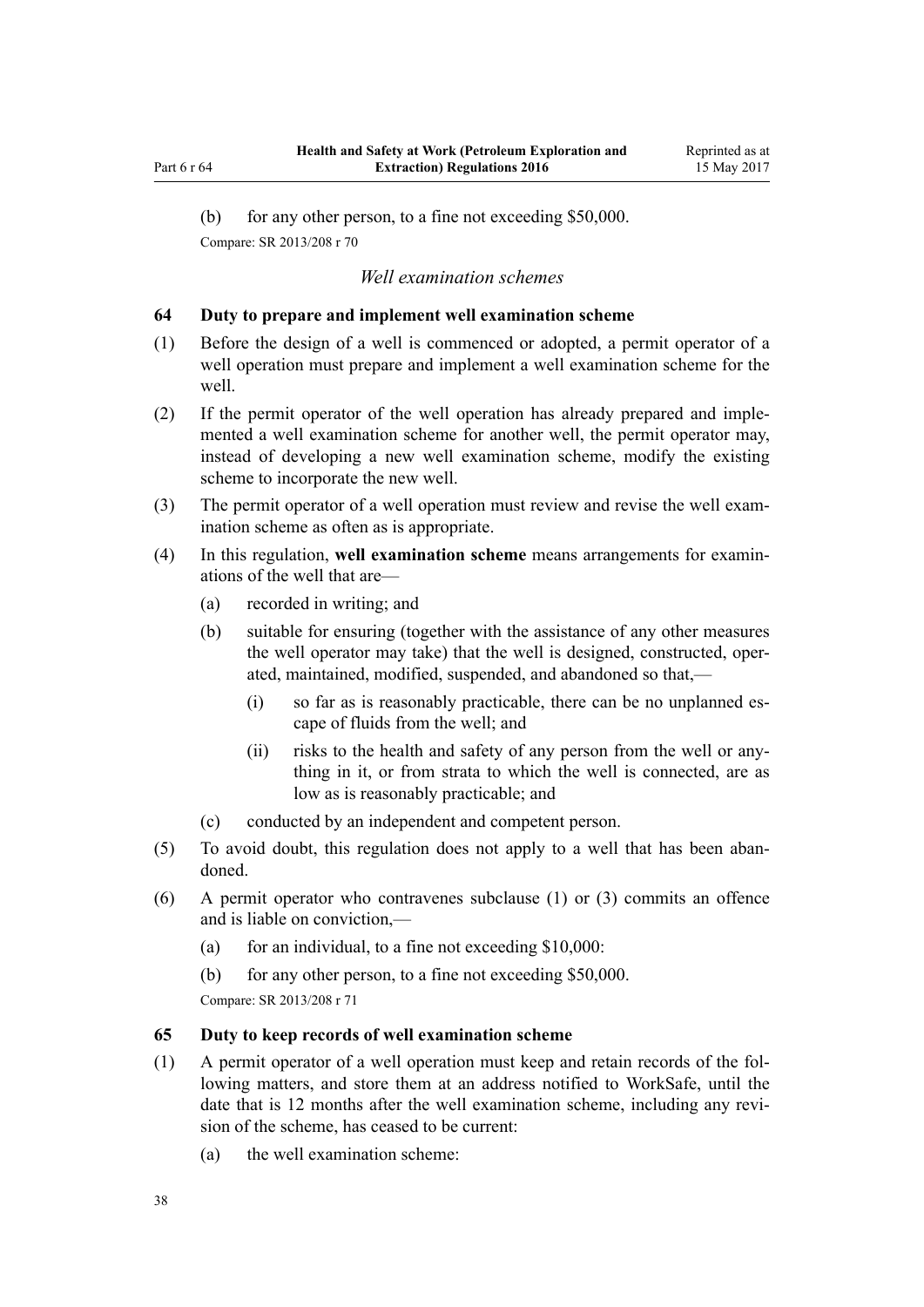- <span id="page-38-0"></span>(b) any revision of the well examination scheme:
- (c) any examination and testing carried out:
- (d) the findings of any examination and testing carried out:
- (e) any remedial action recommended:
- (f) any remedial action performed.
- (2) A permit operator who contravenes subclause (1) commits an offence and is liable on conviction,—
	- (a) for an individual, to a fine not exceeding  $$2,000$ :
	- (b) for any other person, to a fine not exceeding \$10,000.

#### *Notice of well operations*

#### **66 Duty to notify WorkSafe before well-drilling operations commence**

- (1) This regulation applies only to the following well operations:
	- (a) drilling, completion, suspension, and abandonment of a well; and
	- (b) recommencement of drilling after a well has been completed, suspended, or abandoned.
- (2) A permit operator of a well operation must not commence well operations to which this regulation applies unless the permit operator of the well operation has given WorkSafe a notice of well operations.
- (3) A notice of well operations—
	- (a) must be in writing and contain the information specified in [Schedule 8;](#page-62-0) and
	- (b) must be given to WorkSafe at least 21 days (or any shorter period specified by WorkSafe) before commencement of the well operation.
- (4) If there is a material change to any of the information provided in a notice of well operations before completion of the relevant well operation, the permit operator of the well operation must notify WorkSafe, in writing, of that change as soon as practicable.
- (5) A permit operator who contravenes subclause (2), (3), or (4) commits an offence and is liable on conviction,—
	- (a) for an individual, to a fine not exceeding  $$2,000$ :
	- (b) for any other person, to a fine not exceeding \$10,000. Compare: SR 2013/208 [r 73](http://prd-lgnz-nlb.prd.pco.net.nz/pdflink.aspx?id=DLM5203330)
- **67 Duty to notify WorkSafe of certain workover and well intervention operations**
- (1) This regulation applies to the following well operations: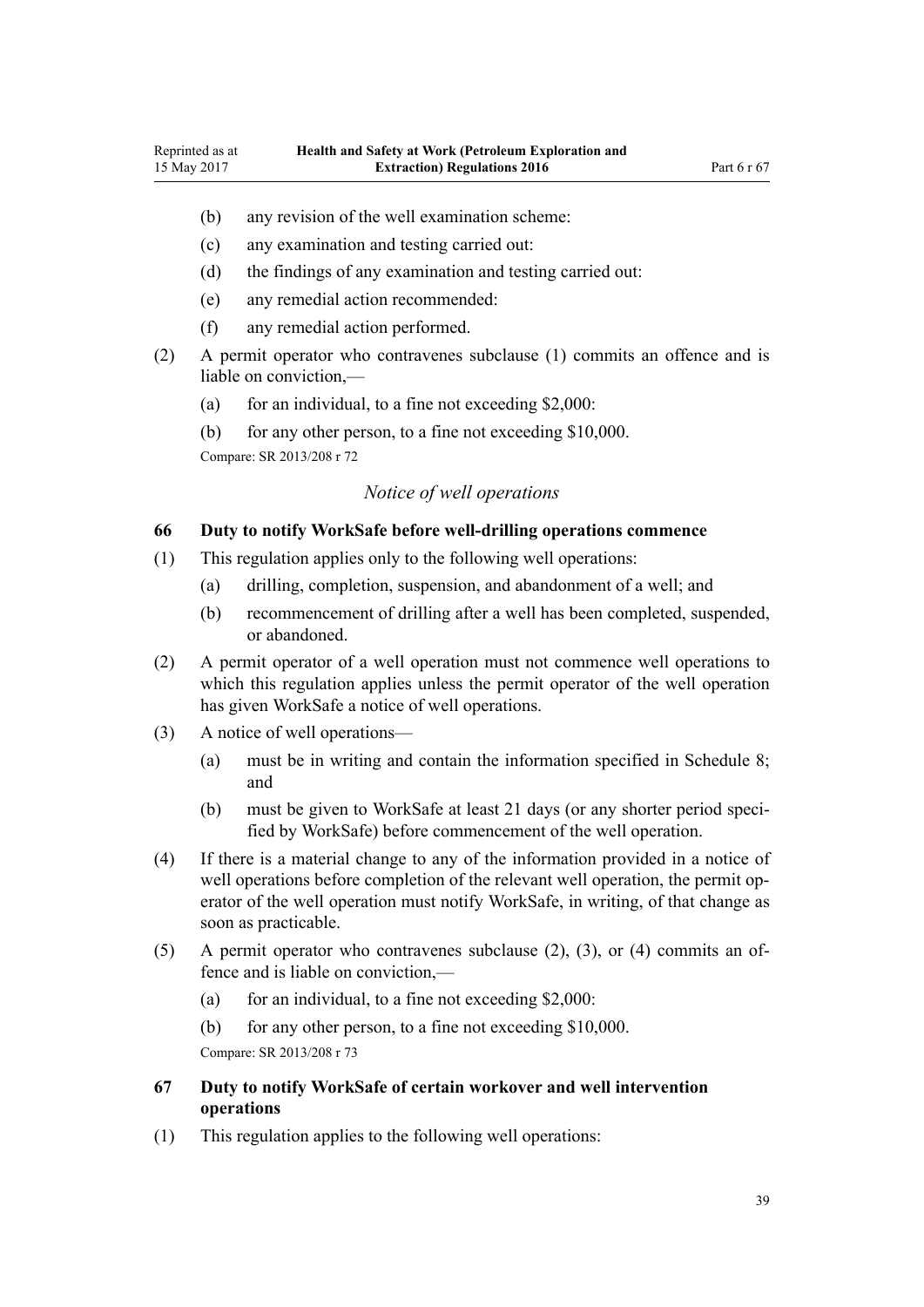- (a) a workover operation or a well intervention operation that involves an alteration to the construction of a well; or
- (b) a workover operation or a well intervention operation that involves the insertion of a hollow pipe into a well.
- (2) A permit operator of a well operation must not commence the well operation to which subclause (1) applies unless the permit operator has given WorkSafe a notice of the operation.
- (3) The notice required by subclause (2)—

<span id="page-39-0"></span>Part 6 r 68

- (a) must be in writing and contain the information specified in [Schedule 8;](#page-62-0) and
- (b) must be given to WorkSafe at least 10 days (or any shorter period specified by WorkSafe) before commencement of the well operation.
- (4) A permit operator who contravenes subclause (2) or (3) commits an offence and is liable on conviction,—
	- (a) for an individual, to a fine not exceeding  $$10,000$ :
	- (b) for any other person, to a fine not exceeding \$50,000.

Compare: SR 2013/208 [r 74](http://prd-lgnz-nlb.prd.pco.net.nz/pdflink.aspx?id=DLM5203328)

### **68 Criteria for granting exemption under Act from notice requirements**

WorkSafe must not grant an exemption under [section 220](http://prd-lgnz-nlb.prd.pco.net.nz/pdflink.aspx?id=DLM6544175) of the Act from the notice requirements in [regulation 66](#page-38-0) or [67](#page-38-0) unless it is satisfied that the welldrilling operation, workover operation, or well intervention operation (as the case may be) will not—

- (a) create any significant new risks to the health and safety of persons on or near the installation; or
- (b) significantly increase existing risks to the health and safety of persons on or near the installation.

Compare: SR 2013/208 [r 75](http://prd-lgnz-nlb.prd.pco.net.nz/pdflink.aspx?id=DLM5203789)

## **69 Duty to keep daily well operation reports**

- (1) A permit operator of a well operation must keep and retain daily reports of any well operation described in subclause (3), and store them at an address notified to WorkSafe, until 12 months after the abandonment of the well.
- (2) Copies of daily reports must be made available to an inspector on request.
- (3) The well operations referred to in subclause (1) include the following:
	- (a) a well-drilling operation:
	- (b) a well-completion operation:
	- (c) a workover operation:
	- (d) a suspension or an abandonment operation: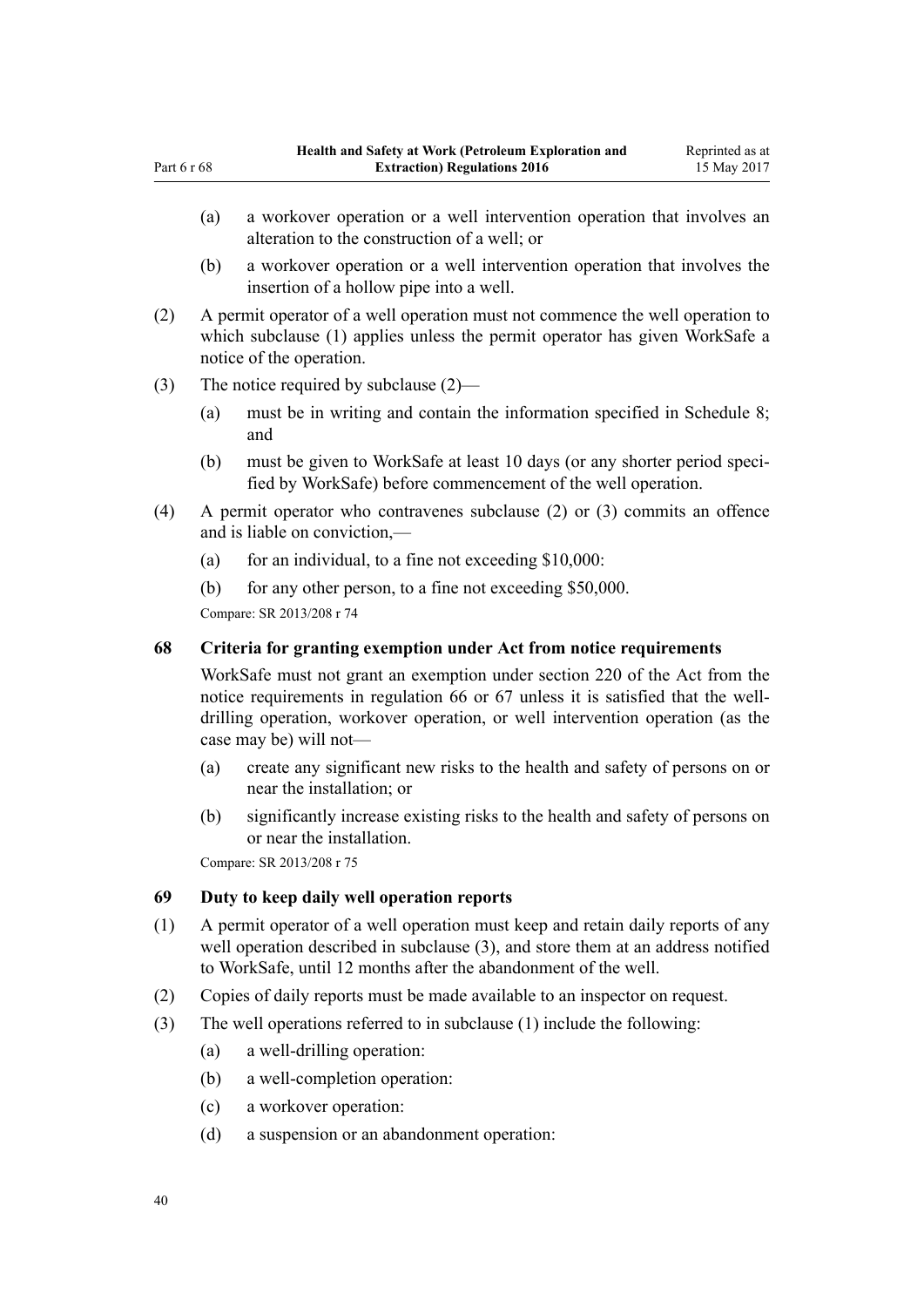- (e) any other operation involving substantial risk of the unplanned escape of fluids from the well.
- (4) A permit operator who contravenes subclause (1) or (2) commits an offence and is liable on conviction,—
	- (a) for an individual, to a fine not exceeding  $$10,000$ :
	- (b) for any other person, to a fine not exceeding \$50,000:

<span id="page-40-0"></span>Reprinted as at 15 May 2017

# **Part 7 Notifiable incidents and emergencies**

#### *Declaration of notifiable incidents*

## **70 Declaration of notifiable incidents**

The following incidents arising out of, or in connection with, an installation are declared to be notifiable incidents under [section 24\(1\)\(m\)](http://prd-lgnz-nlb.prd.pco.net.nz/pdflink.aspx?id=DLM5976877) of the Act:

- (a) an event that did not cause, but might reasonably be expected to have caused, a major accident:
- (b) a well kick that either—
	- (i) exceeds 8 cubic metres (or 50 barrels); or
	- (ii) requires the well to be shut-in:
- (c) an uncontrolled release of hydrocarbon vapour exceeding 1 kilogram:
- (d) an uncontrolled release of petroleum liquids exceeding 80 litres:
- (e) the failure of any part of a well whose failure would cause or contribute to, or whose purpose is to prevent or limit the effect of, the unintentional release of fluids from the well or a reservoir being drawn on by the well:
- (f) damage to, or failure of, a safety-critical element that requires intervention to ensure it will operate as designed:
- (g) a fire or an explosion at an installation:
- (h) the uncontrolled or unintentional release or escape of any substance (other than petroleum) on or from an installation, where that release or escape has the potential to cause serious risk to the health and safety of any person:
- (i) an unintended collapse of—
	- (i) an installation; or
	- (ii) any part of an installation; or
	- (iii) any plant on an installation, where that collapse jeopardises, or could have jeopardised, the integrity of the installation: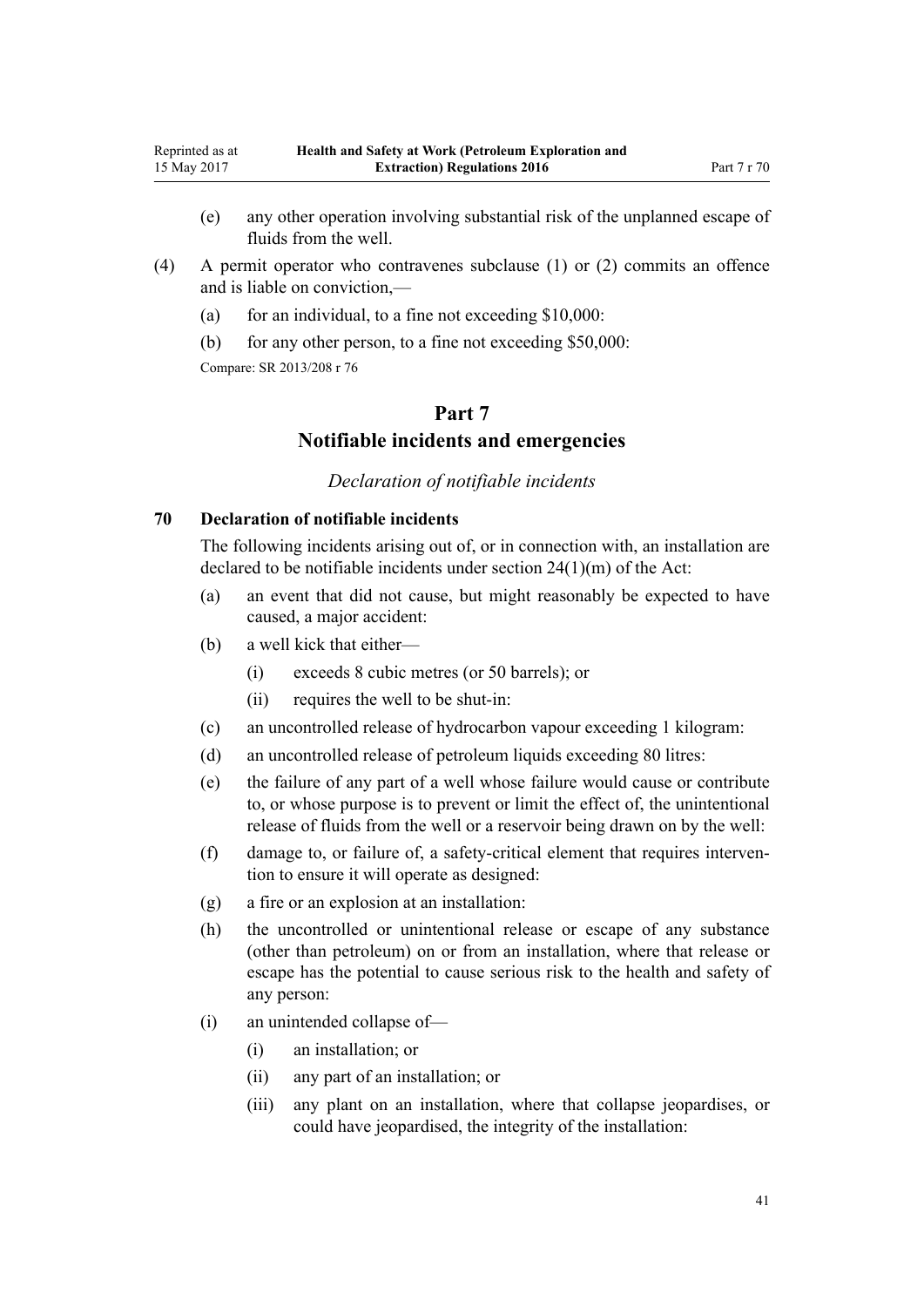- (k) an unplanned event (other than a false alarm) that requires the emergency response plan to be implemented:
- (l) damage to an installation caused by adverse weather conditions, earthquakes, or other natural events that have the potential to cause a serious risk to the health and safety of any person:
- (m) a collision between a vessel, an aircraft, or a vehicle and an installation that results in damage to the installation, the vessel, the aircraft, or the vehicle:
- (n) a failure of equipment required to maintain a floating offshore installation on station:
- (o) an incident involving loss of stability or buoyancy of a floating offshore installation.

# *Duty to notify notifiable incident*

# **71 Duty to notify notifiable incidents**

<span id="page-41-0"></span>Part 7 r 71

- (1) A permit operator or drilling contractor must notify WorkSafe of any notifiable incident declared under [regulation 70](#page-40-0) as soon as practicable after the occurrence of the notifiable incident becomes known to the permit operator or drilling contractor.
- (2) The notification required under subclause (1)—
	- (a) is in addition to the notification requirements set out in [section 56](http://prd-lgnz-nlb.prd.pco.net.nz/pdflink.aspx?id=DLM6544144) of the Act; and
	- (b) must include the information specified in [Schedule 9](#page-65-0) to the extent that it is reasonably available to the permit operator or drilling contractor at the time of the notification.
- (3) [Section 56\(2\) to \(5\)](http://prd-lgnz-nlb.prd.pco.net.nz/pdflink.aspx?id=DLM6544144) of the Act applies to notification given under subclause (1).
- (4) After complying with subclause (1), the permit operator or the drilling contractor must provide WorkSafe with an initial written report of the circumstances of the notifiable incident that includes the information specified in [Part 1](#page-65-0) of Schedule 9, by the latest of—
	- (a) 7 days after the occurrence of the notifiable incident; and
	- (b) 7 days after the permit operator or the drilling contractor becomes aware of the notifiable incident; and
	- (c) any other date specified, in writing, by WorkSafe.
- (5) After complying with subclause (4), the permit operator or the drilling contractor must provide WorkSafe with a detailed written report relating to the notifiable incident that includes the information specified in [Parts 1](#page-65-0) and [2](#page-66-0) of Schedule 9, by the latest of—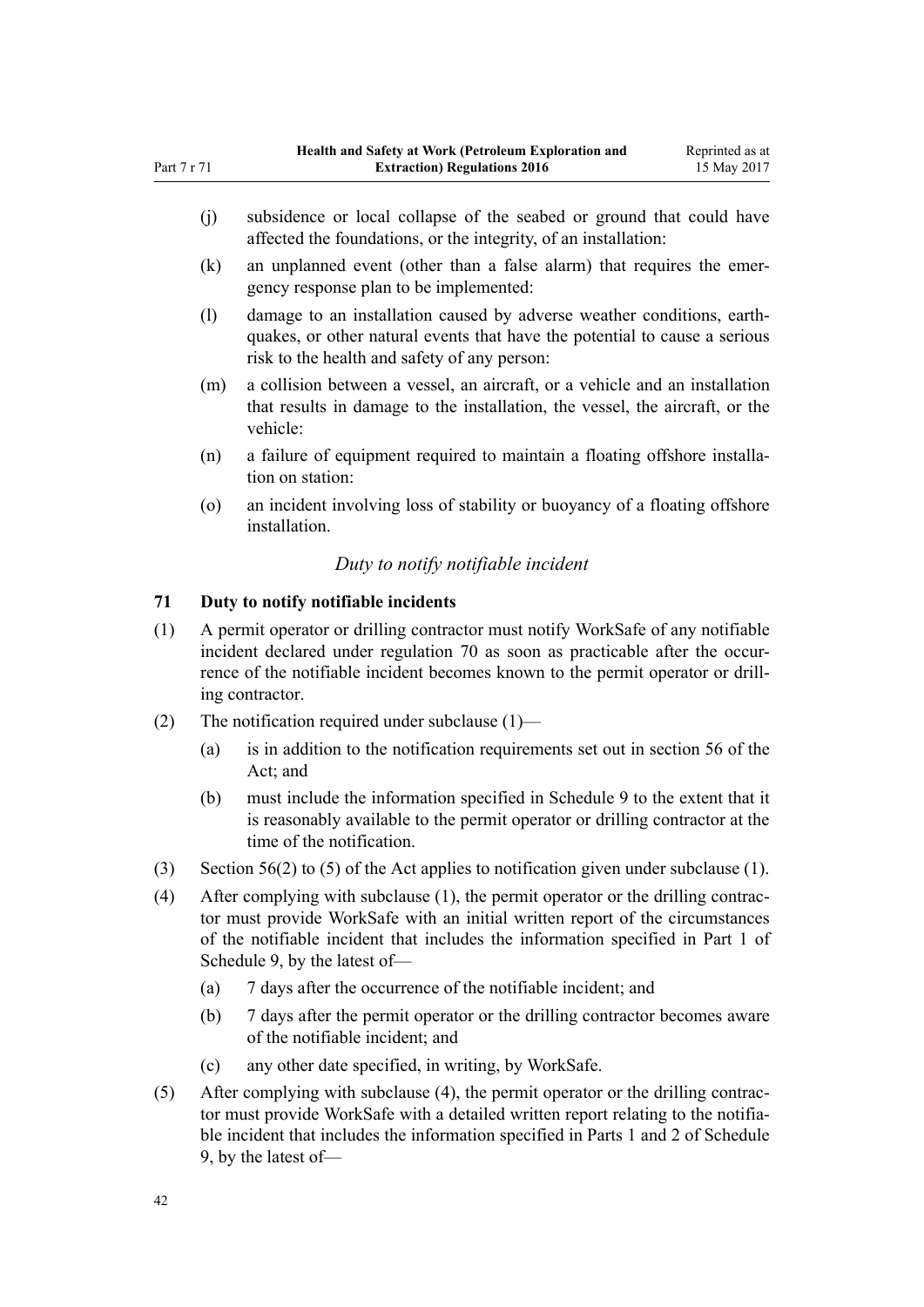- <span id="page-42-0"></span>(a) 30 days after the occurrence of the notifiable incident; and
- (b) 30 days after the permit operator or the drilling contractor becomes aware of the notifiable incident; and
- (c) any other date specified, in writing, by WorkSafe.
- (6) A permit operator or a drilling contractor who contravenes subclause (1), (4), or (5) commits an offence and is liable on conviction,—
	- (a) for an individual, to a fine not exceeding  $$10,000$ :
	- (b) for any other person, to a fine not exceeding \$50,000.

Regulation 71(1): amended, on 15 May 2017, by [regulation 6\(1\)](http://prd-lgnz-nlb.prd.pco.net.nz/pdflink.aspx?id=DLM7187410) of the Health and Safety at Work (Petroleum Exploration and Extraction) Amendment Regulations 2017 (LI 2017/61).

Regulation 71(2)(b): amended, on 15 May 2017, by [regulation 6\(1\)](http://prd-lgnz-nlb.prd.pco.net.nz/pdflink.aspx?id=DLM7187410) of the Health and Safety at Work (Petroleum Exploration and Extraction) Amendment Regulations 2017 (LI 2017/61).

Regulation 71(4): amended, on 15 May 2017, by [regulation 6\(2\)](http://prd-lgnz-nlb.prd.pco.net.nz/pdflink.aspx?id=DLM7187410) of the Health and Safety at Work (Petroleum Exploration and Extraction) Amendment Regulations 2017 (LI 2017/61).

Regulation 71(5): amended, on 15 May 2017, by [regulation 6\(2\)](http://prd-lgnz-nlb.prd.pco.net.nz/pdflink.aspx?id=DLM7187410) of the Health and Safety at Work (Petroleum Exploration and Extraction) Amendment Regulations 2017 (LI 2017/61).

#### *Emergency response plans*

## **72 Duty to prepare emergency response plan**

- (1) This regulation applies to—
	- (a) a permit operator, in relation to a production installation:
	- (b) a permit operator, in relation to an onshore non-production installation:
	- (c) a drilling contractor, in relation to an offshore non-production installation.
- (2) The permit operator or the drilling contractor (as the case may be) must prepare an emergency response plan for the production installation, onshore non-production installation, or offshore non-production installation.
- (3) The permit operator or the drilling contractor must submit a copy of the emergency response plan to WorkSafe—
	- (a) as soon as practicable after the plan is developed; and
	- (b) at least 30 days before commencing operations.
- (4) A permit operator or a drilling contractor who contravenes subclause (2) or (3) commits an offence and is liable on conviction,—
	- (a) for an individual, to a fine not exceeding  $$10,000$ :
	- (b) for any other person, to a fine not exceeding \$50,000.

Compare: SR 2013/208 [r 79](http://prd-lgnz-nlb.prd.pco.net.nz/pdflink.aspx?id=DLM5202508)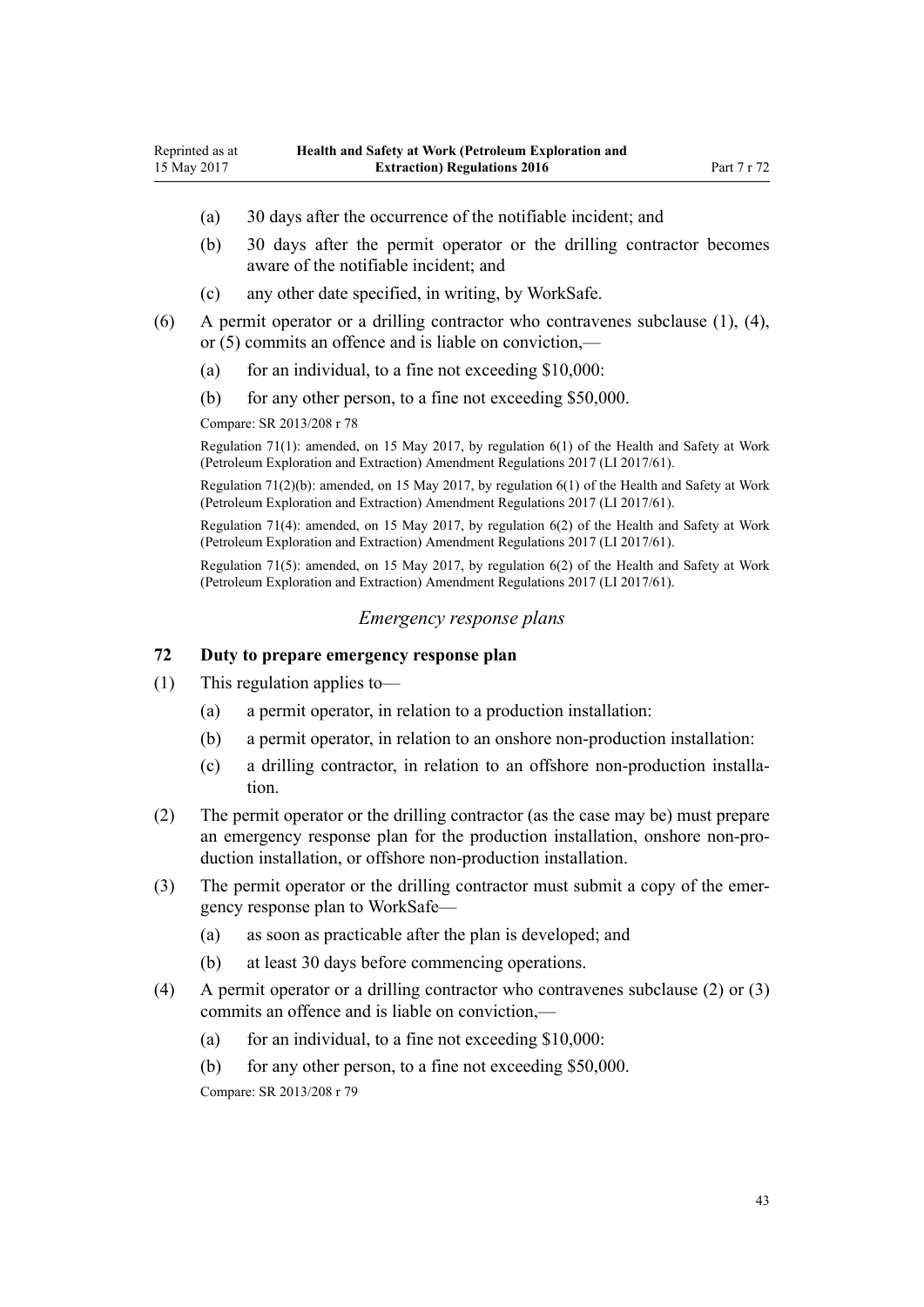# <span id="page-43-0"></span>**73 Duty to regularly review emergency response plan**

- (1) A permit operator or a drilling contractor (as the case may be) to whom [regula](#page-42-0)[tion 72](#page-42-0) applies must, at suitable intervals not exceeding 3 years.—
	- (a) review the emergency response plan; and
	- (b) test the plan, including by taking reasonable steps to arrange for emergency services to participate in the test to the extent that is necessary; and
	- (c) revise the plan if necessary.
- (2) The permit operator or the drilling contractor must provide any revision to the emergency response plan to WorkSafe as soon as practicable after the revision is made.
- (3) A permit operator or a drilling contractor who contravenes this regulation commits an offence and is liable on conviction,—
	- (a) for an individual, to a fine not exceeding  $$6,000$ :

(b) for any other person, to a fine not exceeding \$30,000. Compare: SR 2013/208 [r 80](http://prd-lgnz-nlb.prd.pco.net.nz/pdflink.aspx?id=DLM5203503)

#### *Protection of accommodation*

#### **74 Duty to ensure safe accommodation**

- (1) This regulation applies to—
	- (a) a permit operator, in relation to an offshore production installation:
	- (b) a drilling contractor, in relation to an offshore non-production installation.
- (2) The permit operator or the drilling contractor (as the case may be) must ensure that accommodation on every occupied offshore production installation or offshore non-production installation includes—
	- (a) external fire protection designed to protect the accommodation; and
	- (b) an integrated set of active and passive measures designed to prevent smoke and other contaminants from entering into the accommodation and to maintain adequate fresh air within it; and
	- (c) ventilation intakes fitted with smoke and gas detectors that are capable of shutting down the ventilation intakes.
- (3) A permit operator or a drilling contractor who contravenes subclause (2) commits an offence and is liable on conviction,—
	- (a) for an individual, to a fine not exceeding  $$10,000$ :
	- (b) for any other person, to a fine not exceeding \$50,000.

Compare: SR 2013/208 [r 81](http://prd-lgnz-nlb.prd.pco.net.nz/pdflink.aspx?id=DLM5203505)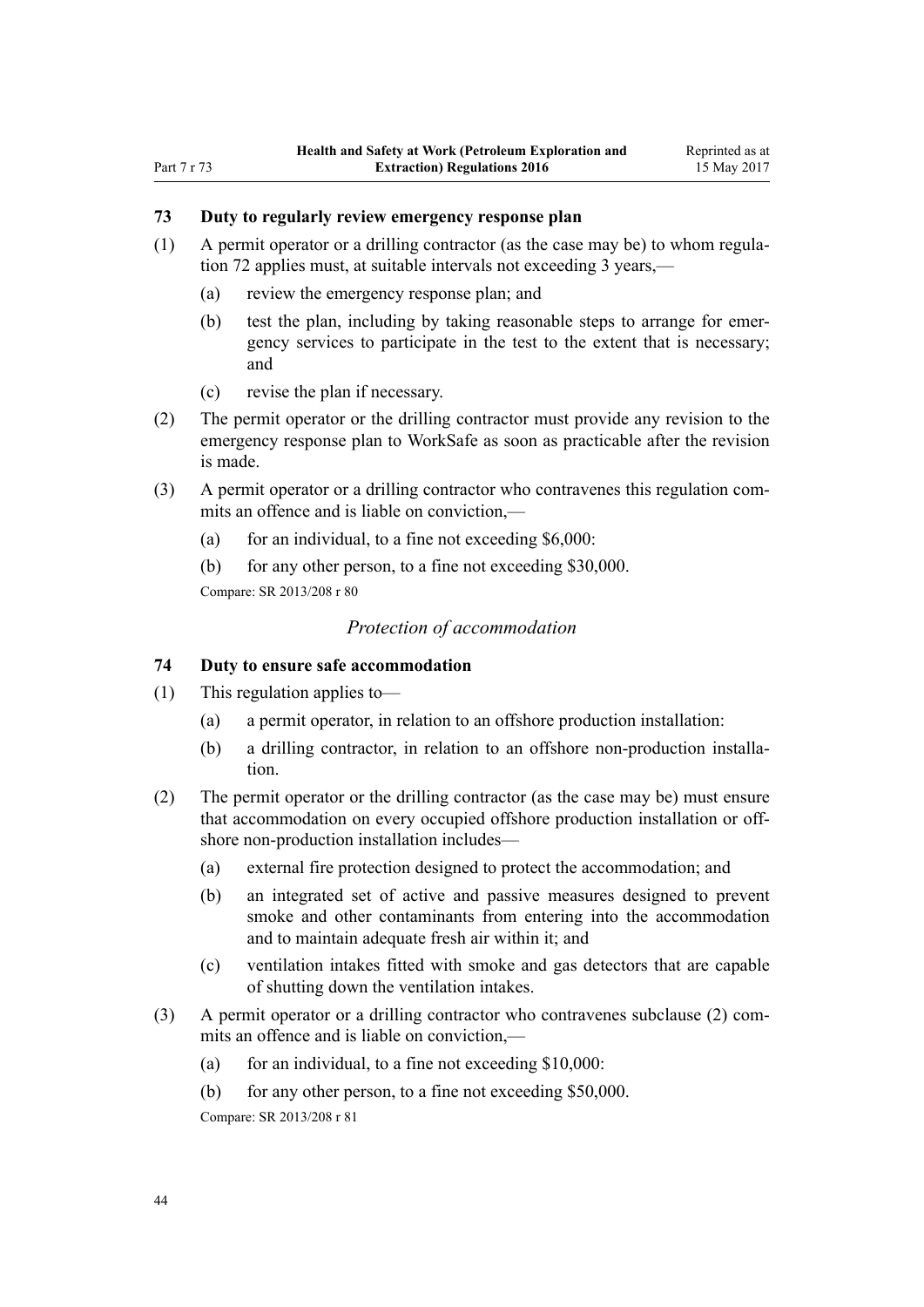*Arrangements for managing emergencies, evacuation, and escape*

#### <span id="page-44-0"></span>**75 Duty to ensure temporary refuge provided**

- (1) This regulation applies to—
	- (a) a permit operator, in relation to an offshore production installation:
	- (b) a drilling contractor, in relation to an offshore non-production installation.
- (2) The permit operator or the drilling contractor (as the case may be) must ensure that a temporary refuge is provided on every occupied offshore installation or offshore non-production installation.
- (3) The permit operator or the drilling contractor must ensure that every temporary refuge—
	- (a) is designed to protect any person in the refuge from serious harm resulting from any release of hazardous material on or near the installation; and
	- (b) contains facilities capable of operating and monitoring emergency shutdown systems and emergency alarms, and maintaining communication with onshore facilities.
- (4) A permit operator or a drilling contractor who contravenes subclause (3) commits an offence and is liable on conviction,—
	- (a) for an individual, to a fine not exceeding  $$10,000$ :
	- (b) for any other person, to a fine not exceeding \$50,000.

Compare: SR 2013/208 [r 82](http://prd-lgnz-nlb.prd.pco.net.nz/pdflink.aspx?id=DLM5203507)

#### **76 Duty to establish escape routes and provide offshore life-saving equipment**

- (1) This regulation applies to—
	- (a) a permit operator, in relation to an offshore production installation:
	- (b) a drilling contractor, in relation to an offshore non-production installation.
- (2) The permit operator or the drilling contractor (as the case may be) must ensure that, on the offshore production installation or the offshore non-production installation,—
	- (a) every area that could be occupied has at least 2 separate escape routes that are situated as far apart as practicable and that lead to the muster area; and
	- (b) every escape route and abandonment station is readily accessible and unobstructed, and is provided with adequate and reliable emergency lighting and photoluminescent signs to assist in evacuation; and
	- (c) provision is made for—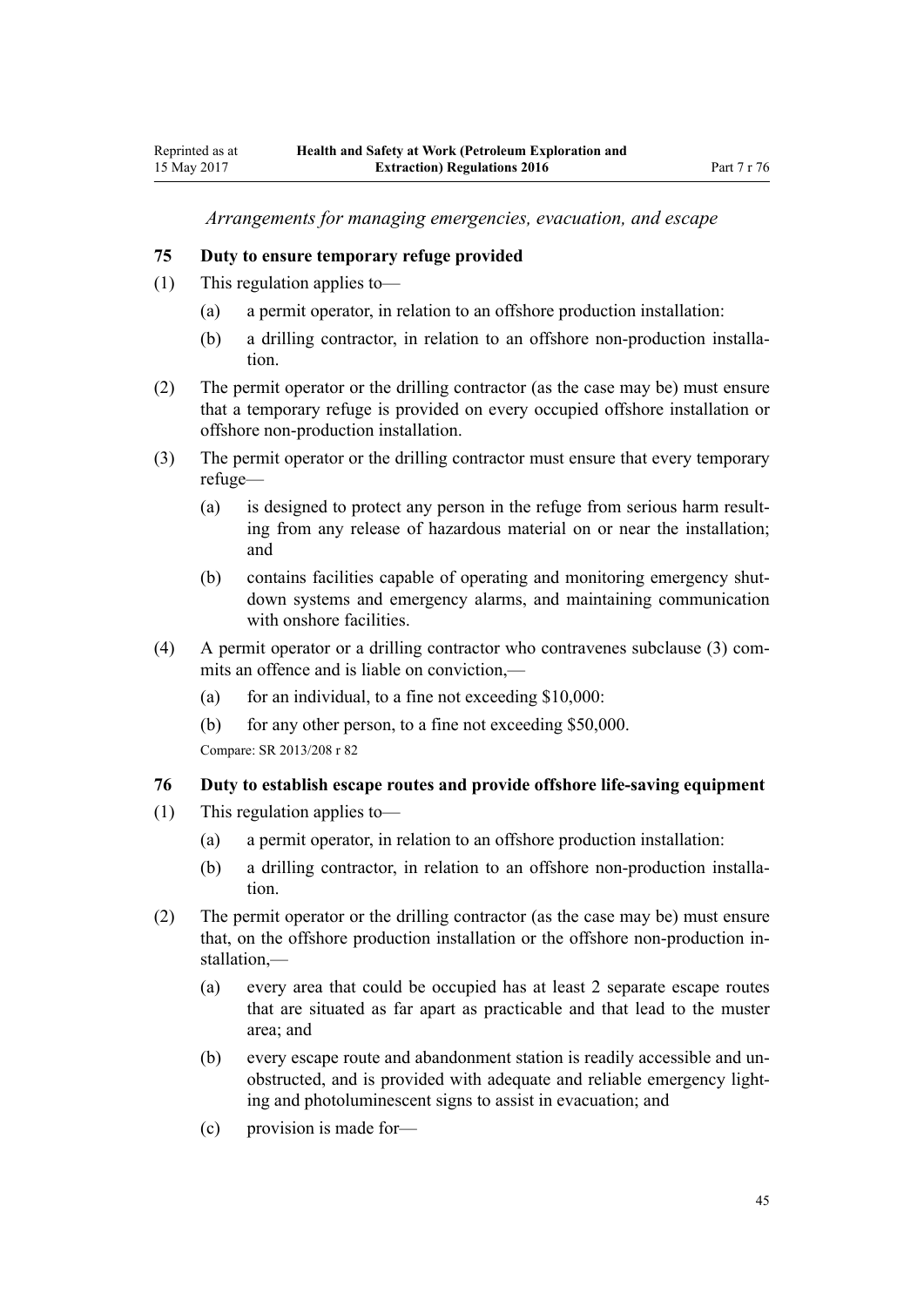- (i) a means of escape leading to an upper level, in the form of ramps or stairways; and
- (ii) a means of escape leading to a lower level, in the form of ramps, stairways, or chutes; and
- (d) provision is made for a variety of means of escape to sea level, which may include knotted ropes, ladders, or scramble nets; and
- (e) every person is provided with the following equipment, which must be securely stored and readily accessible in the event that escape from the installation is necessary:
	- (i) a life jacket equipped with a means of enabling persons in the water to be located, such as a transmitting device, luminescent strips, or a locator light:
	- (ii) a smoke hood of a simple filter type designed to exclude smoke for at least 10 minutes:
	- (iii) a waterproof torch or chemically activated light:
	- (iv) fireproof gloves.
- (3) The permit operator or the drilling contractor must, so far as is reasonably practicable,—
	- (a) protect persons on the offshore production installation or the offshore non-production installation during an emergency from the effects of fire and explosion; and
	- (b) ensure that any arrangements made and plant provided in accordance with paragraph (a) are capable of remaining effective in an emergency.
- (4) The permit operator or the drilling contractor must ensure, so far as is reasonably practicable, that—
	- (a) the offshore production installation or the offshore non-production installation is equipped with suitable and sufficient lifeboats to safely accommodate at least twice the maximum number of people on or at the installation at any one time; and
	- (b) sufficient lifeboats to accommodate at least the number of people on or at the offshore production installation or offshore non-production installation are readily accessible from the temporary refuge; and
	- (c) the offshore production installation or offshore non-production installation is provided with life rafts having, in the aggregate, sufficient capacity to accommodate safely on board at least the number of people on or at the installation, together with suitable ropes to enable people to obtain access to the life rafts after the life rafts have been deployed and launched; and
	- (d) the offshore production installation or the offshore non-production installation has a sufficient number of lifebuoys, with lines attached, situ-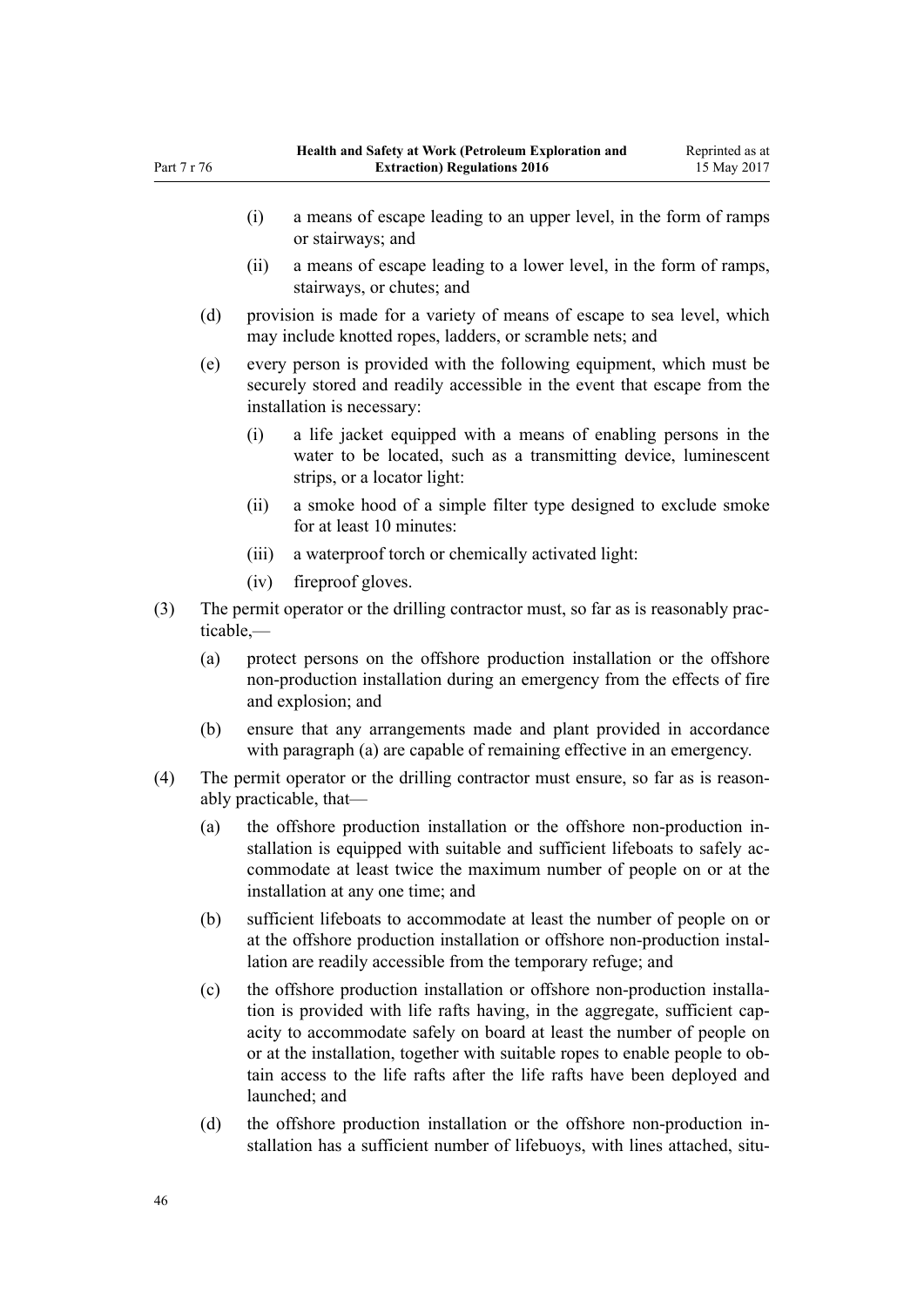ated around the installation, that are ready for use in the event of a person falling into the sea.

- (5) Subclause (4) does not apply to an offshore production installation or an offshore non-production installation that has no associated accommodation.
- (6) A permit operator or a drilling contractor who contravenes subclause (2), (3), or (4) commits an offence and is liable on conviction,—
	- (a) for an individual, to a fine not exceeding  $$10,000$ :
	- (b) for any other person, to a fine not exceeding \$50,000.

Compare: SR 2013/208 [r 83](http://prd-lgnz-nlb.prd.pco.net.nz/pdflink.aspx?id=DLM5203509)

<span id="page-46-0"></span>Reprinted as at 15 May 2017

# *Management of particular hazards*

## **77 Management of particular hazards in all installations**

- (1) A permit operator of a production installation or a drilling contractor of a nonproduction installation (as the case may be) must—
	- (a) ensure that every person is informed, as soon as practicable after his or her arrival on the installation, of the procedure for evacuation, the significance of emergency signals, and the location of relevant life-saving equipment; and
	- (b) ensure that all petroleum workers on the installation are trained in the use of life-saving appliances, and evacuation techniques and procedures; and
	- (c) in the case of an offshore installation, ensure that effective procedures are in place for the recovery of people from the water; and
	- (d) identify the installation for evacuation and rescue purposes.
- (2) The permit operator or the drilling contractor (as the case may be) must ensure, so far as is reasonably practicable, that—
	- (a) all people on the installation vacate the installation in a safe and orderly manner when instructed to do so; and
	- (b) an offshore installation is not hazardous to other maritime users.
- (3) A permit operator or a drilling contractor who contravenes this regulation commits an offence and is liable on conviction,—
	- (a) for an individual, to a fine not exceeding  $$6,000$ :
	- (b) for any other person, to a fine not exceeding \$30,000. Compare: SR 2013/208 [r 84](http://prd-lgnz-nlb.prd.pco.net.nz/pdflink.aspx?id=DLM5203511)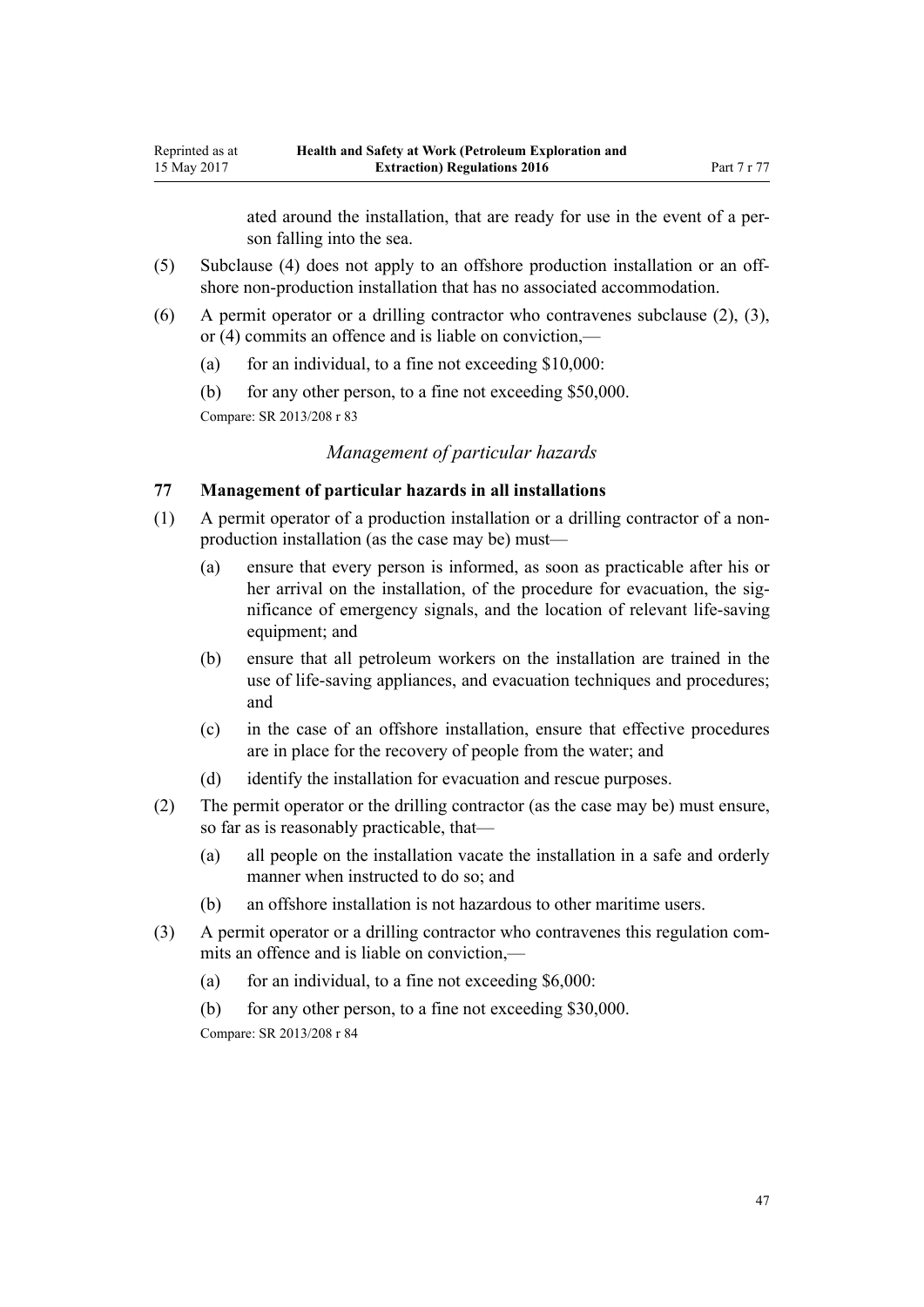# **Part 8**

# **Miscellaneous provisions**

## *Fees*

## <span id="page-47-0"></span>**78 Fees**

- (1) The fees payable to WorkSafe for the assessment of a safety case or a revised safety case are set out in [Schedule 10.](#page-67-0)
- (2) If the safety case relates to more than 1 installation, the prescribed fee for the safety case is payable for each installation.

## *Revocation*

#### **79 Revocation**

The [Health and Safety in Employment \(Petroleum Exploration and Extraction\)](http://prd-lgnz-nlb.prd.pco.net.nz/pdflink.aspx?id=DLM5203557) [Regulations 2013](http://prd-lgnz-nlb.prd.pco.net.nz/pdflink.aspx?id=DLM5203557) (SR 2013/208) are revoked.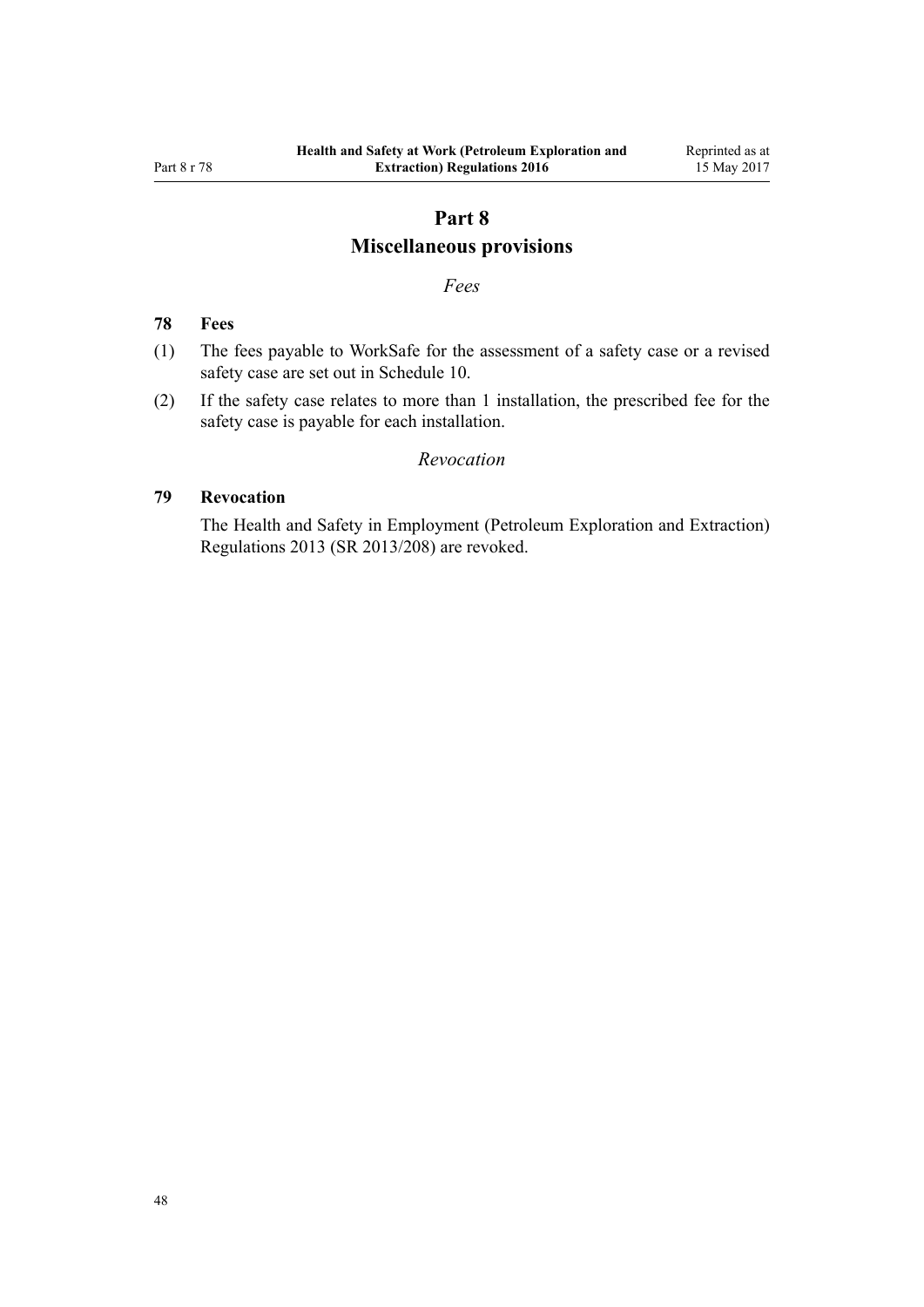# <span id="page-48-0"></span>**Transitional, savings, and related provisions**

[r 5](#page-11-0)

# **Part 1**

# **Provisions relating to these regulations as made**

## **1 Interpretation**

In this schedule,—

**1999 regulations** means the [Health and Safety in Employment \(Petroleum Ex](http://prd-lgnz-nlb.prd.pco.net.nz/pdflink.aspx?id=DLM298206)[ploration and Extraction\) Regulations 1999](http://prd-lgnz-nlb.prd.pco.net.nz/pdflink.aspx?id=DLM298206)

**2013 regulations** means the [Health and Safety in Employment \(Petroleum Ex](http://prd-lgnz-nlb.prd.pco.net.nz/pdflink.aspx?id=DLM5203557)[ploration and Extraction\) Regulations 2013](http://prd-lgnz-nlb.prd.pco.net.nz/pdflink.aspx?id=DLM5203557)

**Secretary** has the meaning given in the 1999 regulations.

#### *Safety cases*

#### **2 Transitional provision for safety case for existing offshore installation**

- (1) This clause applies to the following safety cases for an offshore installation:
	- (a) a safety case prepared and sent to the Secretary under [regulation 22](http://prd-lgnz-nlb.prd.pco.net.nz/pdflink.aspx?id=DLM298295) of the 1999 regulations:
	- (b) a safety case or revised safety case accepted by WorkSafe under [regula](http://prd-lgnz-nlb.prd.pco.net.nz/pdflink.aspx?id=DLM5202569)[tion 30\(1\)\(a\) or \(b\)](http://prd-lgnz-nlb.prd.pco.net.nz/pdflink.aspx?id=DLM5202569) of the 2013 regulations before the commencement of these regulations.
- (2) On and after the commencement of these regulations,—
	- (a) the safety case or revised safety case for the offshore installation must be treated as an accepted safety case for the purposes of these regulations; and
	- (b) for the purposes of [regulation 33](#page-23-0) of these regulations, the 5-year period begins,—
		- (i) for a safety case to which subclause  $(1)(a)$  applies, on the date on which the Secretary received the safety case for the offshore installation under the 1999 regulations:
		- (ii) for a safety case to which subclause  $(1)(b)$  applies, on the date on which the safety case for the offshore installation was accepted by WorkSafe under the 2013 regulations.

Compare: SR 2013/208 [r 42](http://prd-lgnz-nlb.prd.pco.net.nz/pdflink.aspx?id=DLM5203769)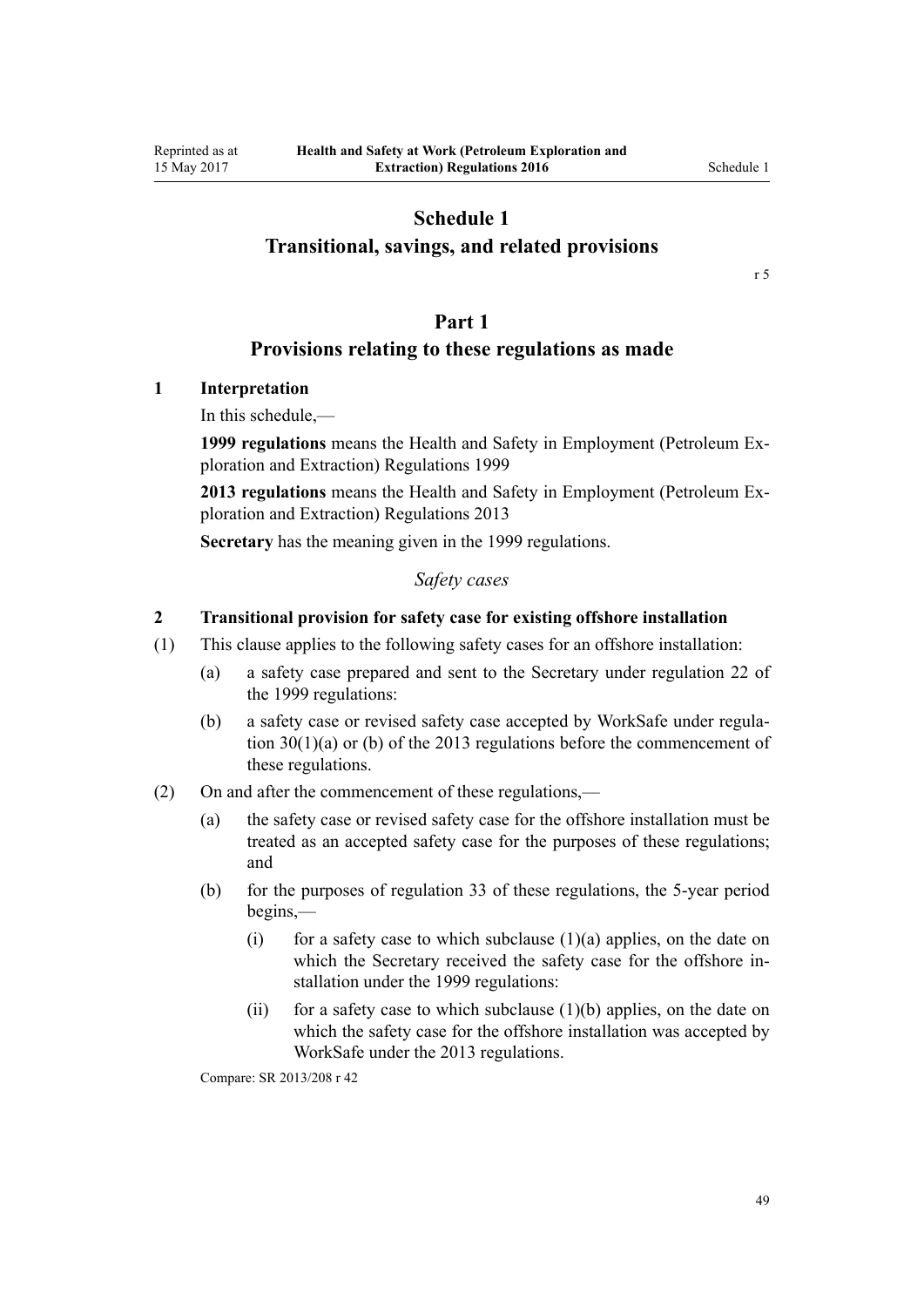# **3 Transitional provision for safety case or revised safety case for offshore installation pending decision**

- (1) This clause applies to a safety case or revised safety case for an offshore installation—
	- (a) that was prepared and given to WorkSafe under the 2013 regulations before the commencement of these regulations; but
	- (b) for which WorkSafe has not made a decision on before the commencement of these regulations.
- (2) [Regulations 26 to 30](#page-19-0) of these regulations apply to the safety case or revised safety case (as the case may be) for the offshore installation.

# **4 Transitional provision for other existing installations**

- (1) This clause applies to a production installation or a non-production installation (other than an offshore installation) that was operating immediately before the commencement of 2013 regulations, but only where the duty holder for the installation has prepared and given a safety case to WorkSafe under [regulation](http://prd-lgnz-nlb.prd.pco.net.nz/pdflink.aspx?id=DLM5203770) [43\(2\)\(b\)](http://prd-lgnz-nlb.prd.pco.net.nz/pdflink.aspx?id=DLM5203770) of the 2013 regulations for the installation.
- (2) Until 30 June 2016, nothing in [regulations 22 to 38](#page-17-0) of these regulations applies to the permit operator or the drilling contractor (as the case may be) for the installation to which subclause (1) applies.
- (3) To avoid doubt, [regulations 26 to 30](#page-19-0) of these regulations apply to a safety case referred to in subclause (1).

# *Inspection bodies*

# **5 Transitional provision for recognition of inspection bodies**

- (1) This clause applies to an inspection body recognised or treated as having been recognised by WorkSafe under [regulation 47](http://prd-lgnz-nlb.prd.pco.net.nz/pdflink.aspx?id=DLM5202515) of the 2013 regulations.
- (2) On and after the commencement of these regulations, the inspection body must be treated as having been recognised under [regulation 42](#page-28-0) of these regulations.
- (3) To avoid doubt, WorkSafe may withdraw recognition of the inspection body in accordance with [regulation 44](#page-28-0) of these regulations.

# *Certificates of fitness*

# **6 Transitional provision for certificates of fitness**

- (1) This clause applies to a certificate of fitness—
	- (a) that was issued or treated as having been issued under [regulation 52](http://prd-lgnz-nlb.prd.pco.net.nz/pdflink.aspx?id=DLM5202506) of the 2013 regulations; and
	- (b) that is in force immediately before the commencement of these regulations.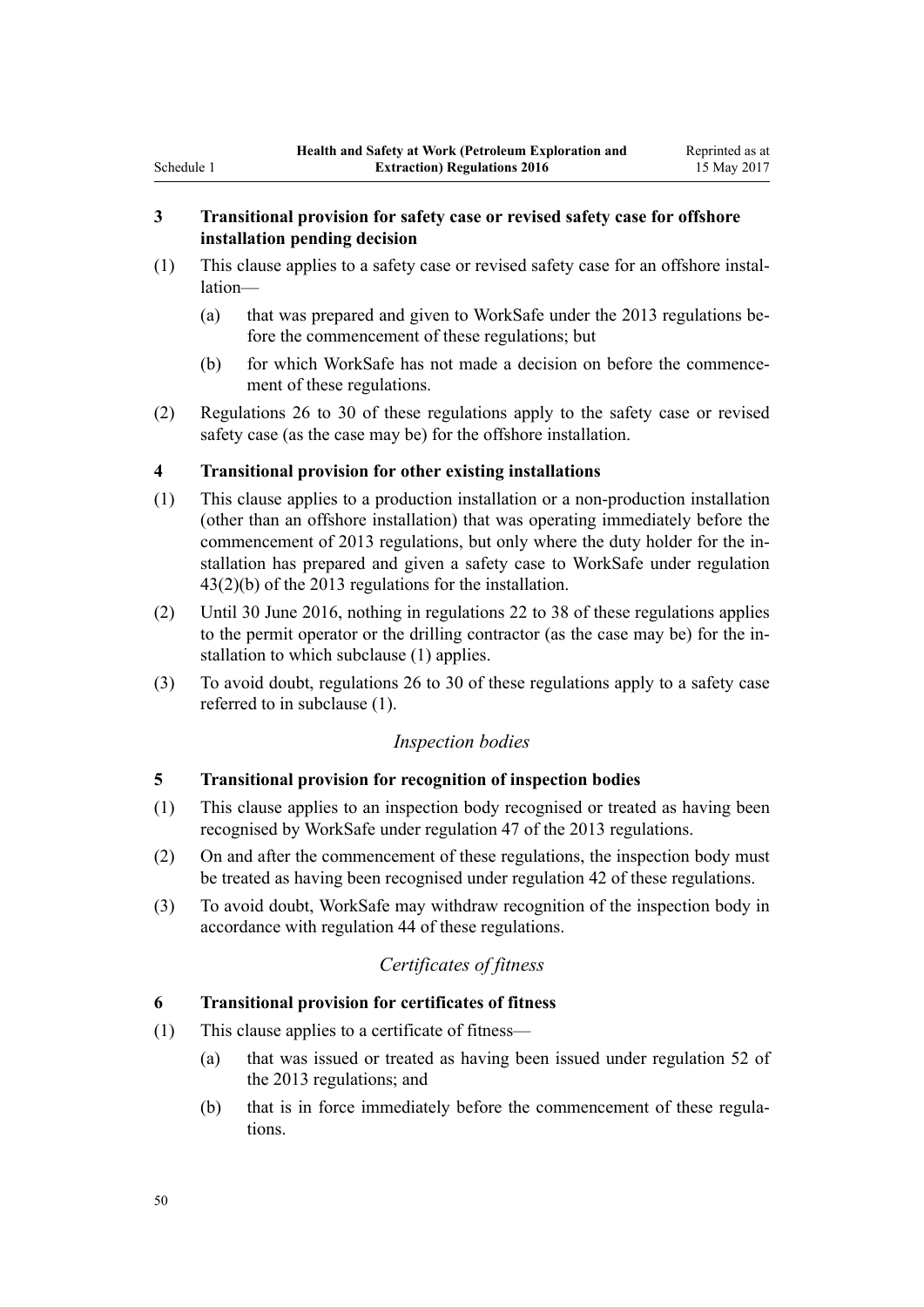- (2) On and after the commencement of these regulations, the certificate must be treated as a certificate of fitness issued under [regulation 46](#page-29-0) of these regulations and—
	- (a) has the expiry date set out on that certificate; and
	- (b) for a certificate treated as having been issued under [regulation 52](http://prd-lgnz-nlb.prd.pco.net.nz/pdflink.aspx?id=DLM5202506) of the 2013 regulations, remains subject to any limitations or conditions imposed under [regulation 28\(6\)](http://prd-lgnz-nlb.prd.pco.net.nz/pdflink.aspx?id=DLM298512) of the 1999 regulations.

## *Verification schemes*

# **7 Transitional provision for verification schemes**

- (1) This clause applies to a verification scheme that is recognised or treated as having been recognised by WorkSafe under [regulation 56\(1\)](http://prd-lgnz-nlb.prd.pco.net.nz/pdflink.aspx?id=DLM5203308) of the 2013 regulations.
- (2) On and after the commencement of these regulations, the verification scheme must be treated as a verification scheme recognised by WorkSafe under [regula](#page-31-0)[tion 49\(1\)](#page-31-0) of these regulations.
- (3) To avoid doubt, WorkSafe may withdraw recognition of the verification scheme in accordance with [regulation 51](#page-32-0) of these regulations.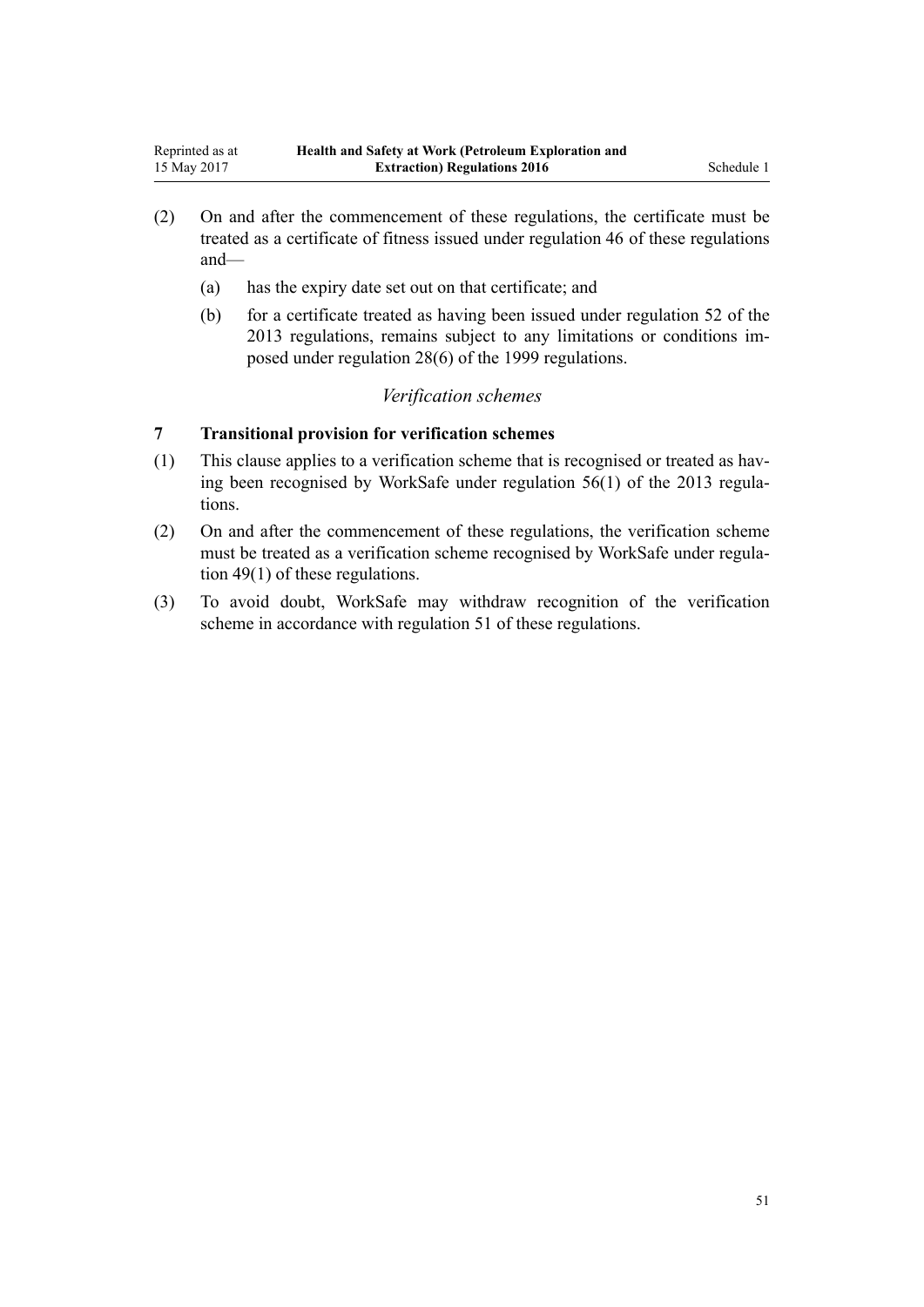# <span id="page-51-0"></span>**Matters to be addressed by safety management systems for installation**

[rr 3\(1\)](#page-5-0), [15\(3\)\(c\)](#page-14-0)

The safety management system must—

*Policies and objectives*

(a) describe the overall goal and principles of action of the permit operator who manages or controls the installation in relation to the control of major accident hazards:

#### *Organisation and personnel*

- (b) describe how the management of major accident hazards is an integral part of management's responsibilities at all levels in the organisation:
- (c) describe the processes for ensuring that petroleum workers have the necessary knowledge, skills, and abilities to meet their responsibilities and perform their jobs safely and effectively:
- (d) describe the processes for ensuring that petroleum workers actively participate in health and safety management activities, including the development or revision of the safety case:
- (e) describe the arrangements for ensuring that petroleum workers are fully informed about—
	- (i) the hazards to which they may be exposed on the installation; and
	- (ii) the control measures and safety management system that provide the means of eliminating or reducing the risks associated with those hazards:
- (f) in relation to a production installation, describe the arrangements for establishing safe and effective working relationships with petroleum workers:
- (g) in relation to a non-production installation, describe the arrangements for establishing safe and effective working relationships with the permit operator, the permit operator's workers, and petroleum workers:

*Standards and procedures*

- (h) describe the processes for the systematic identification of major accident hazards and the evaluation and treatment of risks associated with those hazards:
- (i) describe the management of change process for ensuring that health and safety implications associated with changes in organisation, personnel, procedures, practices, plant, or equipment are assessed:
- (j) describe the emergency plans and arrangements in place to respond effectively to all reasonably foreseeable emergencies:
- (k) describe the permit-to-work system for managing the safe performance of higher-risk tasks and activities: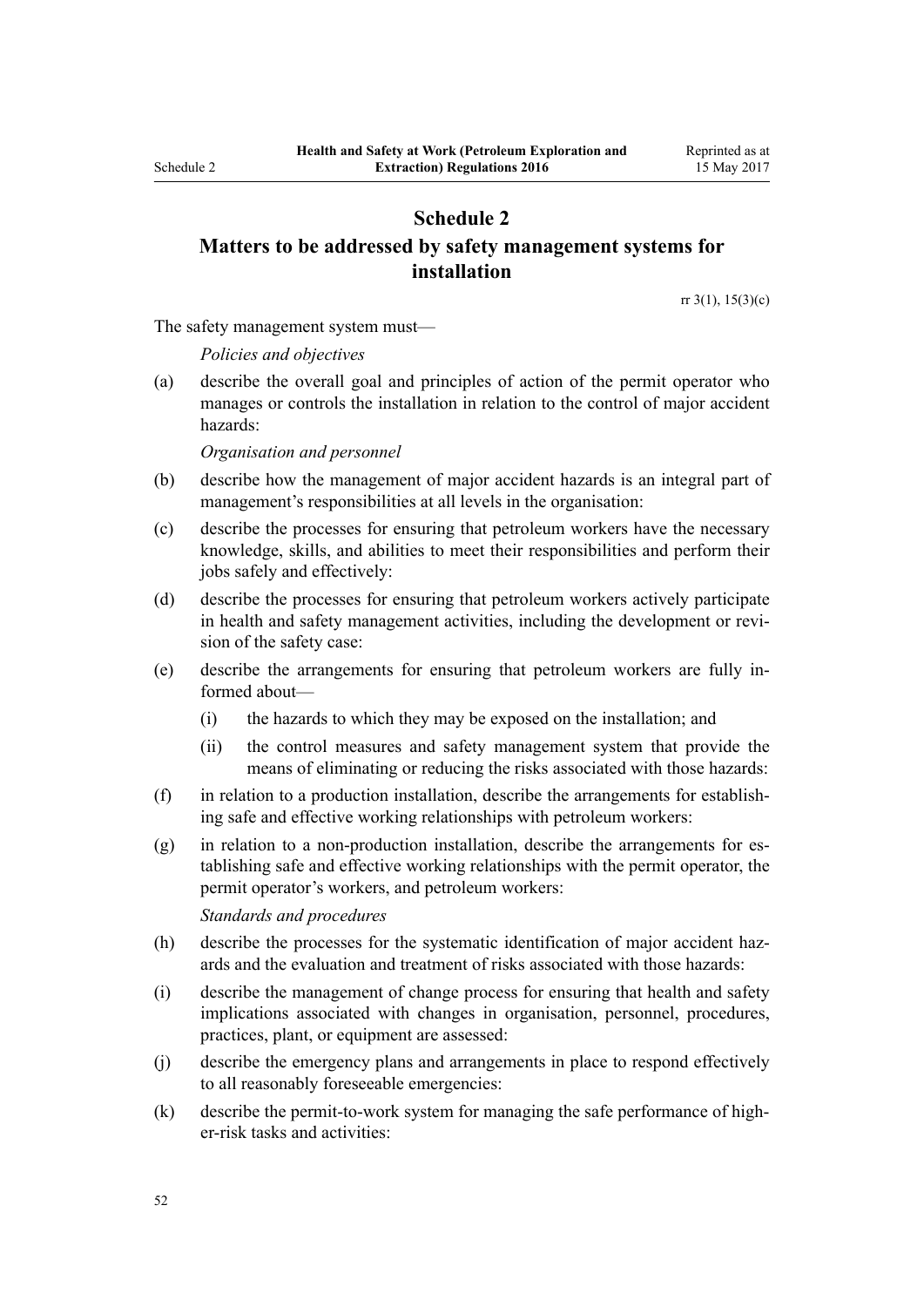(l) describe the processes for ensuring that any changes to risk profiles caused by combined operations will be identified, assessed, and reduced to a level that is as low as is reasonably practicable:

*Performance monitoring*

- (m) provide an overview of—
	- (i) the arrangements in place for monitoring performance in relation to the management of major accident hazards and other workplace hazards:
	- (ii) the arrangements for reporting, analysing, and learning from incidents and work-related illness:
	- (iii) the arrangements in place for independent and competent persons to audit the management of major accident hazards and other workplace hazards:
	- (iv) the arrangements in place for independent and competent persons to verify that safety-critical elements remain effective:
	- (v) the arrangements in place for the periodic assessment of the installation's integrity:
	- (vi) the arrangements for reviewing periodically the effectiveness and suitability of the major accident prevention policy and safety management system.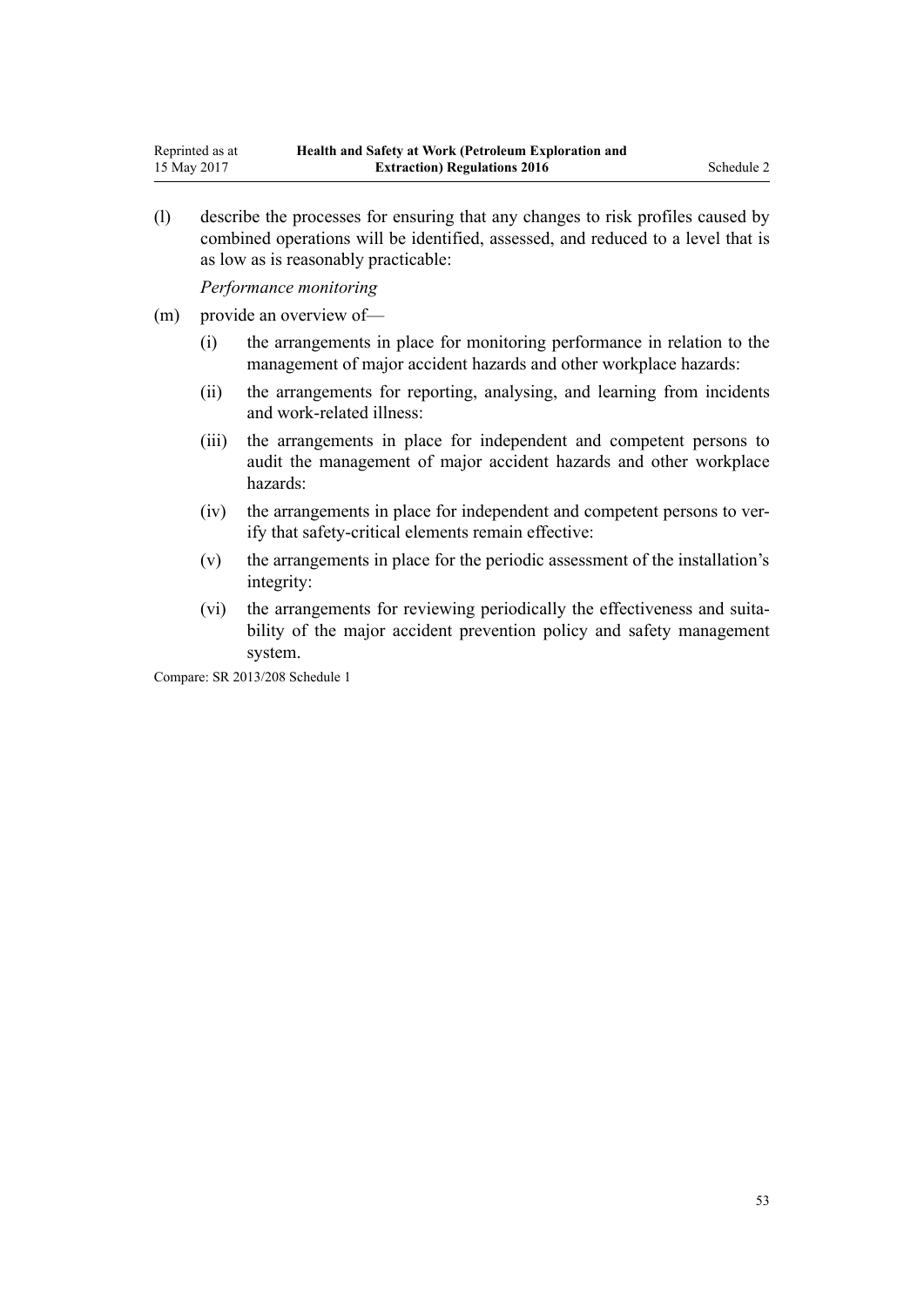# <span id="page-53-0"></span>**Information required in notice for design or relocation of production installation**

[rr 19\(2\)](#page-16-0), [20\(2\)](#page-16-0)

- 1 The name and address of the permit operator who manages or controls the installation.
- 2 A description of the design process from an initial concept to the submitted design and the design philosophy used to guide the process.
- 3 A description of the chosen design concept, including suitable diagrams.
- 4 A demonstration that the chosen design concept is inherently safer than the alternative design options that were considered.
- 5 A description of the criteria used to select the chosen design concept and the process by which the selection was made.
- 6 A description of how the chosen design concept is intended to ensure that the designs to which an installation is to be constructed are such that, so far as is reasonably practicable,—
	- (a) the installation can withstand forces acting on it that are reasonably foreseeable:
	- (b) the installation's layout and configuration, including those of its plant, will not prejudice its integrity:
	- (c) fabrication, transportation, construction, commissioning, operation, modifications, maintenance, and repair of the installation may proceed without prejudice to its integrity:
	- (d) the installation may be decommissioned and dismantled safely:
	- (e) in the event of reasonably foreseeable damage to the installation, the installation will retain sufficient integrity to enable action to be taken to safeguard the health and safety of persons on or near it.
- 7 A description of how the chosen design concept is intended to ensure that major accident hazards are reduced to the lowest level that is reasonably practicable.
- 8 A description of—
	- (a) the principal systems on the installation:
	- (b) the installation layout:
	- (c) the process technology to be used:
	- (d) the principal features of any pipeline:
	- (e) any petroleum-bearing reservoir intended to be exploited by using the installation:
	- (f) the basis of any design for any wells to be connected to the installation.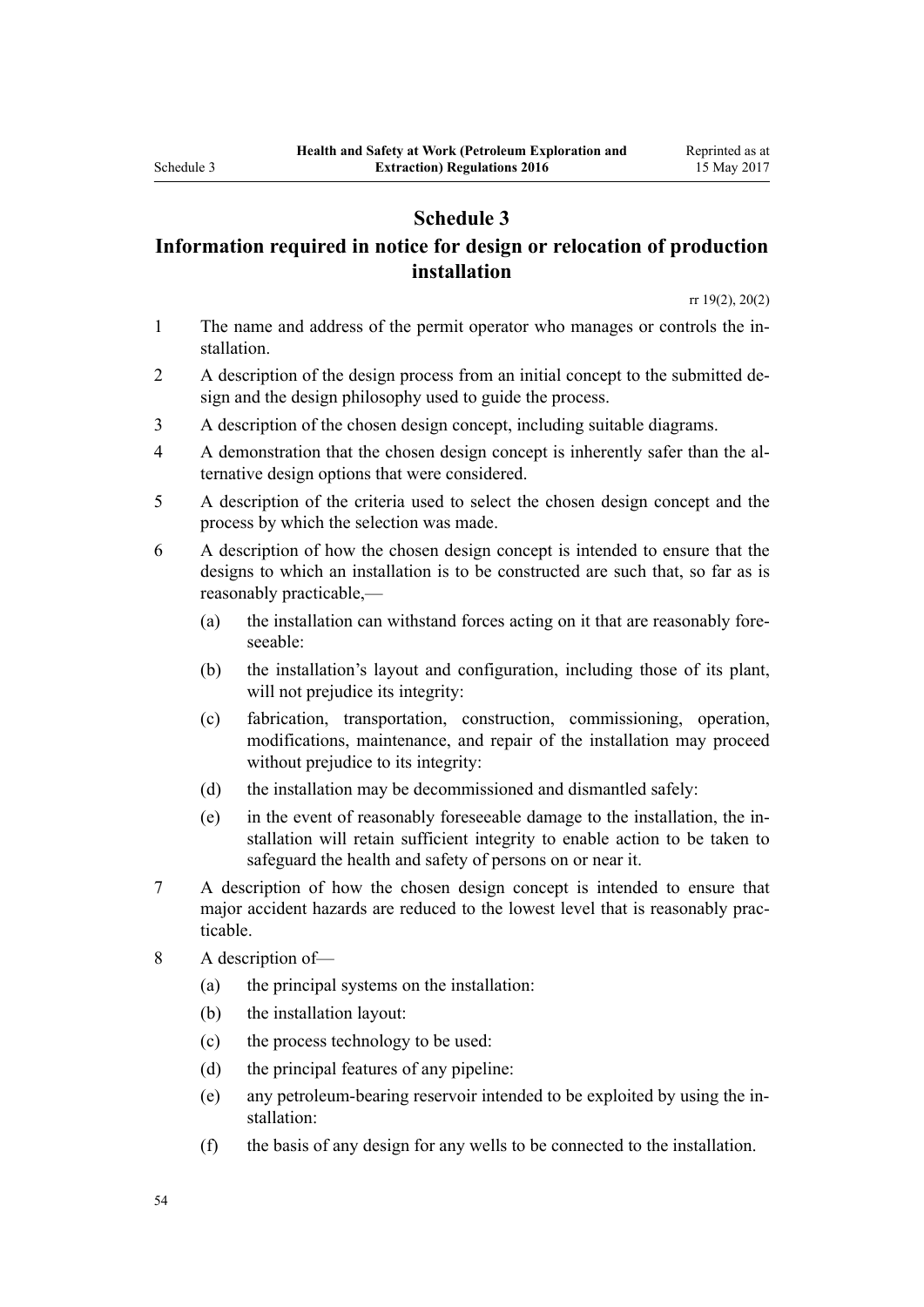- 9 A suitable plan of the intended location of the installation and of anything that may be connected to it.
- 10 The particulars of the operating and environmental conditions to which the installation may foreseeably be subject and, in the case of an offshore installation, the properties of the seabed and subsoil at its location.
- 11 The particulars of the types of operation, and the activities in connection with an operation, that the installation may perform.
- 12 A general description of the means by which the management system of the permit operator who manages or controls the installation will ensure that the structure and plant of the installation will be designed, selected, constructed, and commissioned in a way that will control major accident hazards to a level that is as low as is reasonably practicable.
- 13 A summary of the arrangements that will be put in place for verifying the safety-critical elements.
- 14 A summary of the arrangements that will be put in place for the periodic assessment of the installation's integrity.
- 15 Where a production installation is to be moved to a new location, an explanation of why the permit operator who manages or controls the installation considers the installation to be suitable for the new location.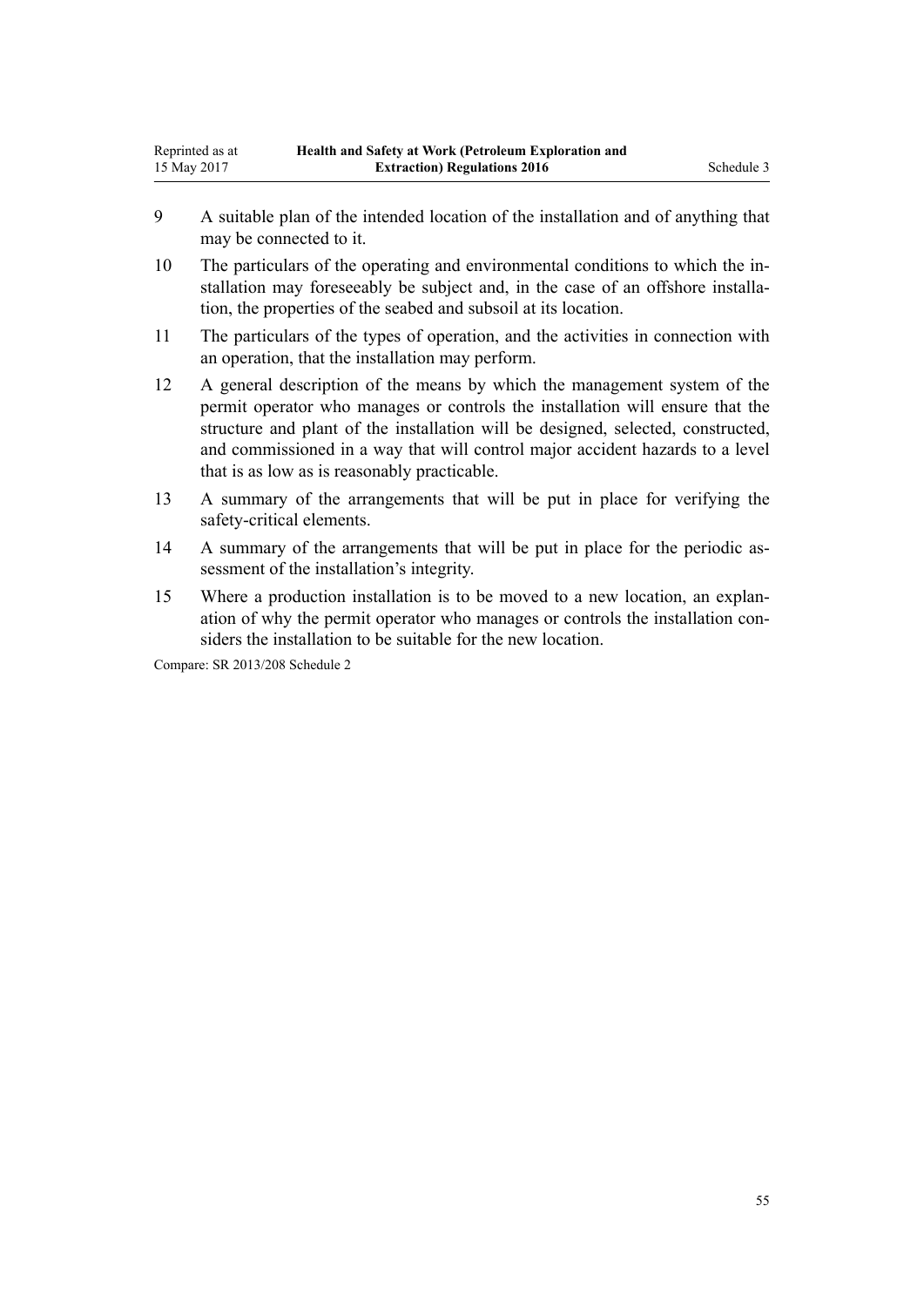# **Information required in notice of combined operation**

[r 21\(2\)](#page-17-0)

- 1 The name and address of each permit operator or drilling contractor preparing the notice and a confirmation that each permit operator or drilling contractor has agreed to the contents of the notice.
- 2 The position held by the person in charge of the combined operation.
- 3 A description of how the management systems for the installations involved in the combined operation will be co-ordinated so as to reduce the risks from a major accident.
- 4 The particulars of any plant that is to be used in connection with the combined operation but which is not described in the current safety case for any of the installations involved in the combined operation.
- 5 A summary of the joint review carried out by all permit operators or drilling contractors involved in the combined operation, including—
	- (a) a description of any activities during the combined operation that may involve major accident hazards on or in connection with an installation; and
	- (b) a description of any risk-control measures introduced as a result of that review.
- 6 A description of the combined operation and a programme of work, which must include the dates on which the combined operation is expected to commence and finish.

Compare: SR 2013/208 [Schedule 3](http://prd-lgnz-nlb.prd.pco.net.nz/pdflink.aspx?id=DLM5202536)

<span id="page-55-0"></span>Schedule 4

56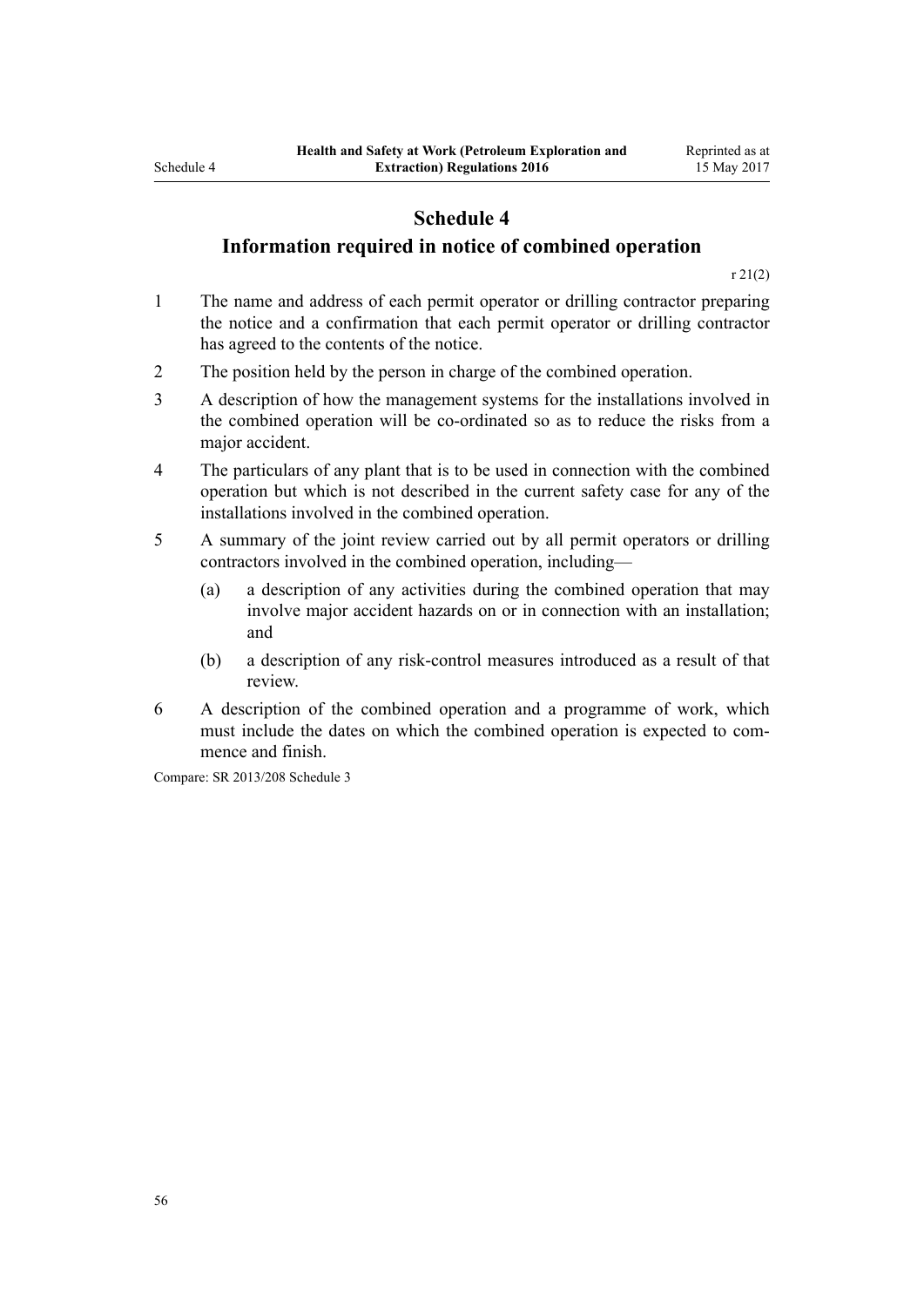# **Information required in safety case for installation**

[rr 3\(1\)](#page-5-0), [23\(1\)](#page-18-0), [26,](#page-19-0) [28\(a\)](#page-20-0), [31\(1\)\(a\)](#page-21-0)

- <span id="page-56-0"></span>1 The name and address of the permit operator or the drilling contractor who manages or controls the installation.
- 2 A description of how the permit operator or the drilling contractor has taken into account any matters raised by WorkSafe in relation to a notice provided under regulation  $19(1)$  or  $(3)$ .
- 3 A summary of how the permit operator or the drilling contractor complied with [regulation 24](#page-18-0) in the preparation or revision of a safety case.

Schedule 5 clause 3: amended, on 15 May 2017, by [regulation 7](http://prd-lgnz-nlb.prd.pco.net.nz/pdflink.aspx?id=DLM7187411) of the Health and Safety at Work (Petroleum Exploration and Extraction) Amendment Regulations 2017 (LI 2017/61).

#### **Safety management system**

- 4 A detailed description of the safety management system that provides for all activities that will, or are likely to, take place on, or in connection with, the installation.
- 5 The safety management system must address the matters set out in [Schedule 2.](#page-51-0)

## **Installation**

- 6 In relation to the installation,—
	- (a) the particulars of all New Zealand and international standards that have been applied, or will be applied, in relation to the installation or plant used on or in connection with the installation:
	- (b) a description, with scale diagrams, of,—
		- (i) for all installations, the plant and the equipment of the installation; and
		- (ii) for a production installation,—
			- (A) the intended location of the installation:
			- (B) the main and secondary structure of the installation and its materials:
			- (C) the connections to any pipeline or installation:
			- (D) any wells to be connected to the installation; and
		- (iii) for an offshore installation,—
			- (A) the layout and the configuration of its plant:
			- (B) any designated hazardous areas:
	- (c) the particulars of the types of operation, and the activities in connection with any operation, that the installation is capable of performing: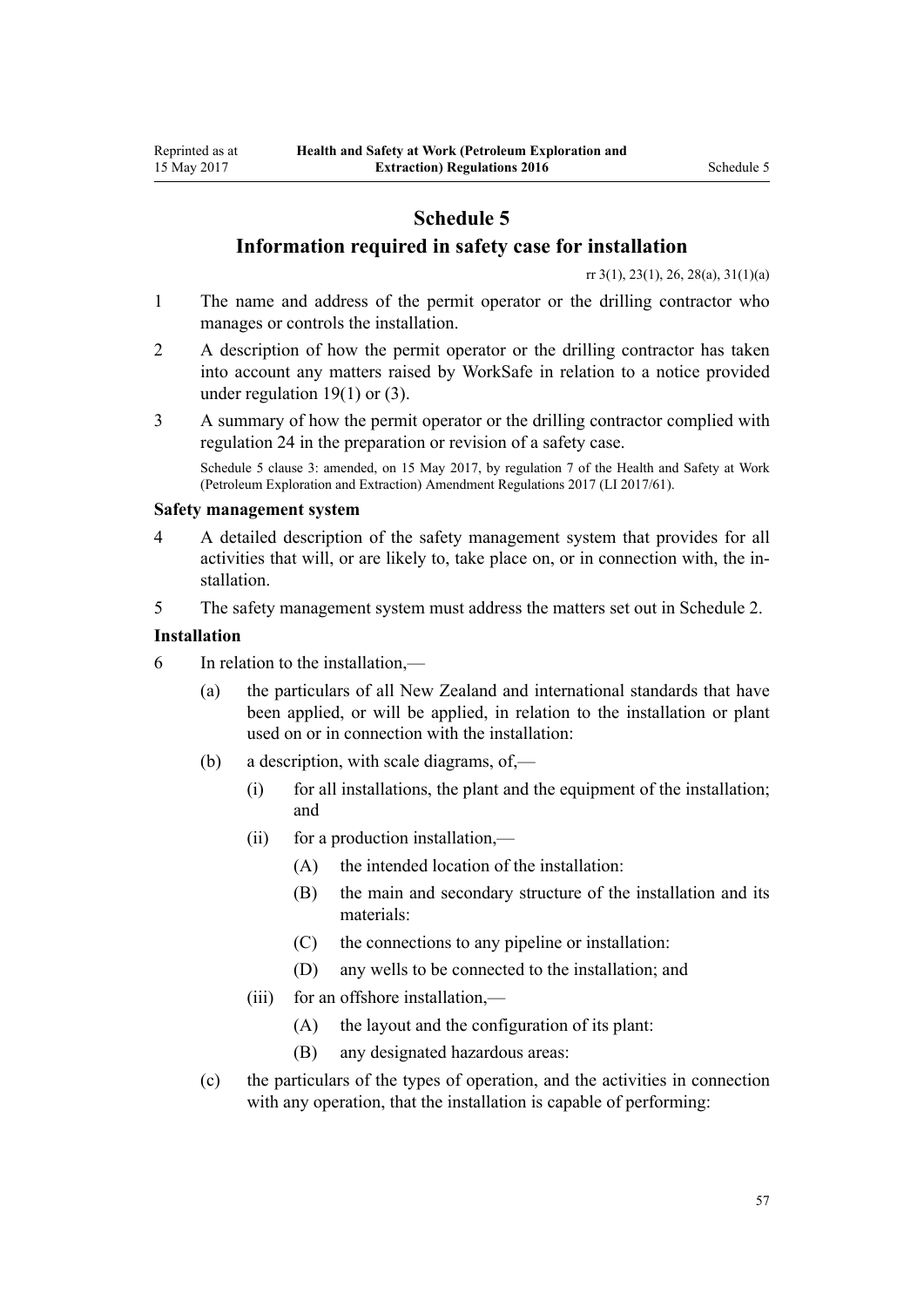- (d) in relation to an offshore installation, the maximum number of persons expected to be on the installation at any time and for whom accommodation is to be provided:
- (e) the particulars of the range of operating and environmental conditions within which the installation has been designed to operate and how the installation's structures have been designed and are maintained for the stated operating and environmental conditions:
- (f) the particulars of the plant and the arrangements that will be used to control the pressure in the well and prevent the uncontrolled release of petroleum:
- (g) in relation to a production installation, a description of any pipeline with the potential to cause a major accident (where applicable), including details of—
	- (i) the fluid that it conveys:
	- (ii) its dimensions and layout:
	- (iii) its contained volume at declared maximum allowable operating pressure:
	- (iv) any apparatus and works intended to secure safety:
- (h) in relation to an offshore installation, the particulars of plant, equipment, and procedures for diving support and hyperbaric rescue:
- (i) a description of the areas that have been classified as hazardous, including the rated classification:
- (j) a description of the systems available for early detection of smoke, fire, accumulations of flammable (and other hazardous) gases, leakages of flammable liquids, and other events that may require an emergency response:
- (k) a description of the arrangements for giving warning of an emergency by audible, and where necessary, visual alarm systems to all petroleum workers on the installation:
- (l) a description of the arrangements for communication during an emergency—
	- (i) between persons on the installation:
	- (ii) in relation to an offshore installation, between the installation and other installations, supporting aircraft, and vessels:
	- (iii) between the installation and remote support locations and emergency services:
- (m) a description of the measures for limiting the extent of an emergency, including—
	- (i) measures to combat fire and explosion; and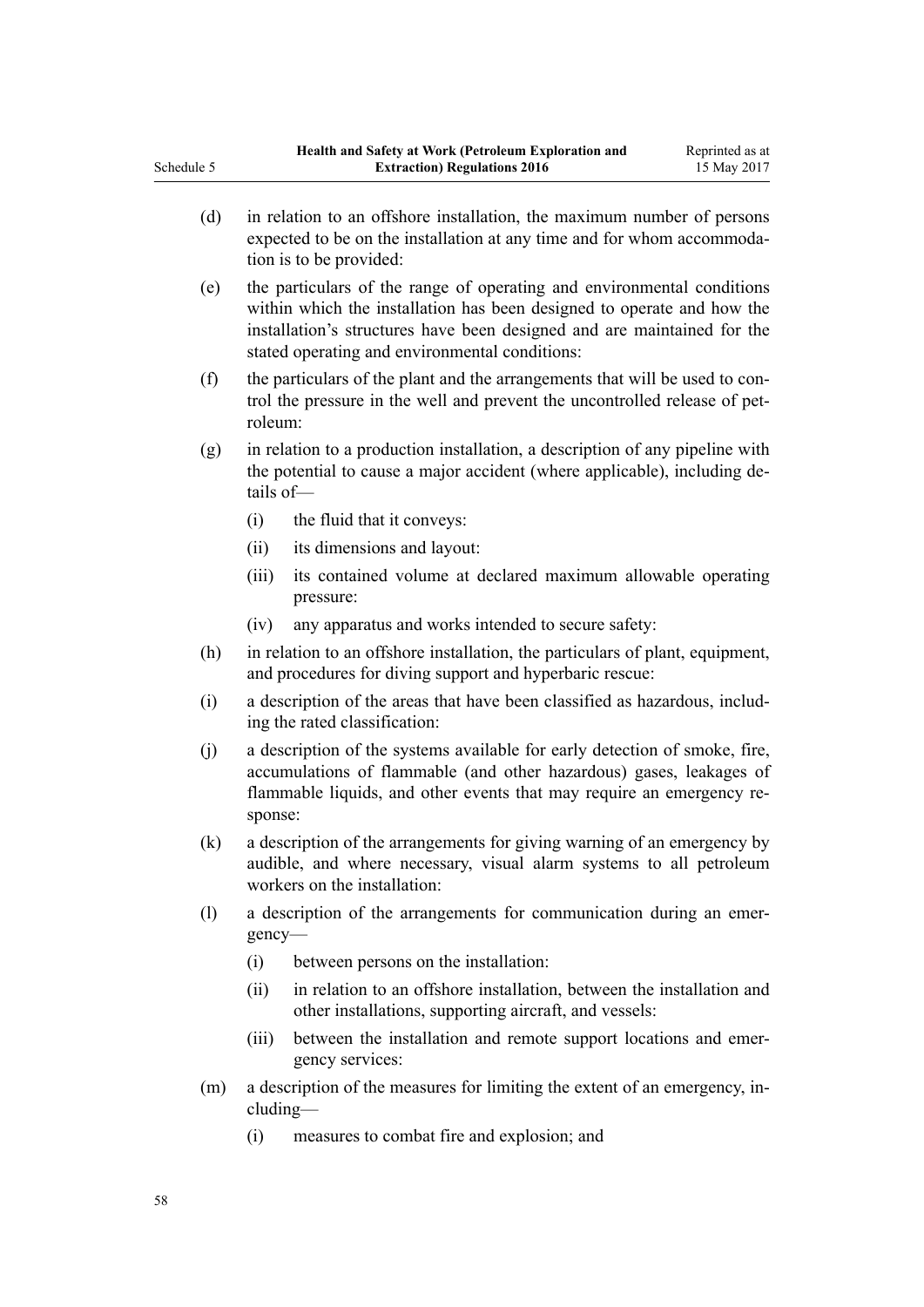- (ii) emergency shutdown systems; and
- (iii) facilities for the monitoring and control of the emergency and for organising evacuation:
- (n) a description of the measures taken for the protection of petroleum workers from hazards of explosions, fire, heat, smoke, hazardous gas, or fumes during any period while petroleum workers may need to remain on an installation during an emergency:
- (o) in relation to an offshore installation, a description of the temporary refuge arrangements that offer protection against an escalating major accident:
- (p) a description of the evacuation and escape systems.

## **Management of major accident hazards**

- 7 A detailed description of the formal safety assessment for the installation, including a description of—
	- (a) all major accident hazards:
	- (b) an assessment of the risk associated with each major accident hazard:
	- (c) the elimination, prevention, reduction, and mitigation control measures that have been, or will be, taken to reduce the risks to a level that is as low as is reasonably practicable:
	- (d) the performance standards for each control measure:
	- (e) the assurance processes that will be put in place to confirm that the control measure remains fit for purpose:
	- (f) the process used to identify major accident hazards, assess the risks, identify the control measures, and set performance standards.

#### **Performance monitoring**

- 8 A description of—
	- (a) the arrangements in place for monitoring the management of major accident hazards and other workplace hazards:
	- (b) the arrangements for reporting, analysing, and learning from incidents and work-related illness:
	- (c) the arrangements for monitoring and measuring occupational health exposures:
	- (d) the arrangements in place for independent and competent persons to audit the management of major accident hazards and other workplace hazards:
	- (e) the arrangements in place for independent and competent persons to verify that safety-critical elements remain effective: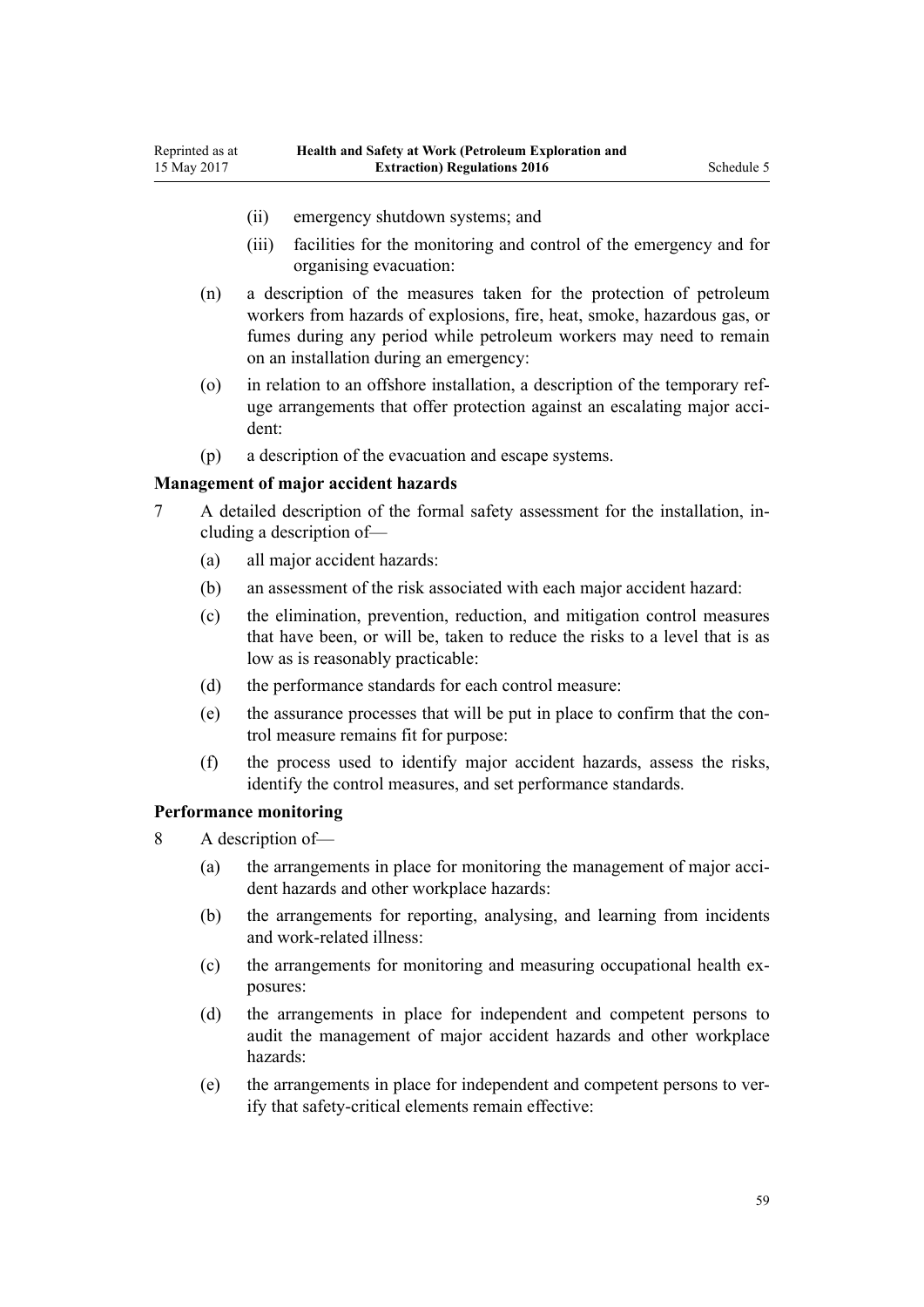(f) the arrangements in place for the periodic assessment of the installation's integrity.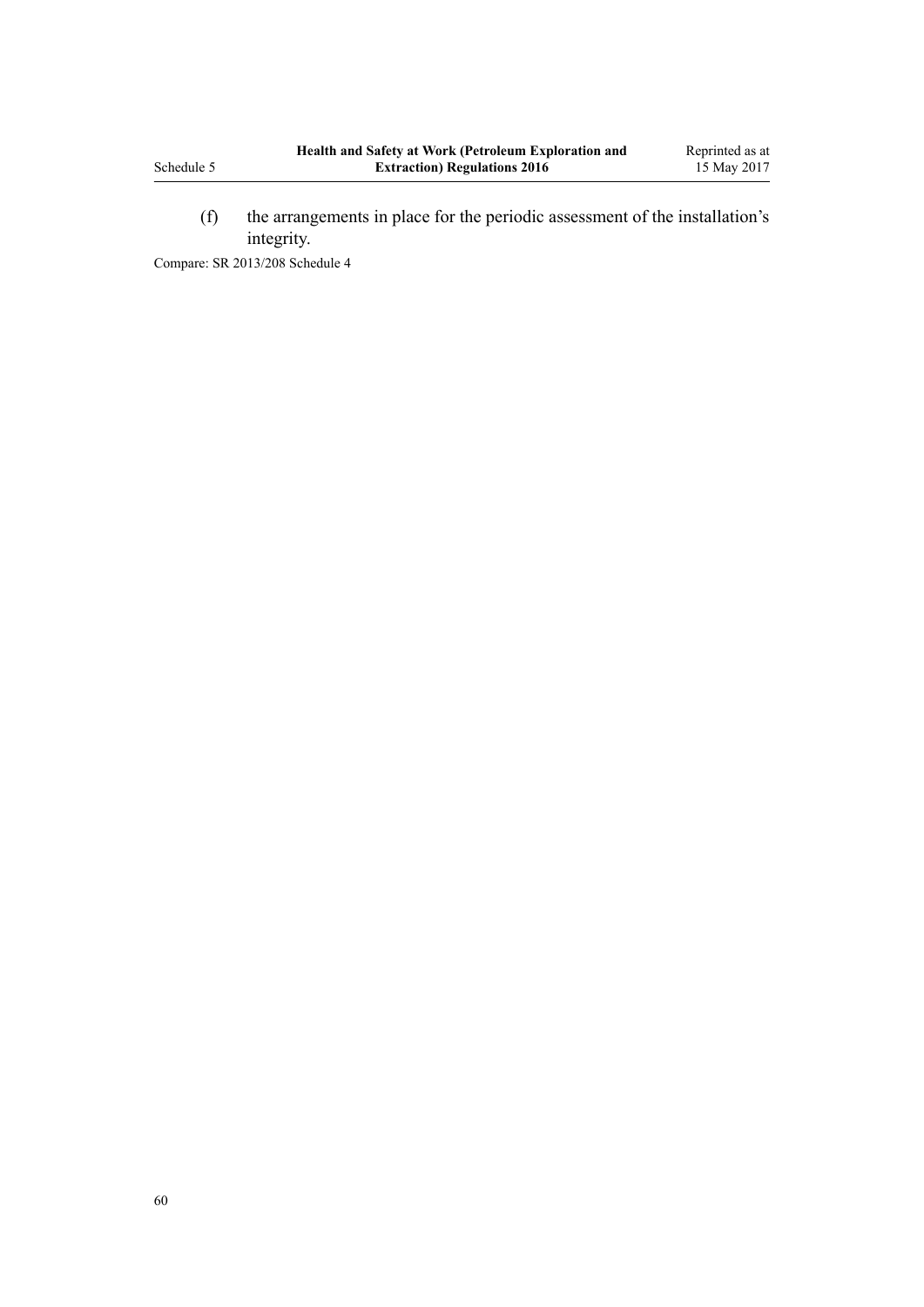# **Schedule 6 Form of certificate of fitness**

[rr 43\(a\)](#page-28-0), [46\(3\)](#page-29-0)

#### <span id="page-60-0"></span>*Name or description of installation*

I certify that all of the following parts of this installation have been designed, constructed, operated, maintained, suspended, or abandoned, as indicated below, in accordance with generally accepted and appropriate industry practice, as indicated by compliance with the appropriate part or parts of the codes of practice or standards specified:

#### **Part (description) Code of practice Action\***

\*Specify whether it has been designed (D), constructed (C), operated (O), maintained (MS), abandoned (A).

The following parts of this installation have the following limitations:

#### **Part (description) Limitation**

This certificate of fitness expires on the close of [*date*] or, in respect of any part of this installation, on the date on which that part no longer complies with this certificate of fitness.

Date:

Signature:

[*Name of inspection body*]

[*Name of inspection body*] is an inspection body recognised by WorkSafe, such recognition being notified in the *Gazette* on [*date*], at [*page number*].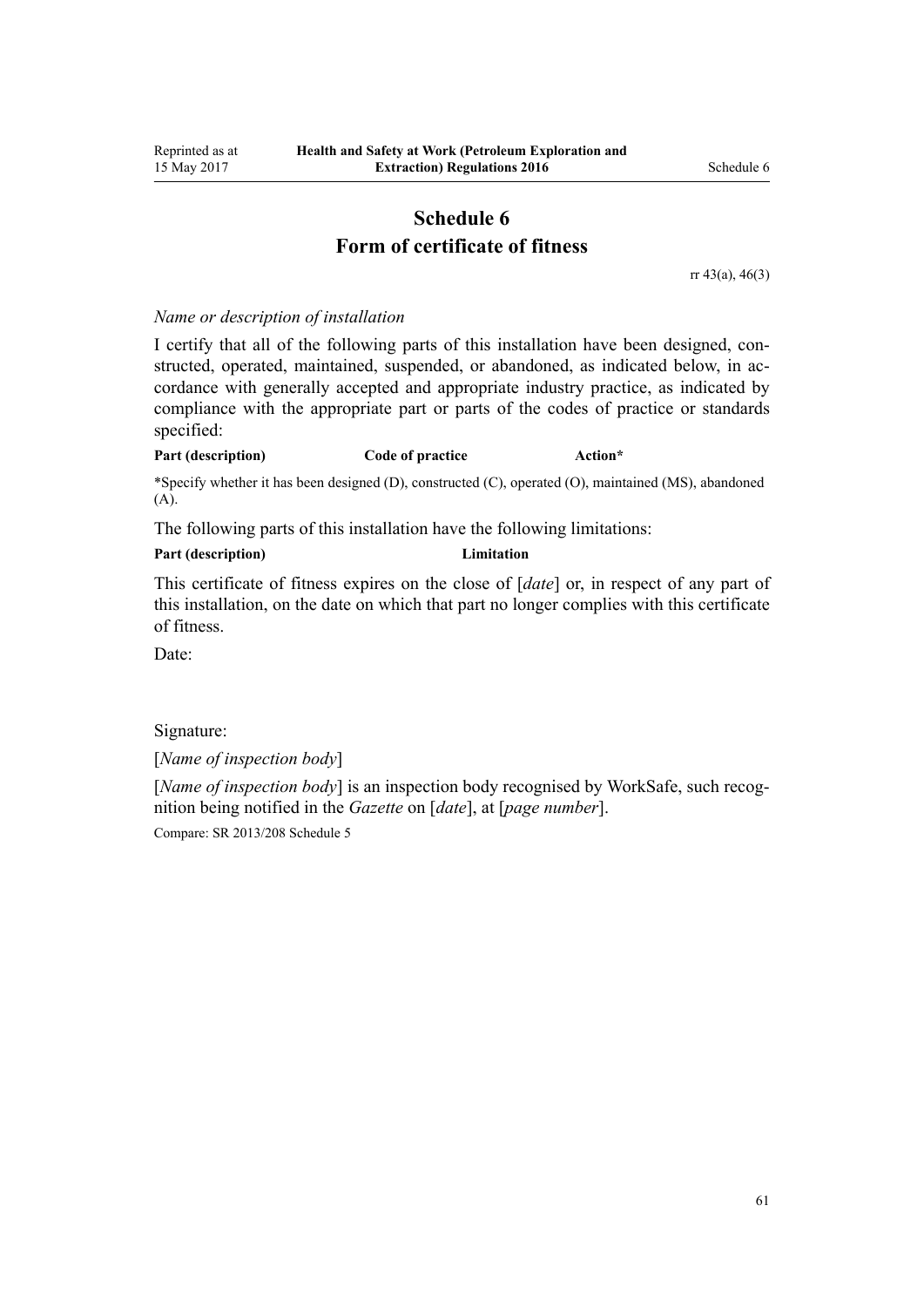# **Information required for verification scheme**

[rr 47\(2\)\(e\)](#page-29-0), [48\(1\)\(c\)](#page-30-0), [49\(1\)\(a\)](#page-31-0)

- <span id="page-61-0"></span>1 The principles to be applied by the permit operator or the drilling contractor who manages or controls the installation in selecting persons—
	- (a) to perform functions under the verification scheme; and
	- (b) to keep the scheme under review.
- 2 The arrangements for the communication of information necessary for the proper implementation, or revision, of the scheme to the persons referred to in clause 1.
- 3 The nature and frequency of examination and testing, including—
	- (a) examination (including testing where appropriate) of the safety-critical elements; and
	- (b) examination of any design, specification, certificate or other document, marking, or standard relating to those safety-critical elements; and
	- (c) examination of fabrication, construction, and repair work in progress.
- 4 The arrangements for review and revision of the scheme, including—
	- (a) review of the record of safety-critical elements; and
	- (b) review of the methods for examination of the safety-critical elements; and
	- (c) revision and issue of the documented scheme.
- 5 The arrangements for the making and preservation of records that show—
	- (a) the examination and testing carried out; and
	- (b) the findings; and
	- (c) any remedial action recommended; and
	- (d) any remedial action performed.
- 6 The arrangements for communicating the matters specified in clause 5 to an appropriate level in the management system of the permit operator or the drilling contractor for the installation.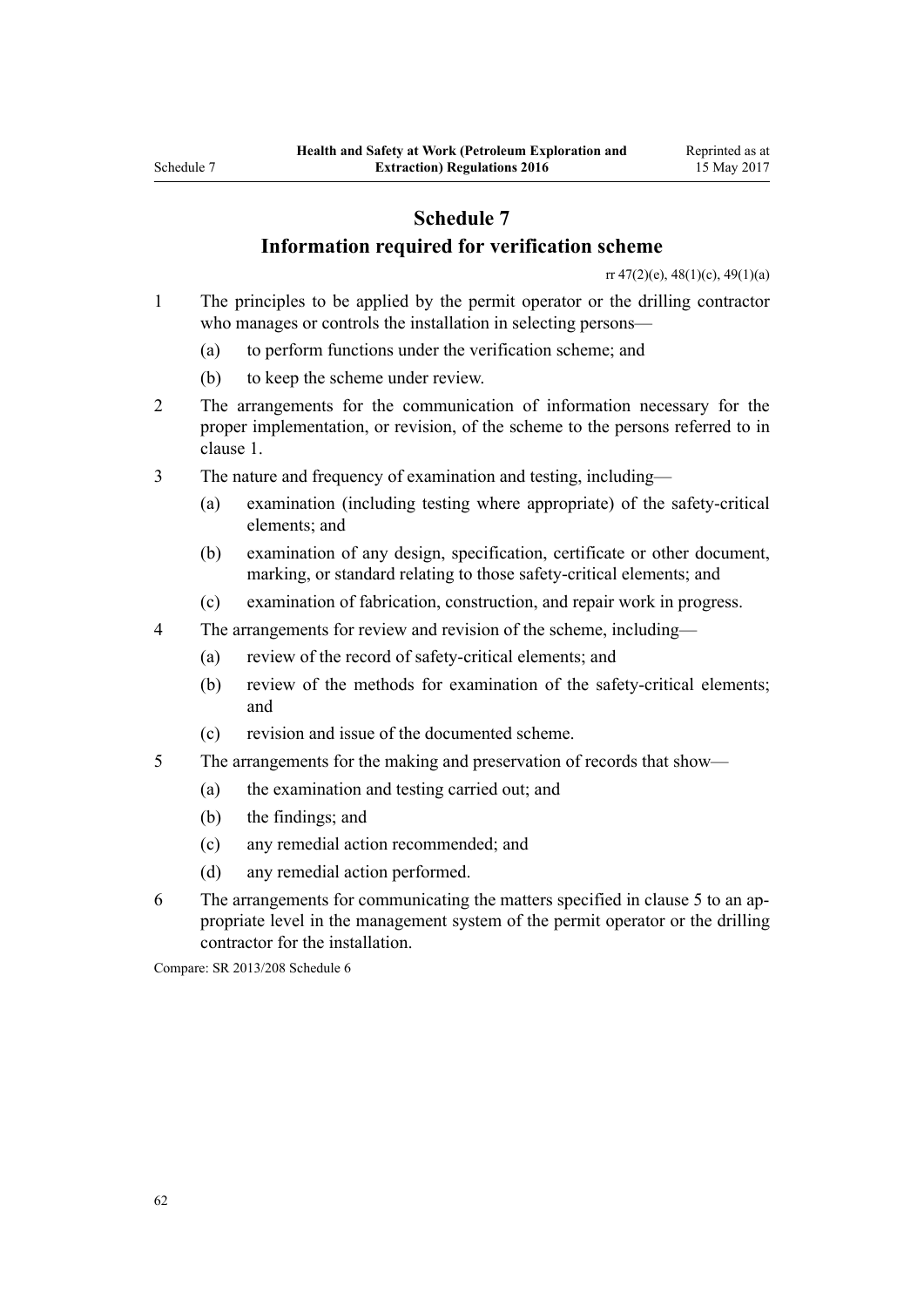# **Information required in notice of well operations**

[rr 66\(3\)\(a\)](#page-38-0), [67\(3\)\(a\)](#page-38-0)

- <span id="page-62-0"></span>1 The name and address of the permit operator who manages or controls the well.
- 2 The name of the installation from which the well operation is to be carried out, and the name and address of the permit operator or the drilling contractor who manages or controls that installation.
- 3 The particulars of the fluids to be used to control the pressure of the well.
- 4 The particulars of any plant that is not described in the current safety case for the installation and that is to be used in connection with the well operation.
- 5 For an onshore non-production installation, a description, with scale diagrams, of—
	- (a) the layout and configuration of its plant; and
	- (b) any designated hazard areas.
- 6 The particulars of the type of well, its number, and the name of any field development of which it may be part.
- 7 A description of the well operation and a programme of work that includes—
	- (a) the date on which each well operation is expected to commence and finish; and
	- (b) the intended operational state of the well at the end of each well operation.
- 8 A description of—
	- (a) any activities on or in connection with an installation during the well operation that may involve any major accident hazards; and
	- (b) any major accident hazards; and
	- (c) any control measures that are not described in the current safety case for the installation or, if applicable, the notice of combined operations that have been or will be taken to reduce the risks associated with any major accident hazards identified under paragraph (b).
- 9 For a well that is to be drilled,—
	- (a) the particulars, with suitable diagrams, of—
		- (i) the location of the top of the well; and
		- (ii) the directional path of the well bore; and
		- (iii) its terminal depth and location; and
		- (iv) its position and that of nearby wells, relative to each other; and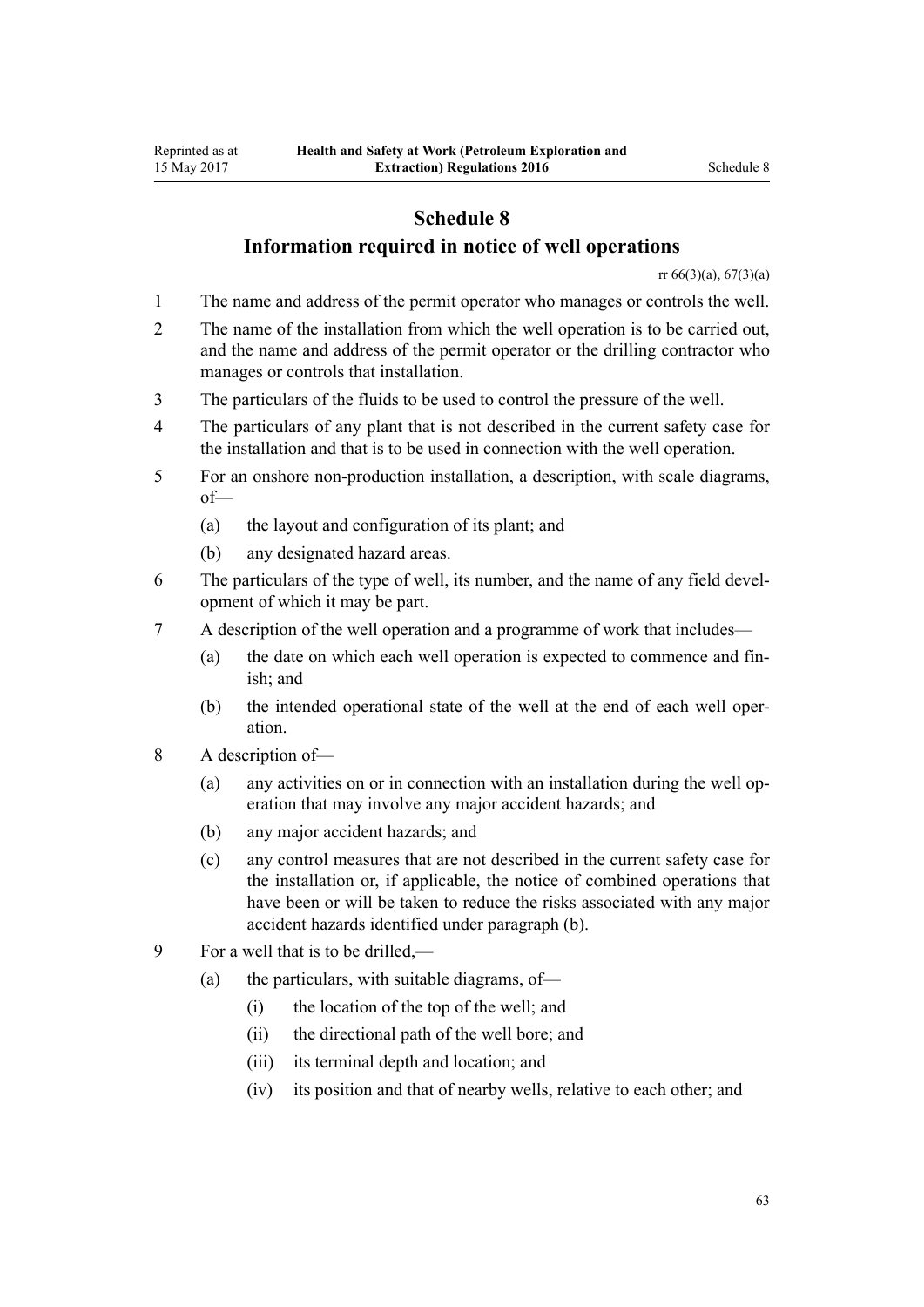| Schedule 8 |     | <b>Extraction) Regulations 2016</b>                                                                                                                                                                                       | 15 May 2017 |
|------------|-----|---------------------------------------------------------------------------------------------------------------------------------------------------------------------------------------------------------------------------|-------------|
|            | (b) | the particulars of the geological strata and formations, and of fluids with-<br>in the geological strata and formations, through which the well may<br>pass, and of any major accident hazards that they may contain; and |             |
|            | (c) | the methodology for effectively monitoring the direction of the well bore<br>and for minimising the likelihood and effects of intersecting nearby<br>wells; and                                                           |             |
|            | (d) | a description of the design of the well, including—                                                                                                                                                                       |             |
|            |     | any standards that have been applied; and<br>(i)                                                                                                                                                                          |             |
|            |     | the safe limits on its safe operation and use; and<br>(ii)                                                                                                                                                                |             |
|            | (e) | verification by an independent and competent person (as part of the well<br>examination scheme) of the well design and procedures or of any mater-<br>ial change to the well design or procedures.                        |             |
| 10         |     | For an existing well,—                                                                                                                                                                                                    |             |
|            | (a) | a diagram of the well; and                                                                                                                                                                                                |             |
|            | (b) | a summary of earlier operations in relation to it; and                                                                                                                                                                    |             |
|            | (c) | the purposes for which it has been used; and                                                                                                                                                                              |             |
|            | (d) | its current operational state; and                                                                                                                                                                                        |             |
|            | (e) | its state of repair; and                                                                                                                                                                                                  |             |
|            | (f) | the physical conditions within it; and                                                                                                                                                                                    |             |
|            | (g) | its production capacity.                                                                                                                                                                                                  |             |
| 11         |     | For a well that is to be suspended,—                                                                                                                                                                                      |             |
|            | (a) | the anticipated period for which suspension is required; and                                                                                                                                                              |             |
|            | (b) | the method of suspension; and                                                                                                                                                                                             |             |
|            | (c) | the details of any standards that have been applied; and                                                                                                                                                                  |             |
|            | (d) | if the well is situated offshore, whether any seabed equipment will pro-<br>ject above the seabed and, if so, how it will be marked at the surface of<br>the sea; and                                                     |             |
|            | (e) | verification by an independent and competent person (as part of the well<br>examination scheme) of the well suspension design and procedures.                                                                             |             |
| 12         |     | For a well that is to be abandoned,—                                                                                                                                                                                      |             |
|            | (a) | a detailed programme of abandonment that indicates—                                                                                                                                                                       |             |
|            |     | the sequence of operations; and<br>(i)                                                                                                                                                                                    |             |
|            |     | the positions of cement or bridge plugs; and<br>(ii)                                                                                                                                                                      |             |
|            |     | (iii)<br>the method of setting in place and testing the integrity of plugs;                                                                                                                                               |             |

and (iv) the details of any intention to recover casing, tubing, surface equipment, or down-hole equipment; and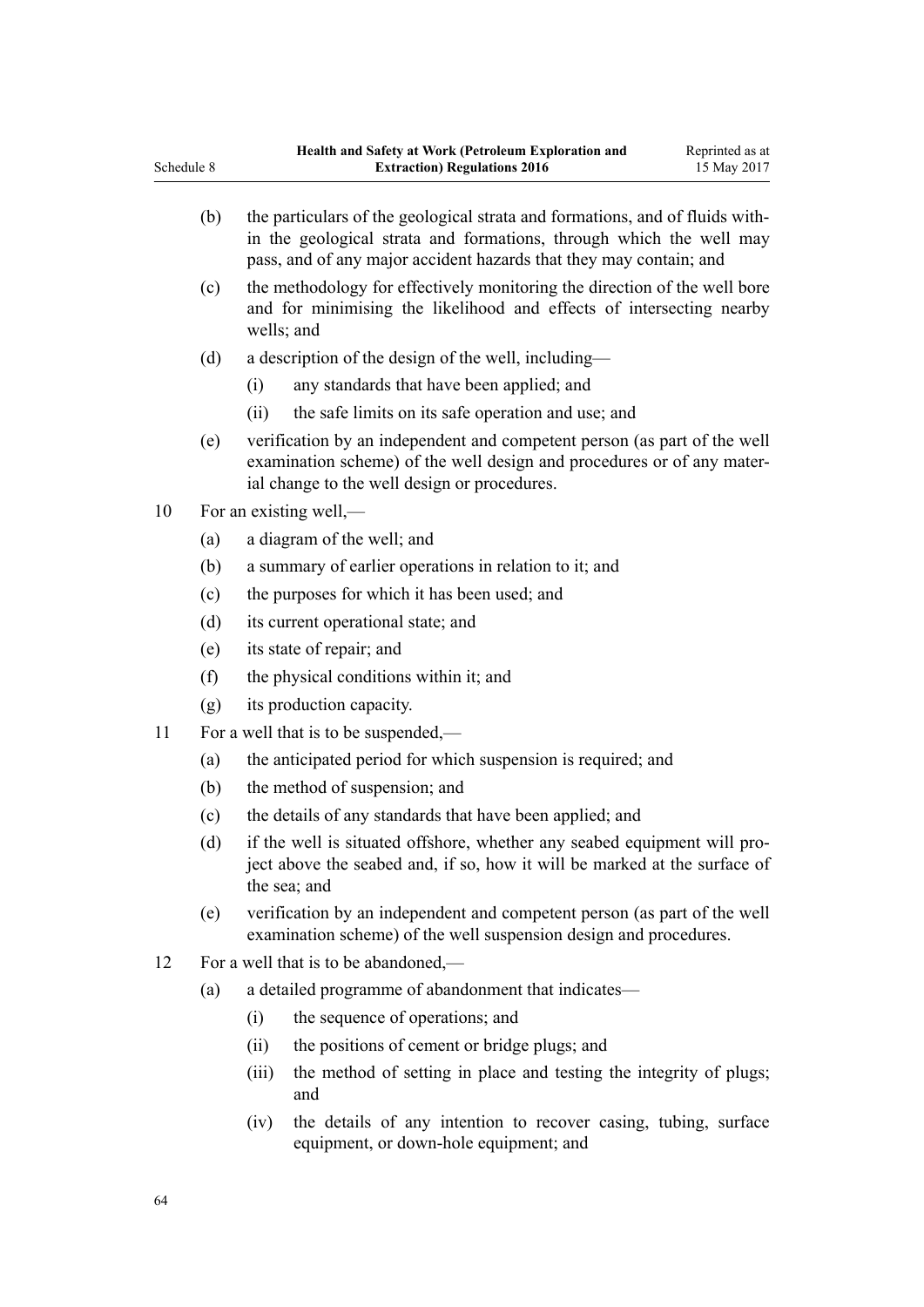- (v) the details of any debris to be left in the hole, and the plans for surface or seabed restoration; and
- (b) the details of any standards that have been applied; and
- (c) verification by an independent and competent person (as part of the well examination scheme) of the well abandonment design and procedures.
- 13 A description of how the well operator and the permit operator for the installation will co-ordinate their management systems so as to reduce the risks from a major accident.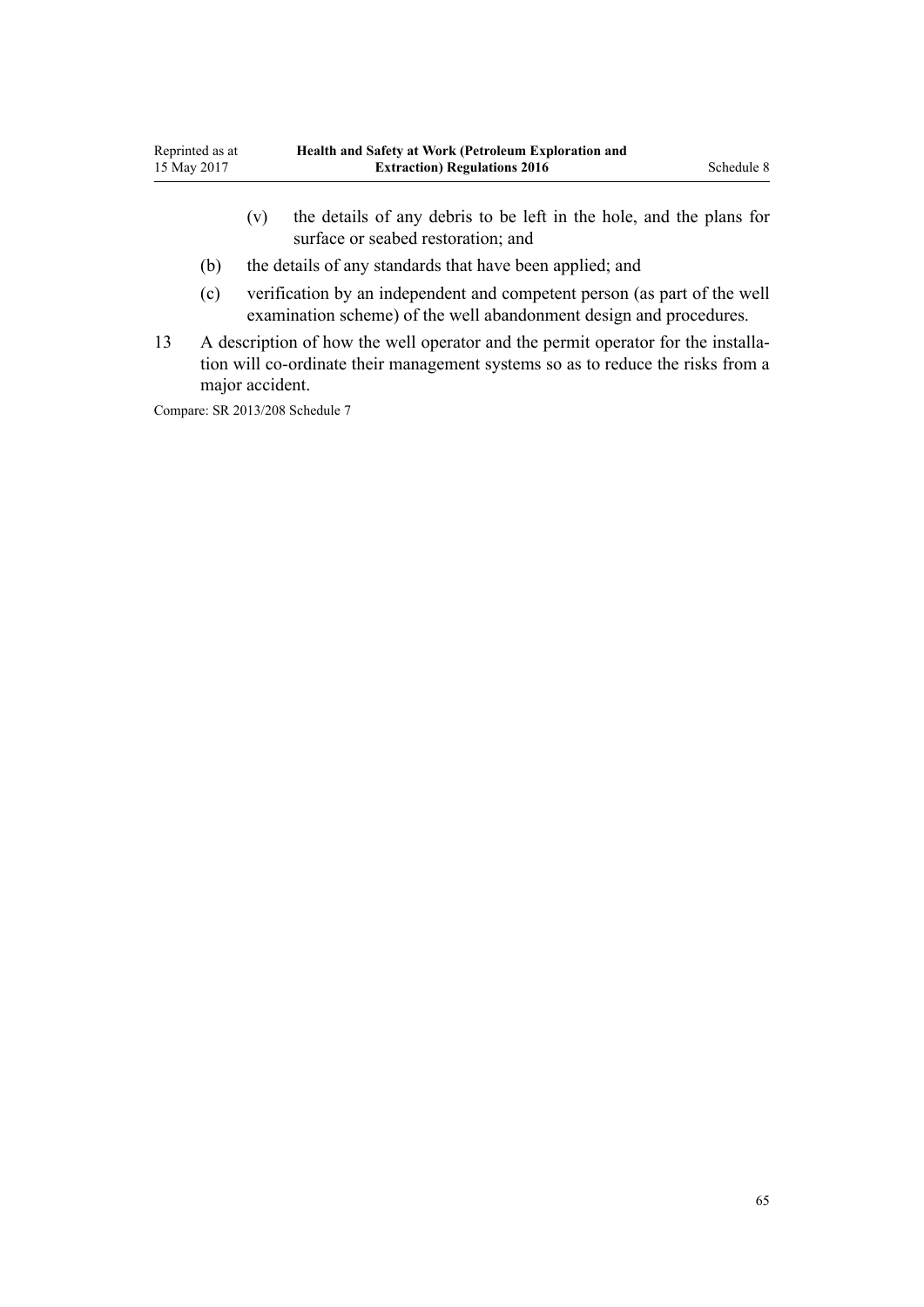# <span id="page-65-0"></span>**Information required in notice or report of notifiable incident**

[r 71\(2\), \(4\), \(5\)](#page-41-0)

# **Part 1**

# **Information required**

- 1 The name of the installation or location where the notifiable incident occurred.
- 2 The name and address of the permit operator or the drilling contractor who manages or controls the workplace.
- 3 The time and date of the notifiable incident.
- 4 The names and contact details of any witnesses.
- 5 A brief description of the notifiable incident.
- 6 The work or activity being undertaken at the time of the notifiable incident.
- 7 Any action taken to make the workplace safe, including details of any disturbance of the workplace.
- 8 Whether an emergency response was initiated.

#### *Injuries*

- 9 The name of the permit operator or the drilling contractor of injured worker(s) (if different from the answer in item 2).
- 10 The details of the injured worker(s), including name, date of birth, sex, residential address and telephone number, occupation or job title, details of injury, and details of job being undertaken.
- 11 The day of the shift and the hour of shift (for example, fifth day of 7, first hour of 12).

#### *Fluid escape*

- 12 The estimated quantity and composition of fluids that escaped or burned, including known toxicity.
- 13 The duration of the fluid escape.
- 14 The weather conditions.

#### *Serious damage*

- 15 The equipment damaged, and to what extent.
- 16 Whether the equipment or the installation will be shut down.

#### *Immediate action/cause*

17 The immediate action taken or intended to be taken, if any, to prevent recurrence of the incident.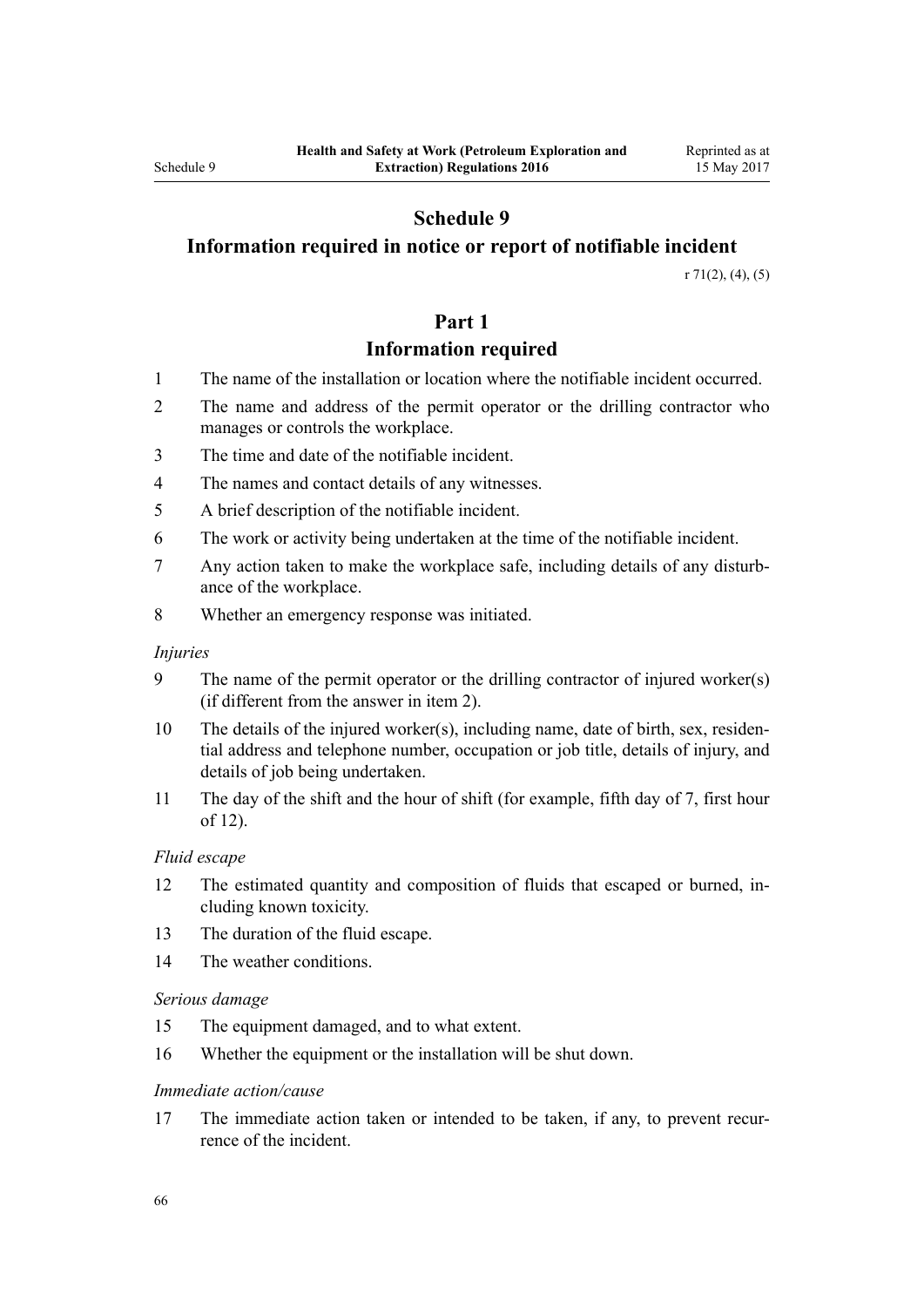# <span id="page-66-0"></span>18 The immediate cause analysis.

# **Part 2**

# **Analysis and remedial action**

- 1 Root cause analysis.
- 2 Actions to prevent recurrence of the same or a similar incident with responsible party and completion date.
- 3 Copies of all documentary material either referred to or relied on (or both) in preparing this notice, which may include, without limitation, as appropriate,—
	- (a) witness statements:
	- (b) safety management system documents:
	- (c) drawings, diagrams, and photographs:
	- (d) third-party reports (audit, inspection, material analysis, etc):
	- (e) internal records and correspondence.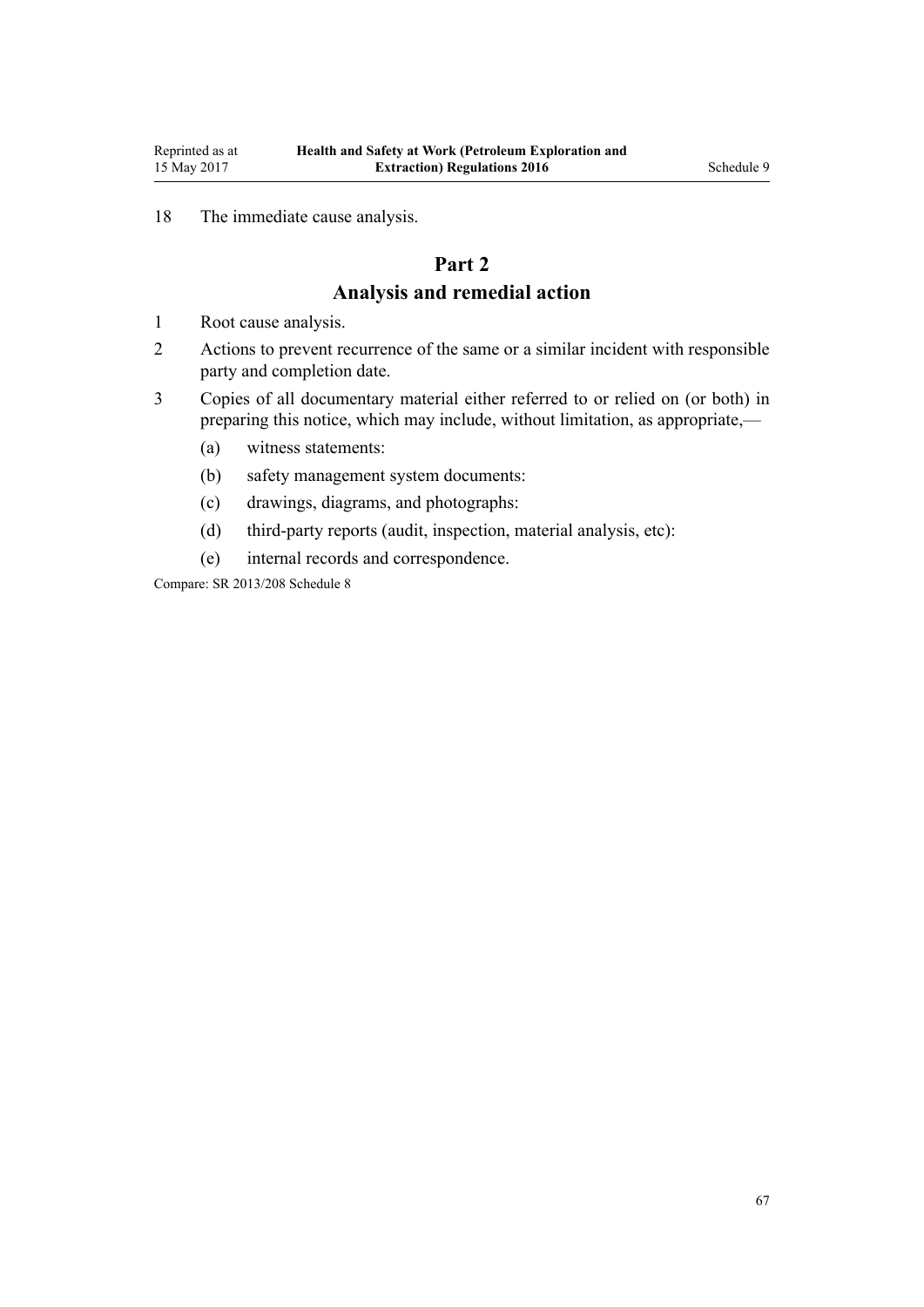# **Schedule 10 Fees**

[rr 23\(2\),](#page-18-0) [31\(2\),](#page-21-0) [32\(1\),](#page-22-0) [78](#page-47-0)

<span id="page-67-0"></span>

|                                                               | of new safety case<br>(excl GST) | Fees for assessment Fees for assessment of<br>revised safety case<br>(excl GST) |
|---------------------------------------------------------------|----------------------------------|---------------------------------------------------------------------------------|
| <b>Installation type</b>                                      | (S)                              | (S)                                                                             |
| Non-production installation (offshore)                        |                                  |                                                                                 |
| Mobile offshore drilling unit or drill ship                   | 86,506                           | 38,766                                                                          |
| Production installation (offshore)                            |                                  |                                                                                 |
| Floating production, storage, and offloading unit             | 101,894                          | 54,404                                                                          |
| Production platform (with drilling or workover<br>capability) | 103,631                          | 44,456                                                                          |
| Production platform                                           | 86,359                           | 37,047                                                                          |
| Production platform (unmanned)                                | 73,184                           | 34,571                                                                          |
| Non-production installation (onshore)                         |                                  |                                                                                 |
| Land drilling unit                                            | 70,076                           | 34,667                                                                          |
| Production installation (onshore)                             |                                  |                                                                                 |
| Production facilities                                         | 71,306                           | 34,071                                                                          |
| Compare: SR 2013/208 Schedule 9                               |                                  |                                                                                 |

Michael Webster, Clerk of the Executive Council.

Issued under the authority of the [Legislation Act 2012](http://prd-lgnz-nlb.prd.pco.net.nz/pdflink.aspx?id=DLM2997643). Date of notification in *Gazette*: 18 February 2016.